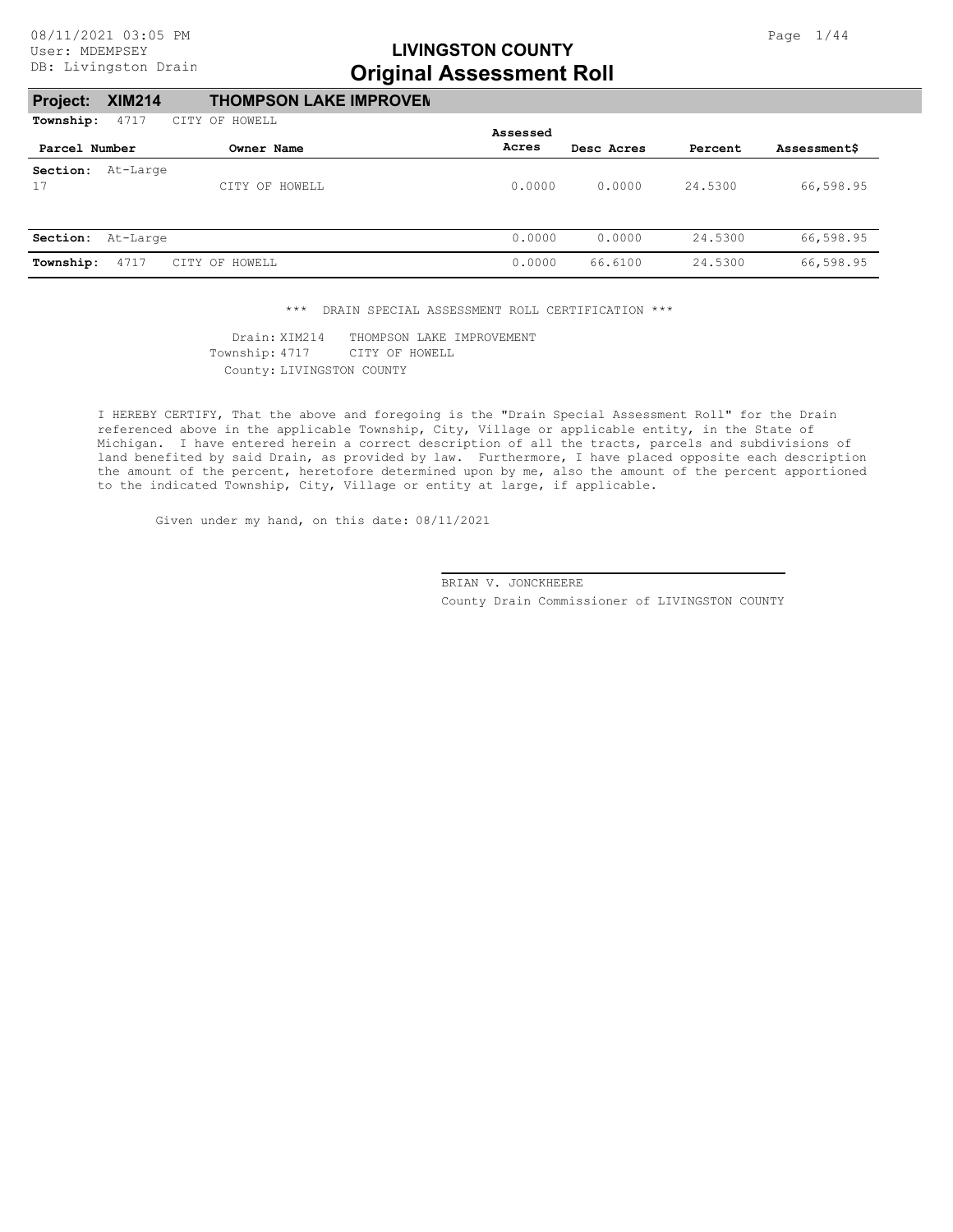#### **Project: XIM214 THOMPSON LAKE IMPROVEM**

| Section: 4707           |                                                                             |          |        |        |        |
|-------------------------|-----------------------------------------------------------------------------|----------|--------|--------|--------|
| 4707-30-301-004         | HERNANDEZ, TRAVIS A<br>BUTLER BLVD<br>HOWELL, MI 48843                      | 0.0000   | 0.2000 | 0.0671 | 182.29 |
| 4707-30-301-014         | CARLSON JOHN & PAMILINE<br>1371 BUTLER BLVD<br>HOWELL, MI 48843             | 0.0000   | 0.3000 | 0.0671 | 182.29 |
| 4707-30-301-017         | JULIEN ROBERT G & MARY C<br>1333 BUTLER BLVD<br>HOWELL, MI 48843            | 0.0000   | 0.3100 | 0.0671 | 182.29 |
| 4707-30-301-021         | MAUPIN, JESSICA<br>1295 BUTLER BLVD<br>HOWELL, MI 48843                     | 0.0000   | 0.2300 | 0.0671 | 182.29 |
| 4707-30-301-022         | BENFORD TIMOTHY<br>1283 BUTLER BLVD<br>HOWELL, MI 48843                     | 0.0000   | 0.3300 | 0.0671 | 182.29 |
| 4707-30-301-027         | BOGOS, MICHAEL G & RUTH ANN<br>1263 BUTLER BLVD<br>HOWELL, MI 48843         | 100.0000 | 0.4100 | 0.1717 | 466.07 |
| 4707-30-301-028         | CHENDES, DELPHINE TRUSTEE<br>1255 BUTLER BLVD<br>HOWELL, MI 48843           | 55.0000  | 0.1300 | 0.1246 | 338.37 |
| 4707-30-301-030         | NEU PETER MICHAEL & BETTY C<br>1235 BUTLER BLVD<br>HOWELL, MI 48843         | 134,0000 | 0.3700 | 0.2072 | 562.56 |
| 4707-30-301-032         | DICICCO MARK & LISA<br>1223 BUTLER BLVD<br>HOWELL, MI 48843                 | 80.0000  | 0.2200 | 0.1508 | 409.31 |
| 4707-30-301-034         | JOHNSON, MARY M<br>1215 BUTLER BLVD<br>HOWELL, MI 48843                     | 40.0000  | 0.1100 | 0.1090 | 295.80 |
| 4707-30-301-035         | SAARNI, PAUL & MARTIN<br>1205 BUTLER BLVD<br>HOWELL, MI 48843               | 120.0000 | 0.3300 | 0.1926 | 522.83 |
| 4707-30-301-038         | LOPEZ VICTOR E JR<br>1191 BUTLER BLVD<br>HOWELL, MI 48843                   | 80.0000  | 0.2200 | 0.1508 | 409.31 |
| 4707-30-301-040         | LAMB, ANDREW R & JENNIFER N REID-<br>BUTLER BLVD<br>HOWELL, MI 48843        | 33.0000  | 0.1000 | 0.1016 | 275.94 |
| $4707 - 30 - 301 - 043$ | THOMAS, TODD<br>1169 BUTLER BLVD<br>HOWELL, MI 48843                        | 40.0000  | 0.1000 | 0.1090 | 295.80 |
| 4707-30-301-044         | WARSTLER, ROBERT M & COLLEEN CASEY-<br>1157 BUTLER BLVD<br>HOWELL, MI 48843 | 80,0000  | 0.2000 | 0.1508 | 409.31 |
| 4707-30-301-076         | CZARTOSZEWSKI, MICHAEL<br>2130 E HIGHLAND<br>HOWELL, MI 48843               | 0.0000   | 1.1000 | 0.0671 | 182.29 |
| 4707-30-301-077         | PIETILA ROGER A & VIRGINIA A<br>2066 E HIGHLAND<br>HOWELL, MI 48843         | 0.0000   | 0.6600 | 0.0671 | 182.29 |
| 4707-30-301-101         | MURPHY, JOSEPH<br>2092 E HIGHLAND<br>HOWELL, MI 48843                       | 0.0000   | 0.6600 | 0.0671 | 182.29 |
| 4707-30-301-110         | MERSCH, JOHN & JENNIFER LEE<br>1477 OAKWAY<br>HOWELL, MI 48843              | 0.0000   | 0.6600 | 0.0671 | 182.29 |
| 4707-30-301-127         | KINCAID, TIM<br>2200 E HIGHLAND<br>HOWELL, MI 48843                         | 0.0000   | 0.6600 | 0.0671 | 182.29 |
| 4707-30-301-133         | MCPHERSON, KAINE J & MARIAH A<br>1450 BUTLER BLVD<br>HOWELL, MI 48843       | 0.0000   | 0.2000 | 0.0671 | 182.29 |
| 4707-30-301-135         | MACKLIN, RILEY<br>1420 BUTLER BLVD<br>HOWELL, MI 48843                      | 0.0000   | 0.2000 | 0.0671 | 182.29 |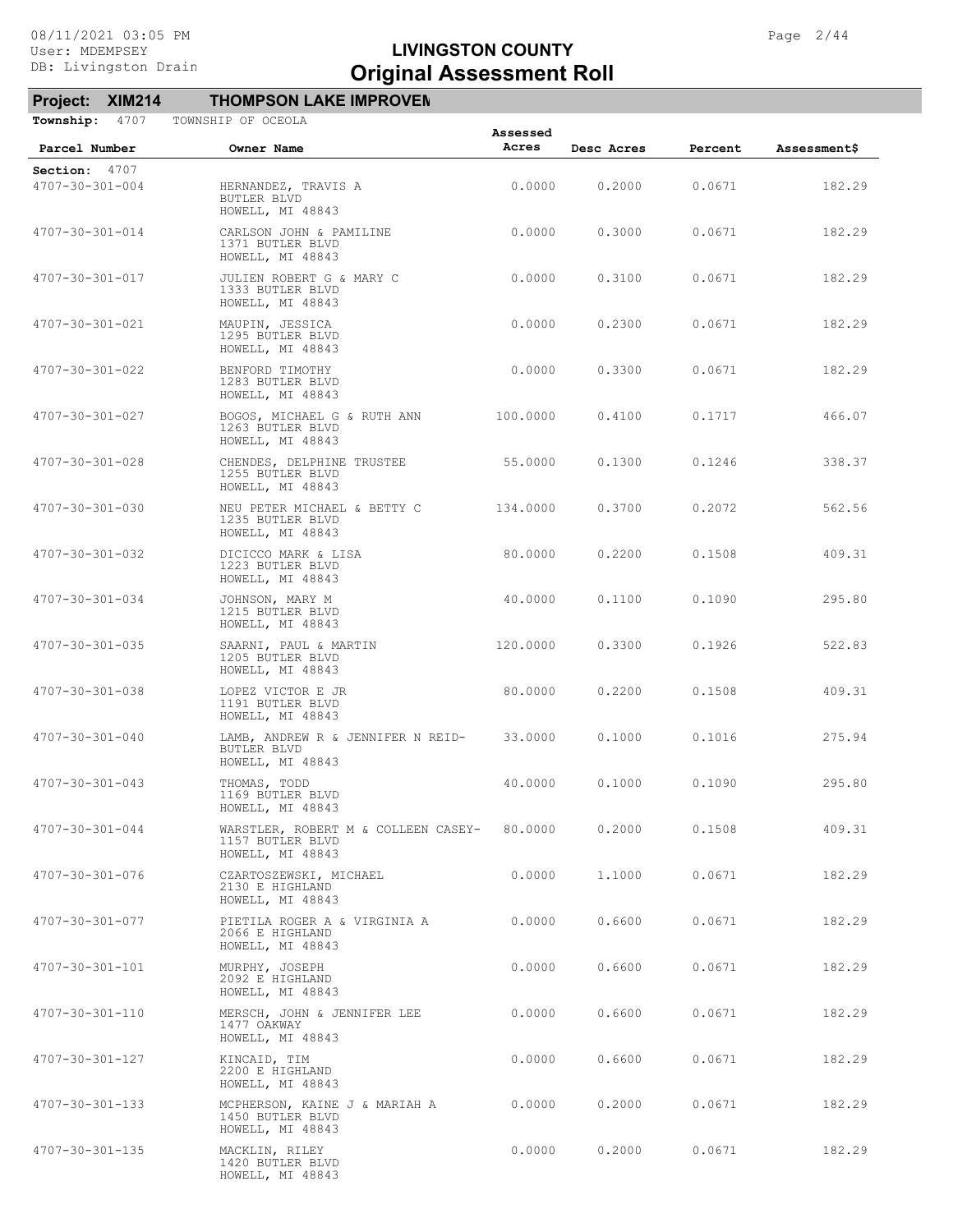| Project: XIM214         | <b>THOMPSON LAKE IMPROVEN</b>                                               |        |        |        |        |
|-------------------------|-----------------------------------------------------------------------------|--------|--------|--------|--------|
| 4707-30-301-137         | FORTON CHERYL A<br>1400 BUTLER BLVD<br>HOWELL, MI 48843                     | 0.0000 | 0.2000 | 0.0671 | 182.29 |
| 4707-30-301-139         | JACKSON, EMILY L<br>1374 BUTLER BLVD<br>HOWELL, MI 48843                    | 0.0000 | 0.3000 | 0.0671 | 182.29 |
| 4707-30-301-140         | MASLUK LYNN E & RITA K<br>1395 CHICAGO BLVD<br>HOWELL, MI 48843             | 0.0000 | 0.3000 | 0.0671 | 182.29 |
| 4707-30-301-155         | GIFF, TRAVIS J<br>1284 BUTLER BLVD<br>HOWELL, MI 48843                      | 0.0000 | 0.4500 | 0.0671 | 182.29 |
| 4707-30-301-158         | DEVET BARRY & KELLI<br>1260 BUTLER BLVD<br>HOWELL, MI 48843                 | 0.0000 | 0.5600 | 0.0671 | 182.29 |
| 4707-30-301-164         | TOURANGEAU STEVEN & CARRIE<br>1230 BUTLER BLVD<br>HOWELL, MI 48843          | 0.0000 | 0.4000 | 0.0671 | 182.29 |
| 4707-30-301-168         | ROSE, THOMAS J & MARGARET E<br>1220 BUTLER BLVD<br>HOWELL, MI 48843         | 0.0000 | 0.4000 | 0.0671 | 182.29 |
| 4707-30-301-172         | STRYESKI CASIMER & SOVLANSKY PATRIC<br>1206 BUTLER BLVD<br>HOWELL, MI 48843 | 0.0000 | 0.4000 | 0.0671 | 182.29 |
| 4707-30-301-176         | DISSETT DAVID & TERESA<br>2131 PLEASANT RDG<br>HOWELL, MI 48843             | 0.0000 | 0.4000 | 0.0671 | 182.29 |
| 4707-30-301-180         | COLEMAN GENE H<br>1441 CHICAGO BLVD<br>HOWELL, MI 48843                     | 0.0000 | 0.3000 | 0.0671 | 182.29 |
| 4707-30-301-181         | COOK TAMMY & LYNN JANET<br>CHICAGO BLVD<br>HOWELL, MI 48843                 | 0.0000 | 0.3000 | 0.0671 | 182.29 |
| 4707-30-301-186         | WATSON, KELLY<br>1376 CHICAGO BLVD<br>HOWELL, MI 48843                      | 0.0000 | 0.3000 | 0.0671 | 182.29 |
| 4707-30-301-187         | HENNESSY, MICHAEL P<br>1315 ROBERTA CT<br>HOWELL, MI 48843                  | 0.0000 | 0.6600 | 0.0671 | 182.29 |
| 4707-30-301-188         | BAUER, RICHARD M & KATHLEEN M TRUST<br>2094 MOORE PL<br>HOWELL, MI 48843    | 0.0000 | 0.3000 | 0.0671 | 182.29 |
| 4707-30-301-189         | KLETZKA, KENNETH & ELLEN<br>ROBERTA CT<br>HOWELL, MI 48843                  | 0.0000 | 0.3900 | 0.0671 | 182.29 |
| 4707-30-301-192         | BROWNE, REBECCA<br>2118 MOORE PL<br>HOWELL, MI 48843                        | 0.0000 | 0.3000 | 0.0671 | 182.29 |
| $4707 - 30 - 301 - 193$ | BROWNE, REBECCA<br>ROBERTA CT<br>HOWELL, MI 48843                           | 0.0000 | 0.1000 | 0.0671 | 182.29 |
| 4707-30-301-194         | BEAUDIN, RACHEL<br>1394 CHICAGO BLVD<br>HOWELL, MI 48843                    | 0.0000 | 0.3000 | 0.0671 | 182.29 |
| 4707-30-301-196         | YEE KWAN & CHOI<br>1379 ROBERTA CT<br>HOWELL, MI 48843                      | 0.0000 | 0.3000 | 0.0671 | 182.29 |
| 4707-30-301-198         | KLETZKA, KENNETH & ELLEN<br>1355 ROBERTA CT<br>HOWELL, MI 48843             | 0.0000 | 0.4000 | 0.0671 | 182.29 |
| 4707-30-301-200         | ROBINSON JULIE<br>1446 ROBERTA CT<br>HOWELL, MI 48843                       | 0.0000 | 0.3000 | 0.0671 | 182.29 |
| 4707-30-301-223         | SLAYTON, SUSAN<br>2210 MOORE PL<br>HOWELL, MI 48843                         | 0.0000 | 0.3300 | 0.0671 | 182.29 |
| 4707-30-301-224         | MARTIN WARREN & SHARON<br>2150 MOORE PL<br>HOWELL, MI 48843                 | 0.0000 | 0.3300 | 0.0671 | 182.29 |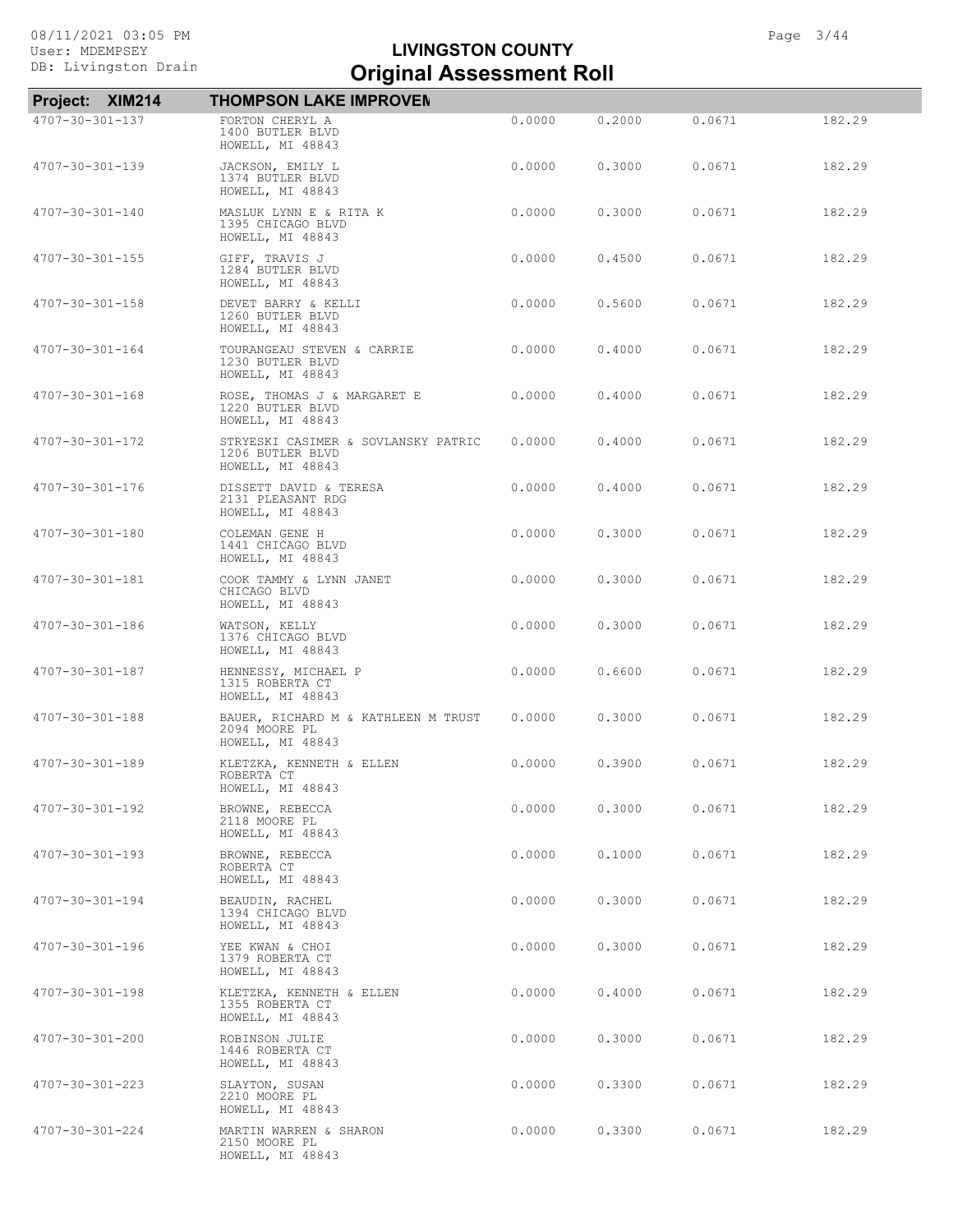| Project: XIM214         | <b>THOMPSON LAKE IMPROVEN</b>                                          |        |        |        |        |
|-------------------------|------------------------------------------------------------------------|--------|--------|--------|--------|
| 4707-30-301-225         | NOBLE, PHILLIP W & STEPHANIE E<br>2182 MOORE PL<br>HOWELL, MI 48843    | 0.0000 | 0.3300 | 0.0671 | 182.29 |
| 4707-30-301-229         | POKOYOWAY, TIMOTHY<br>2222 MOORE PL<br>HOWELL, MI 48843                | 0.0000 | 0.3300 | 0.0671 | 182.29 |
| 4707-30-301-230         | FISCHER, DIANE<br>1439 OAKWAY<br>HOWELL, MI 48843                      | 0.0000 | 0.3700 | 0.0671 | 182.29 |
| 4707-30-301-235         | LIVINGSTON, FRANCIS G & TONIA L<br>1415 OAKWAY<br>HOWELL, MI 48843     | 0.0000 | 0.4000 | 0.0671 | 182.29 |
| 4707-30-301-236         | ALLEN, SUE A<br>2190 MOORE PL<br>HOWELL, MI 48843                      | 0.0000 | 0.3600 | 0.0671 | 182.29 |
| 4707-30-301-237         | GOLSON, VERNELLE<br>1410 ROBERTA CT<br>HOWELL, MI 48843                | 0.0000 | 0.3300 | 0.0671 | 182.29 |
| 4707-30-301-238         | WALSH, JOSEPH & HOWE, JESSICA<br>1418 ROBERTA CT<br>HOWELL, MI 48843   | 0.0000 | 0.3000 | 0.0671 | 182.29 |
| 4707-30-301-256         | PELLERIN DANIEL & KHRISTY<br>1372 ROBERTA CT<br>HOWELL, MI 48843       | 0.0000 | 0.5600 | 0.0671 | 182.29 |
| $4707 - 30 - 301 - 268$ | GROSS SCOTT & MARGARET<br>2201 LIVERNOIS<br>HOWELL, MI 48843           | 0.0000 | 0.5100 | 0.0671 | 182.29 |
| 4707-30-301-273         | JANSSEN, DAVID C<br>1369 OAKWAY<br>HOWELL, MI 48843                    | 0.0000 | 0.5400 | 0.0671 | 182.29 |
| 4707-30-301-278         | STYCZYNSKI, MITCHELL<br>1361 OAKWAY<br>HOWELL, MI 48843                | 0.0000 | 0.5400 | 0.0671 | 182.29 |
| 4707-30-301-284         | HEIM GREGORY A & TIFFANY L<br>2171 LIVERNOIS<br>HOWELL, MI 48843       | 0.0000 | 0.5100 | 0.0671 | 182.29 |
| 4707-30-301-290         | GAUDETTE, JUDITH I<br>2130 LIVERNOIS<br>HOWELL, MI 48843               | 0.0000 | 0.2800 | 0.0671 | 182.29 |
| $4707 - 30 - 301 - 293$ | DURBIN DANIEL J & SHEILA M<br>2150 LIVERNOIS<br>HOWELL, MI 48843       | 0.0000 | 0.3300 | 0.0671 | 182.29 |
| 4707-30-301-296         | BEST, JESSICA MARIE &<br>2190 LIVERNOIS<br>HOWELL, MI 48843            | 0.0000 | 0.7600 | 0.0671 | 182.29 |
| 4707-30-301-304         | PARK, RICHARD D<br>2210 LIVERNOIS<br>HOWELL, MI 48843                  | 0.0000 | 0.4600 | 0.0671 | 182.29 |
| 4707-30-301-307         | ROTH PAUL & ANGELA<br>2222 LIVERNOIS<br>HOWELL, MI 48843               | 0.0000 | 0.6100 | 0.0671 | 182.29 |
| $4707 - 30 - 301 - 313$ | OMEROD, BRIAN M & CHRISTINE A<br>1314 ROBERTA CT<br>HOWELL, MI 48843   | 0.0000 | 0.6300 | 0.0671 | 182.29 |
| 4707-30-301-319         | THIBODEAU GEORGE A<br>2155 PLEASANT RDG<br>HOWELL, MI 48843            | 0.0000 | 0.5100 | 0.0671 | 182.29 |
| 4707-30-301-324         | CLARK, VIOLA J & STEWART, WANDA<br>1290 ROBERTA CT<br>HOWELL, MI 48843 | 0.0000 | 0.3800 | 0.0671 | 182.29 |
| 4707-30-301-339         | O'CONNOR, SEAN & JAIME<br>2151 PLEASANT RDG<br>HOWELL, MI 48843        | 0.0000 | 0.3300 | 0.0671 | 182.29 |
| 4707-30-301-360         | HARDY, TERRY & APRIL<br>2217 PLEASANT RDG<br>HOWELL, MI 48843          | 0.0000 | 0.2800 | 0.0671 | 182.29 |
| 4707-30-301-361         | SNYDER CANDACE A<br>2235 PLEASANT RDG<br>HOWELL, MI 48843              | 0.0000 | 0.4900 | 0.0671 | 182.29 |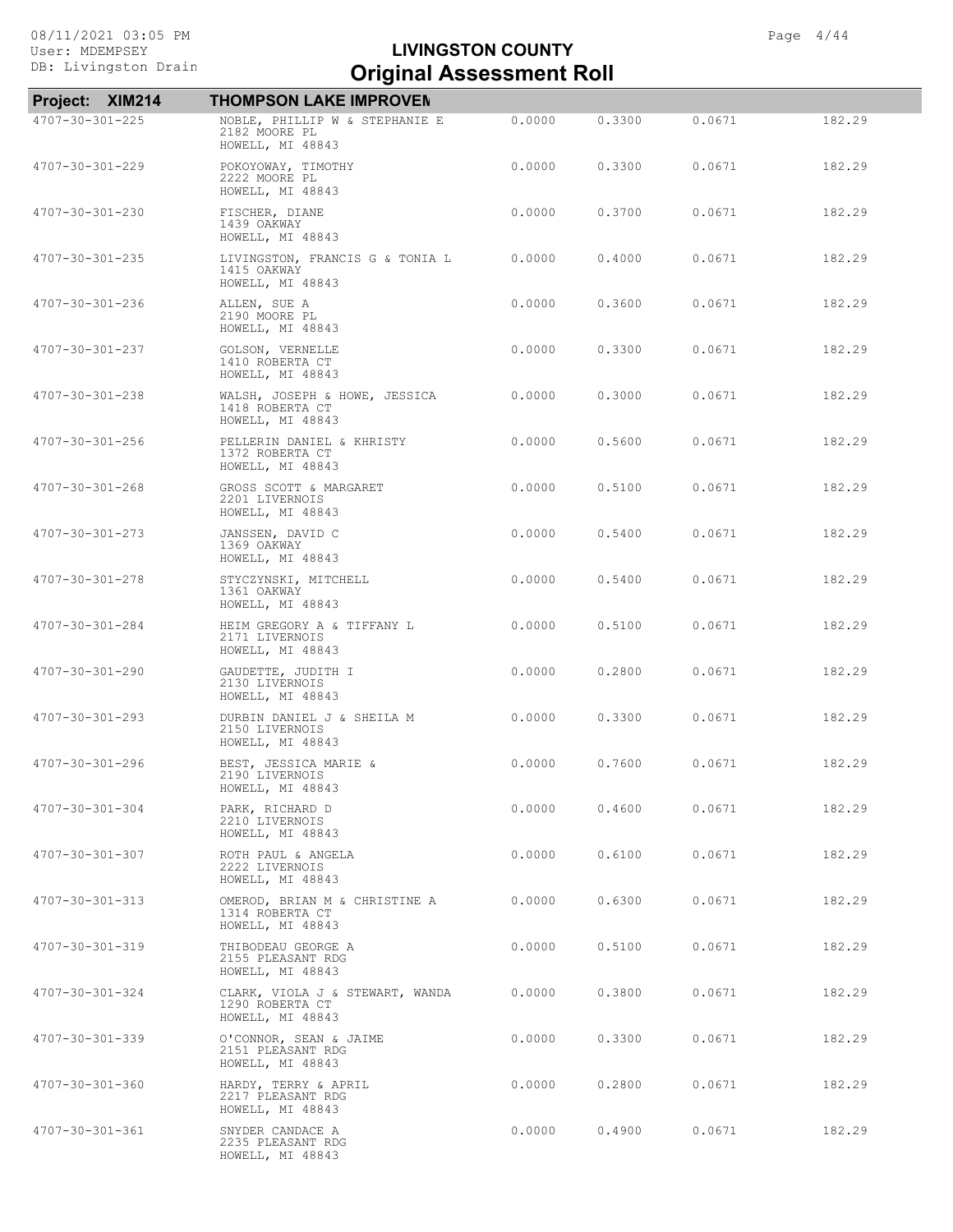| <b>XIM214</b><br>Project: | <b>THOMPSON LAKE IMPROVEN</b>                                               |          |        |        |        |
|---------------------------|-----------------------------------------------------------------------------|----------|--------|--------|--------|
| 4707-30-301-362           | WARFIELD, JEFFREY<br>2195 PLEASANT RDG<br>HOWELL, MI 48843                  | 0.0000   | 0.4800 | 0.0671 | 182.29 |
| 4707-30-301-363           | WYATT, JOHNATHAN J<br>1492 BUTLER BLVD<br>HOWELL, MI 48843                  | 0.0000   | 0.8800 | 0.0671 | 182.29 |
| 4707-30-301-364           | ADAMS, JAMES D<br>1418 CHICAGO BLVD<br>HOWELL, MI 48843                     | 0.0000   | 0.3000 | 0.0671 | 182.29 |
| 4707-30-301-367           | HERNANDEZ, TRAVIS A<br>1487 BUTLER BLVD<br>HOWELL, MI 48843                 | 0.0000   | 0.1300 | 0.0671 | 182.29 |
| 4707-30-301-368           | CLARK, JUDY MARIE<br>2140 E HIGHLAND<br>HOWELL, MI 48843                    | 0.0000   | 0.8800 | 0.0671 | 182.29 |
| 4707-30-301-369           | BLAGG JEFFREY & DIANE<br>2170 E HIGHLAND<br>HOWELL, MI 48843                | 0.0000   | 0.6600 | 0.0671 | 182.29 |
| 4707-30-301-370           | CARTER PEARL E<br>1177 BUTLER BLVD<br>HOWELL, MI 48843                      | 73.0000  | 0.1900 | 0.1434 | 389.45 |
| 4707-30-301-371           | POQUETTE, JOHN J & WUTKE, JESSICA A<br>1344 BUTLER BLVD<br>HOWELL, MI 48843 | 0.0000   | 0.4000 | 0.0671 | 182.29 |
| 4707-30-301-372           | WHITE, CHARLES<br>1300 BUTLER BLVD<br>HOWELL, MI 48843                      | 0.0000   | 0.6300 | 0.0671 | 182.29 |
| 4707-30-301-373           | LAAKSO, BRIAN J<br>1451 BUTLER BLVD<br>HOWELL, MI 48843                     | 0.0000   | 0.4000 | 0.0671 | 182.29 |
| 4707-30-301-374           | DOKEY RANDALL & JILL<br>1411 ROBERTA CT<br>HOWELL, MI 48843                 | 0.0000   | 0.2000 | 0.0671 | 182.29 |
| 4707-30-301-375           | MCPHERSON, DAVID B JR & CHERYL M<br>1395 ROBERTA CT<br>HOWELL, MI 48843     | 0.0000   | 0.2000 | 0.0671 | 182.29 |
| 4707-30-301-376           | WILLIAMS RICHARD JR & DEBORAH<br>1145 BUTLER BLVD<br>HOWELL, MI 48843       | 80.0000  | 0.2200 | 0.1508 | 409.31 |
| 4707-30-301-377           | MILLS, EDMUND<br>1133 BUTLER BLVD<br>HOWELL, MI 48843                       | 100.0000 | 0.2200 | 0.1717 | 466.07 |
| 4707-30-301-378           | GRIMM HAROLD & ANTONIA<br>1115 BUTLER BLVD<br>HOWELL, MI 48843              | 100,0000 | 0.2800 | 0.1717 | 466.07 |
| 4707-30-301-379           | SAKEY ANTHONY & SALLY<br>1120 BUTLER BLVD<br>HOWELL, MI 48843               | 0.0000   | 0.2900 | 0.0671 | 182.29 |
| 4707-30-301-380           | MOYER, RONALD & TINA M<br>1132 BUTLER BLVD<br>HOWELL, MI 48843              | 0.0000   | 0.2900 | 0.0671 | 182.29 |
| 4707-30-301-381           | LOWE, AMBER & DUANE<br>1144 BUTLER BLVD<br>HOWELL, MI 48843                 | 0.0000   | 0.2900 | 0.0671 | 182.29 |
| 4707-30-301-382           | LONGLEY, THOMAS E & ROSEMARIE A<br>1162 BUTLER BLVD<br>HOWELL, MI 48843     | 0.0000   | 0.2900 | 0.0671 | 182.29 |
| 4707-30-301-383           | BELCHER, BRYAN A<br>1174 BUTLER BLVD<br>HOWELL, MI 48843                    | 0.0000   | 0.2900 | 0.0671 | 182.29 |
| 4707-30-301-384           | GENOA-OCEOLA SEWER & WATER AUTHRTY<br>1192 BUTLER BLVD<br>HOWELL, MI 48843  | 0.0000   | 0.3500 | 0.0671 | 182.29 |
| 4707-30-301-385           | SPATHIS, PETER & JENNIFER<br>2142 PLEASANT RDG<br>HOWELL, MI 48843          | 0.0000   | 0.3000 | 0.0671 | 182.29 |
| 4707-30-301-386           | MONRO, JASMINE<br>1225 WESTWOOD SHR DR<br>HOWELL, MI 48843                  | 0.0000   | 0.5800 | 0.0671 | 182.29 |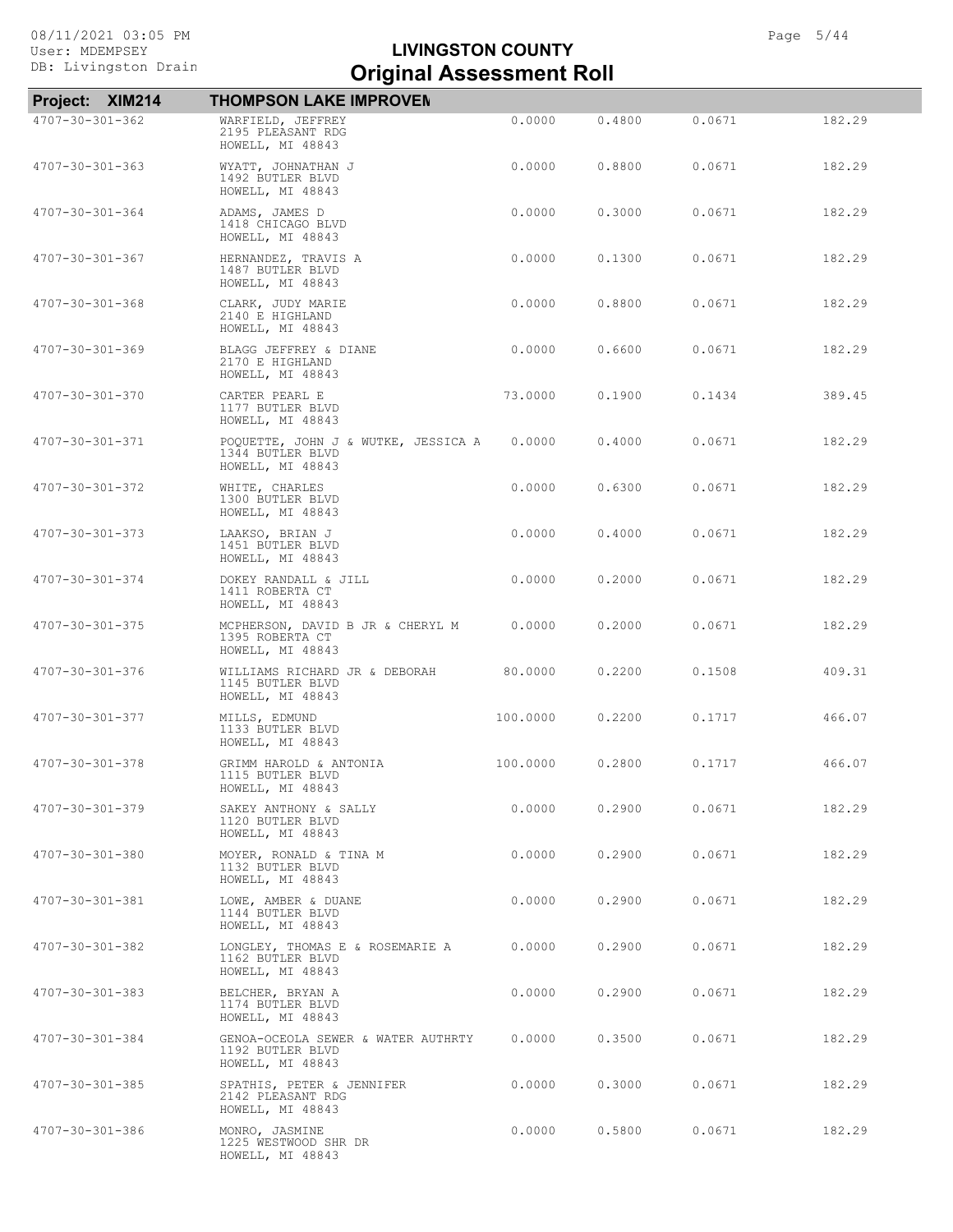| Project: XIM214         | <b>THOMPSON LAKE IMPROVEN</b>                                                           |          |        |        |        |
|-------------------------|-----------------------------------------------------------------------------------------|----------|--------|--------|--------|
| $4707 - 30 - 301 - 387$ | MILLER JOHN & ELIZABETH<br>1185 WESTWOOD SHR DR<br>HOWELL, MI 48843                     | 0.0000   | 0.6000 | 0.0671 | 182.29 |
| 4707-30-301-388         | DE VARONA, RICHARD & AMENSON, JENA<br>1184 WESTWOOD SHR DR<br>HOWELL, MI 48843          | 0.0000   | 0.4500 | 0.0671 | 182.29 |
| 4707-30-301-389         | GRUBAUGH, KENNETH<br>1222 WESTWOOD SHR DR<br>HOWELL, MI 48843-6442                      | 0.0000   | 0.5200 | 0.0671 | 182.29 |
| 4707-30-301-390         | FARRELL SUZANNE M TRUST<br>2248 PLEASANT RDG<br>HOWELL, MI 48843                        | 0.0000   | 0.3900 | 0.0671 | 182.29 |
| 4707-30-301-391         | ALTOUNIAN, EDWARD R<br>2260 PLEASANT RDG<br>HOWELL, MI 48843                            | 0.0000   | 0.4800 | 0.0671 | 182.29 |
| 4707-30-301-392         | HAVAS, RICHARD J & ROSEMARY J<br>EASTWOOD SHR DR<br>HOWELL, MI 48843                    | 0.0000   | 0.4400 | 0.0671 | 182.29 |
| 4707-30-301-393         | HAVAS, RICHARD J & ROSEMARY J<br>1115 EASTWOOD SHR DR<br>HOWELL, MI 48843               | 0.0000   | 0.4300 | 0.0671 | 182.29 |
| 4707-30-301-394         | CLARK ROBERT & FUJIMORI YOSHIKO<br>1073 THOMPSON SHR DR<br>HOWELL, MI 48843             | 100.0000 | 0.2800 | 0.1717 | 466.07 |
| 4707-30-301-395         | GUTRIDGE, DALE & VIRGINIA TRUST<br>1047 THOMPSON SHR DR<br>HOWELL, MI 48843             | 100.0000 | 0.2800 | 0.1717 | 466.07 |
| 4707-30-301-396         | WILSON, DANIEL R & WENDY K<br>1039 THOMPSON SHR DR<br>HOWELL, MI 48843                  | 100.0000 | 0.2800 | 0.1717 | 466.07 |
| 4707-30-301-397         | KRAM, SCOTT J & NICOLE N<br>1025 THOMPSON SHR DR<br>HOWELL, MI 48843                    | 100.0000 | 0.2800 | 0.1717 | 466.07 |
| $4707 - 30 - 301 - 398$ | PLASKY, BRADLEY F<br>1011 THOMPSON SHR DR<br>HOWELL, MI 48843                           | 100.0000 | 0.2800 | 0.1717 | 466.07 |
| 4707-30-301-399         | BLANCHARD, BRADLEY V LIVING TRUST<br>997 THOMPSON SHR DR<br>HOWELL, MI 48843            | 152,0000 | 0.4400 | 0.2260 | 613.64 |
| 4707-30-301-400         | TRIST, MICHAEL & SHEILA<br>983 THOMPSON SHR DR<br>HOWELL, MI 48843                      | 100.0000 | 0.2800 | 0.1717 | 466.07 |
| 4707-30-301-401         | JACOBY, CHARLES & ROCHELLE MARCOUX- 154.0000<br>969 THOMPSON SHR DR<br>HOWELL, MI 48843 |          | 0.4700 | 0.2281 | 619.31 |
| 4707-30-301-402         | CONNER, ANDREW & SIMS, MADALYN<br>2176 PLEASANT RDG<br>HOWELL, MI 48843                 | 0.0000   | 0.3700 | 0.0671 | 182.29 |
| 4707-30-301-403         | HASSEBROCK, DAVID<br>1405 BUTLER BLVD<br>HOWELL, MI 48843                               | 0.0000   | 0.2600 | 0.0671 | 182.29 |
| $4707 - 30 - 301 - 404$ | HUMPHREY COURTNEY & BRADFORD<br>1395 BUTLER BLVD<br>HOWELL, MI 48843                    | 0.0000   | 0.1500 | 0.0671 | 182.29 |
| $4707 - 30 - 301 - 405$ | ST. AUBIN, TINA MARIE<br>2151 LIVERNOIS<br>HOWELL, MI 48843                             | 0.0000   | 0.2500 | 0.0671 | 182.29 |
| 4707-30-301-406         | PADDOCK HOME BUILDERS LLC<br>1407 ROBERTA CT<br>HOWELL, MI 48843                        | 0.0000   | 0.2500 | 0.0671 | 182.29 |
| 4707-30-302-023         | MOREL, JENNIFER & CESNICK, ZACHARIAH<br>1473 BOOTH<br>HOWELL, MI 48843                  | 0.0000   | 0.0900 | 0.0671 | 182.29 |
| 4707-30-302-024         | BRASCHLER, WILLIAM J & HEALY, CARLY<br>1493 BOOTH<br>HOWELL, MI 48843                   | 0.0000   | 0.3300 | 0.0671 | 182.29 |
| 4707-30-302-031         | SUBJECK DANNY J & MICHELA L<br>2400 E HIGHLAND<br>HOWELL, MI 48843                      | 0.0000   | 0.3800 | 0.0671 | 182.29 |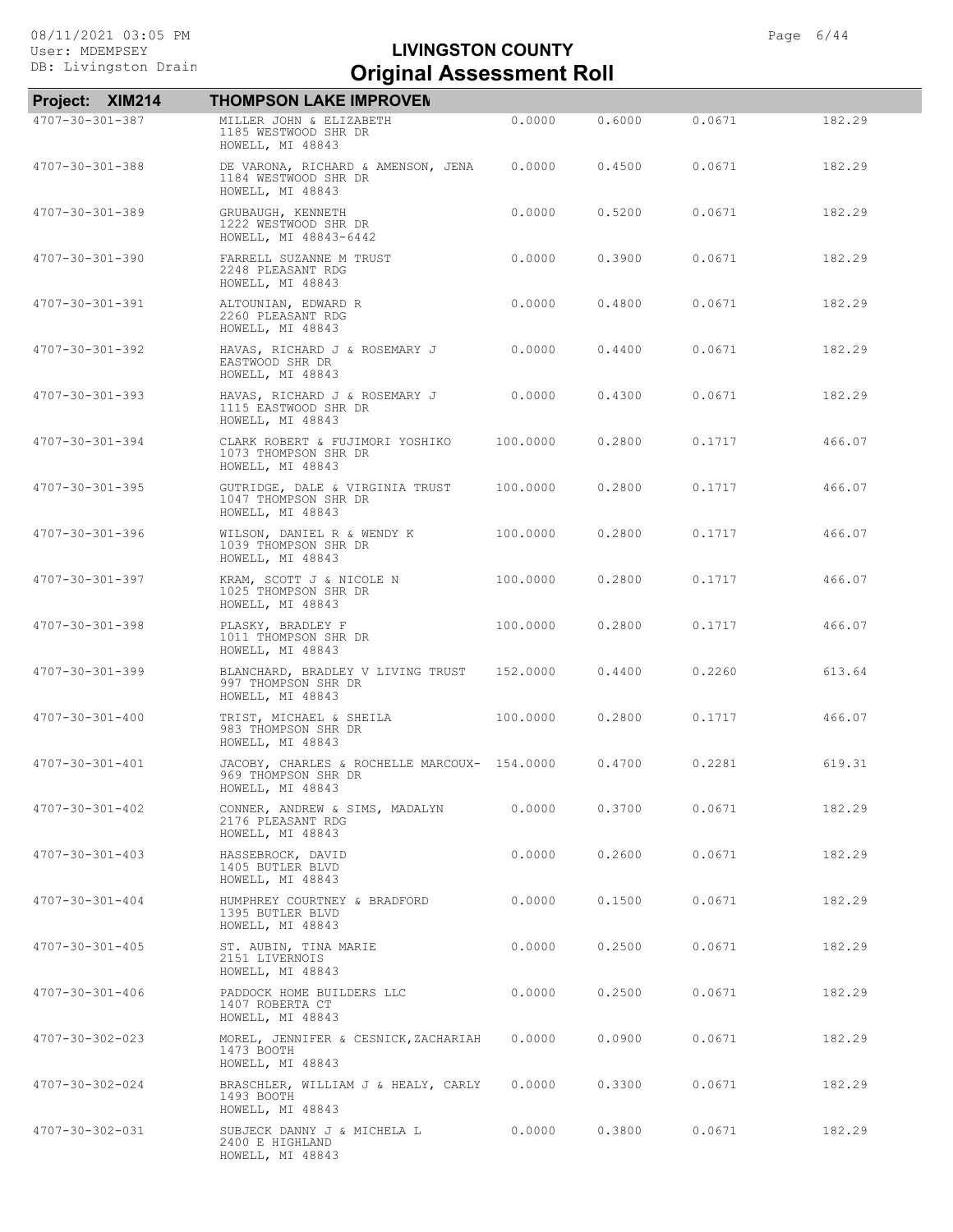| Project: XIM214         | <b>THOMPSON LAKE IMPROVEN</b>                                                 |        |        |        |        |
|-------------------------|-------------------------------------------------------------------------------|--------|--------|--------|--------|
| 4707-30-302-034         | 2426 E HIGHLAND ROAD, LLC<br>2426 E HIGHLAND<br>HOWELL, MI 48843              | 0.0000 | 0.3300 | 0.0671 | 182.29 |
| 4707-30-302-037         | SHAFER RICHARD J & JUDY C<br>2454 E HIGHLAND<br>HOWELL, MI 48843              | 0.0000 | 0.3300 | 0.0671 | 182.29 |
| 4707-30-302-040         | WOOD, PAULINE<br>2470 E HIGHLAND<br>HOWELL, MI 48843                          | 0.0000 | 0.3300 | 0.0671 | 182.29 |
| 4707-30-302-043         | MAAS, DOLLIE R & FRANK B<br>2492 E HIGHLAND<br>HOWELL, MI 48843               | 0.0000 | 0.3300 | 0.0671 | 182.29 |
| 4707-30-302-047         | WALKER, JAMES JR & LINDA<br>2495 MOORE PL<br>HOWELL, MI 48843                 | 0.0000 | 0.3300 | 0.0671 | 182.29 |
| 4707-30-302-049         | WANTY, ROBERT J<br>2471 MOORE PL<br>HOWELL, MI 48843                          | 0.0000 | 0.3300 | 0.0671 | 182.29 |
| 4707-30-302-052         | CATON, KEVIN J<br>2443 MOORE PL<br>HOWELL, MI 48843                           | 0.0000 | 0.3300 | 0.0671 | 182.29 |
| 4707-30-302-054         | THOMPSON, KATHY<br>2427 MOORE PL<br>HOWELL, MI 48843                          | 0.0000 | 0.4600 | 0.0671 | 182.29 |
| 4707-30-302-058         | SMITH THOMAS H<br>1400 OAKWAY<br>HOWELL, MI 48843                             | 0.0000 | 0.6500 | 0.0671 | 182.29 |
| 4707-30-302-067         | NIELSEN NEAL D<br>OAKWAY<br>HOWELL, MI 48843                                  | 0.0000 | 0.6500 | 0.0671 | 182.29 |
| 4707-30-302-075         | HAYS, THOMAS F & NORMA E<br>1437 BOOTH<br>HOWELL, MI 48843                    | 0.0000 | 0.2200 | 0.0671 | 182.29 |
| 4707-30-302-078         | MISIAK RONALD L & JANET M<br>1405 BOOTH<br>HOWELL, MI 48843                   | 0.0000 | 0.3300 | 0.0671 | 182.29 |
| 4707-30-302-081         | GAITHER, GREG F<br>1436 BOOTH<br>HOWELL, MI 48843                             | 0.0000 | 0.3300 | 0.0671 | 182.29 |
| 4707-30-302-084         | RICHTER HARRY L & CAROL ANN<br>1412 BOOTH<br>HOWELL, MI 48843                 | 0.0000 | 0.3300 | 0.0671 | 182.29 |
| 4707-30-302-085         | WESNER, CAROLYN<br>2457 PFEIFLE<br>HOWELL, MI 48843                           | 0.0000 | 0.3300 | 0.0671 | 182.29 |
| 4707-30-302-086         | RISINGER JOYCE<br>2438 MOORE PL<br>HOWELL, MI 48843                           | 0.0000 | 0.3300 | 0.0671 | 182.29 |
| $4707 - 30 - 302 - 087$ | BORCHARDT JEFFREY & DAUNA<br>2452 MOORE PL<br>HOWELL, MI 48843                | 0.0000 | 0.3300 | 0.0671 | 182.29 |
| 4707-30-302-092         | HOLLISTER, MARIA<br>2486 MOORE PL<br>HOWELL, MI 48843                         | 0.0000 | 0.4400 | 0.0671 | 182.29 |
| 4707-30-302-098         | BAIBAK THOMAS J & PATRICIA G<br>2479 PFEIFLE<br>HOWELL, MI 48843              | 0.0000 | 0.4400 | 0.0671 | 182.29 |
| 4707-30-302-104         | DEZIEL, DWAYNE T & CHERYL A<br>2435 PFEIFLE<br>HOWELL, MI 48843               | 0.0000 | 0.3300 | 0.0671 | 182.29 |
| 4707-30-302-108         | JOHNSON, KENNETH R & SHELLY F<br>1362 OAKWAY<br>HOWELL, MI 48843              | 0.0000 | 1.6000 | 0.0671 | 182.29 |
| 4707-30-302-136         | BALDING, BETTY SPECIAL NEEDS TRUST 0.0000<br><b>BOOTH</b><br>HOWELL, MI 48843 |        | 0.1000 | 0.0671 | 182.29 |
| 4707-30-302-140         | LINDER FAMILY TRUST<br>2375 LIVERNOIS<br>HOWELL, MI 48843                     | 0.0000 | 1,2200 | 0.0671 | 182.29 |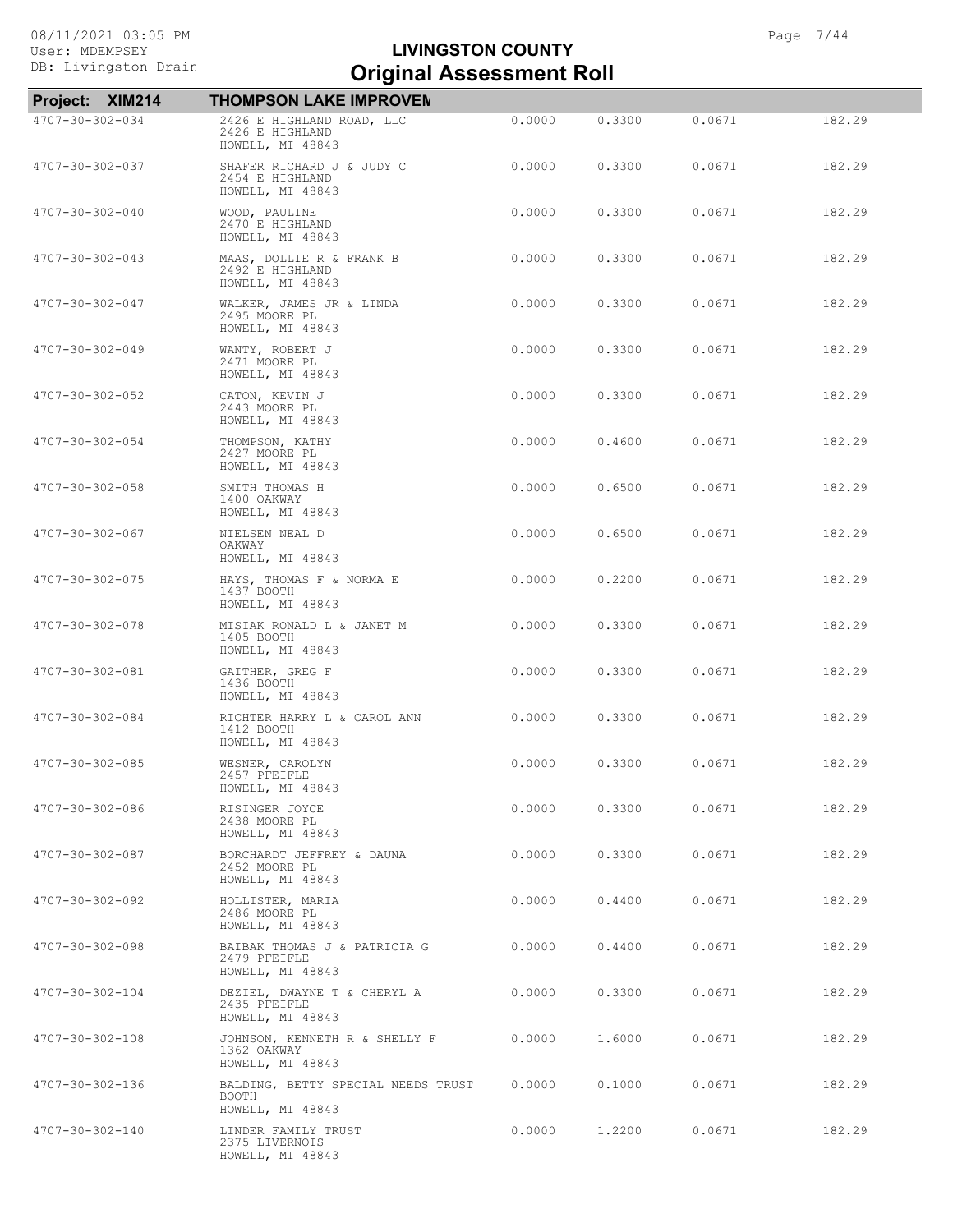| Project: XIM214 | <b>THOMPSON LAKE IMPROVEN</b>                                             |        |        |        |        |
|-----------------|---------------------------------------------------------------------------|--------|--------|--------|--------|
| 4707-30-302-145 | BALDING, GERALD REV TRUST AND<br>1387 BOOTH                               | 0.0000 | 0.4000 | 0.0671 | 182.29 |
|                 | HOWELL, MI 48843                                                          |        |        |        |        |
| 4707-30-302-148 | LIGHTFOOT, ROBERT & BONNIE<br>1363 BOOTH<br>HOWELL, MI 48843              | 0.0000 | 0.4000 | 0.0671 | 182.29 |
| 4707-30-302-150 | BRIGGS, DIANE C<br>2439 LIVERNOIS<br>HOWELL, MI 48843                     | 0.0000 | 0.3000 | 0.0671 | 182.29 |
| 4707-30-302-151 | COPPINGER, DESIREE<br>2444 PFEIFLE<br>HOWELL, MI 48843                    | 0.0000 | 0.3000 | 0.0671 | 182.29 |
| 4707-30-302-155 | CESNICK MICHAEL & STACEY<br>1386 BOOTH<br>HOWELL, MI 48843                | 0.0000 | 0.3000 | 0.0671 | 182.29 |
| 4707-30-302-156 | CRUTCHFIELD, TODD & TERRI<br>2481 LIVERNOIS<br>HOWELL, MI 48843           | 0.0000 | 0.4000 | 0.0671 | 182.29 |
| 4707-30-302-157 | VAN OFLEN, THEODORE R & CATHERINE A<br>2467 LIVERNOIS<br>HOWELL, MI 48843 | 0.0000 | 0.3000 | 0.0671 | 182.29 |
| 4707-30-302-158 | MELOSH, JEAN<br>1360 BOOTH<br>HOWELL, MI 48843                            | 0.0000 | 0.3000 | 0.0671 | 182.29 |
| 4707-30-302-161 | BEAL RICHARD T & KATHLEEN M<br>2458 PFEIFLE<br>HOWELL, MI 48843           | 0.0000 | 0.3000 | 0.0671 | 182.29 |
| 4707-30-302-176 | RECIH, JOSHUA<br>2474 PFEIFLE<br>HOWELL, MI 48843                         | 0.0000 | 0.4000 | 0.0671 | 182.29 |
| 4707-30-302-180 | KONYE LIVING TRUST<br>1342 OAKWAY<br>HOWELL, MI 48843                     | 0.0000 | 0.3000 | 0.0671 | 182.29 |
| 4707-30-302-181 | DEMARS PAUL<br>1355 BOOTH<br>HOWELL, MI 48843                             | 0.0000 | 0.3000 | 0.0671 | 182.29 |
| 4707-30-302-183 | SHREVE JONATHAN & KATHLEEN<br>2377 ROSE<br>HOWELL, MI 48843               | 0.0000 | 0.3000 | 0.0671 | 182.29 |
| 4707-30-302-188 | RAY, KEVIN J & LILLIAN H<br>1315 BOOTH<br>HOWELL, MI 48843                | 0.0000 | 0.3000 | 0.0671 | 182.29 |
| 4707-30-302-191 | HEXIMER LAWRENCE & BETTY<br>2351 ROSE<br>HOWELL, MI 48843                 | 0.0000 | 0.3000 | 0.0671 | 182.29 |
| 4707-30-302-205 | WHITE, WILLIAM & MARILYN J<br>2322 LIVERNOIS<br>HOWELL, MI 48843          | 0.0000 | 0.3000 | 0.0671 | 182.29 |
| 4707-30-302-208 | BACKUS VICKY V<br>2336 LIVERNOIS<br>HOWELL, MI 48843                      | 0.0000 | 0.3000 | 0.0671 | 182.29 |
| 4707-30-302-211 | GUINOT GREGORY & DIANE<br>2356 LIVERNOIS<br>HOWELL, MI 48843              | 0.0000 | 0.3000 | 0.0671 | 182.29 |
| 4707-30-302-214 | BEAUVAIS, MATTHEW P<br>2378 LIVERNOIS<br>HOWELL, MI 48843                 | 0.0000 | 0.3000 | 0.0671 | 182.29 |
| 4707-30-302-217 | KRAMER JAMES & KATHLEEN<br>2339 ROSE<br>HOWELL, MI 48843                  | 0.0000 | 0.3000 | 0.0671 | 182.29 |
| 4707-30-302-221 | NICKLESON WARREN & CYNTHIA<br>1340 BOOTH<br>HOWELL, MI 48843              | 0.0000 | 0.3000 | 0.0671 | 182.29 |
| 4707-30-302-222 | MOTT, JOHN<br>1316 BOOTH<br>HOWELL, MI 48843                              | 0.0000 | 0.3000 | 0.0671 | 182.29 |
| 4707-30-302-223 | AHLGRIM, JANET<br>2441 ROSE<br>HOWELL, MI 48843                           | 0.0000 | 0.4000 | 0.0671 | 182.29 |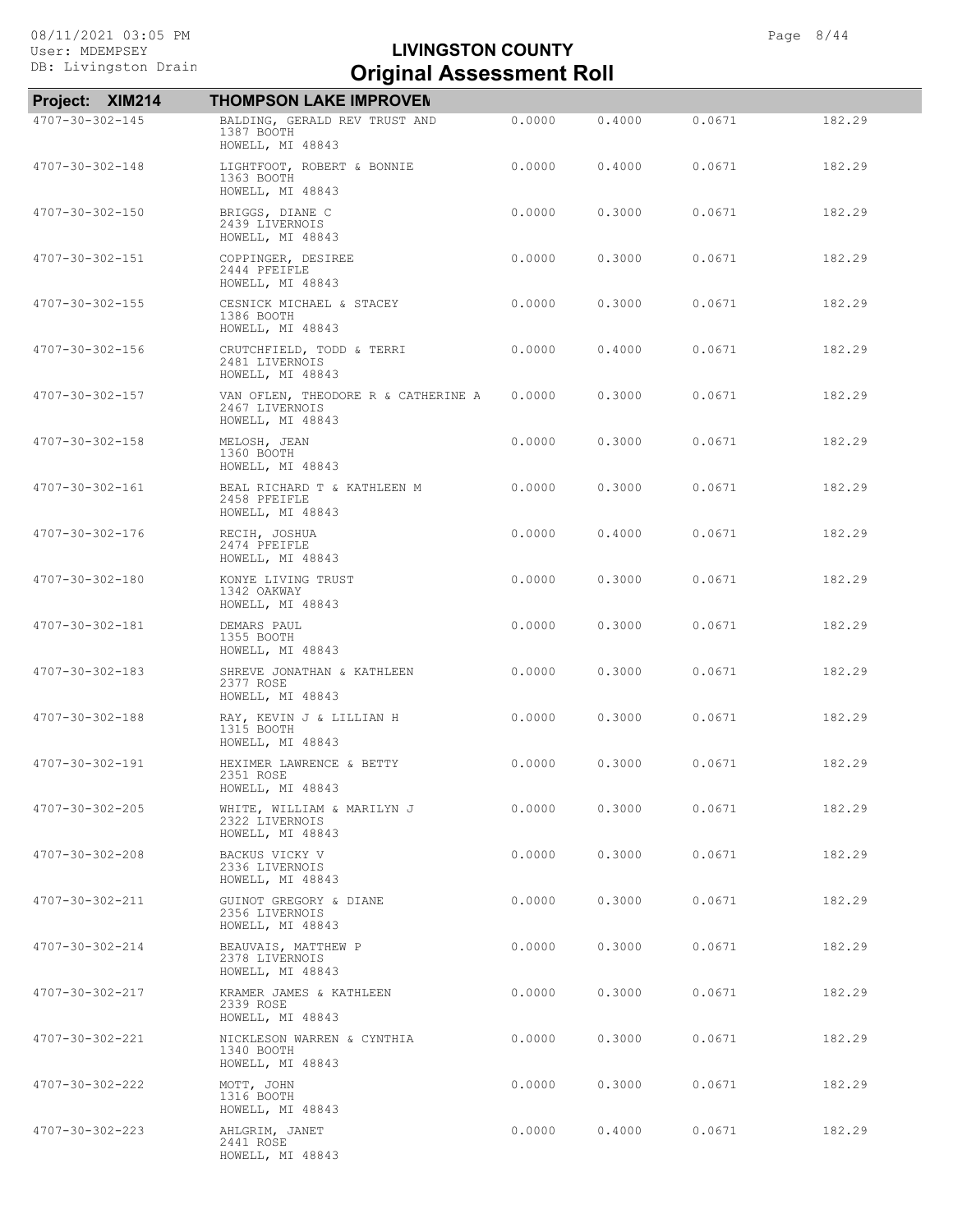|                         | Project: XIM214 | <b>THOMPSON LAKE IMPROVEN</b>                                          |        |        |        |        |
|-------------------------|-----------------|------------------------------------------------------------------------|--------|--------|--------|--------|
| 4707-30-302-224         |                 | STEPHENS, LORETTA<br>2440 LIVERNOIS<br>HOWELL, MI 48843                | 0.0000 | 0.3000 | 0.0671 | 182.29 |
| 4707-30-302-225         |                 | BROWN, DAVID N & MELISSA F<br>2460 LIVERNOIS<br>HOWELL, MI 48843       | 0.0000 | 0.3000 | 0.0671 | 182.29 |
| 4707-30-302-230         |                 | HARBAUGH, RICHARD C & LISA R<br>2473 ROSE<br>HOWELL, MI 48843          | 0.0000 | 0.3000 | 0.0671 | 182.29 |
| $4707 - 30 - 302 - 234$ |                 | NISENBAUM, TIMOTHY D<br>2482 LIVERNOIS<br>HOWELL, MI 48843             | 0.0000 | 0.4000 | 0.0671 | 182.29 |
| 4707-30-302-240         |                 | BULLINGER, JEFFREY J<br>2487 ROSE<br>HOWELL, MI 48843                  | 0.0000 | 0.3000 | 0.0671 | 182.29 |
| 4707-30-302-248         |                 | WINTERS, THOMAS W<br>PLEASANT RDG<br>HOWELL, MI 48843                  | 0.0000 | 0.2400 | 0.0671 | 182.29 |
| 4707-30-302-249         |                 | MEGESI, RONALD J LVG TRUST<br>2296 ROSE<br>HOWELL, MI 48843            | 0.0000 | 0.3000 | 0.0671 | 182.29 |
| 4707-30-302-250         |                 | GOUDESEUNE, ROGER<br>2320 ROSE<br>HOWELL, MI 48843                     | 0.0000 | 0.3000 | 0.0671 | 182.29 |
| 4707-30-302-252         |                 | ANDERSON, PHILLIP K & RACHEL L<br>2350 ROSE<br>HOWELL, MI 48843        | 0.0000 | 0.3000 | 0.0671 | 182.29 |
| 4707-30-302-254         |                 | WILLIAMS KYLE SHAWN<br>2356 ROSE<br>HOWELL, MI 48843                   | 0.0000 | 0.3000 | 0.0671 | 182.29 |
| 4707-30-302-256         |                 | CARTER, E. HARRY<br>2353 PLEASANT RDG<br>HOWELL, MI 48843              | 0.0000 | 0.3000 | 0.0671 | 182.29 |
| 4707-30-302-278         |                 | POLLINGTON, KARL & CHERYL<br>1339 BOOTH<br>HOWELL, MI 48843            | 0.0000 | 1,4300 | 0.0671 | 182.29 |
| 4707-30-302-280         |                 | HAMLIN, JESSICA A & MICHAEL J<br>2323 PLEASANT RDG<br>HOWELL, MI 48843 | 0.0000 | 0.3000 | 0.0671 | 182.29 |
| 4707-30-302-281         |                 | MACKEY, ROY E & JUDY L<br>2337 PLEASANT RDG<br>HOWELL, MI 48843        | 0.0000 | 0.3000 | 0.0671 | 182.29 |
| 4707-30-302-282         |                 | RIGOTTI, JAMES<br>2299 PLEASANT RDG<br>HOWELL, MI 48843                | 0.0000 | 0.3000 | 0.0671 | 182.29 |
| $4707 - 30 - 302 - 283$ |                 | WINTERS, THOMAS W<br>2273 PLEASANT RDG<br>HOWELL, MI 48843             | 0.0000 | 0.4700 | 0.0671 | 182.29 |
| 4707-30-302-285         |                 | PAIGE G DOUGLAS & ELLEN M<br>2454 PLEASANT RDG<br>HOWELL, MI 48843     | 0.0000 | 0.4000 | 0.0671 | 182.29 |
| 4707-30-302-301         |                 | STUART ALLEN T & JENNY MARIE<br>2470 ROSE<br>HOWELL, MI 48843          | 0.0000 | 0.3000 | 0.0671 | 182.29 |
| 4707-30-302-309         |                 | KECKONEN PAUL & SHERRY<br>2493 PLEASANT RDG<br>HOWELL, MI 48843        | 0.0000 | 0.7800 | 0.0671 | 182.29 |
| 4707-30-302-347         |                 | PAIGE G DOUGLAS & ELLEN M<br>2454 PLEASANT RDG<br>HOWELL, MI 48843     | 0.0000 | 0.8100 | 0.0671 | 182.29 |
| 4707-30-302-348         |                 | GRIFFIN, RICHARD & STACEY<br>2398 PLEASANT RDG<br>HOWELL, MI 48843     | 0.0000 | 0.5800 | 0.0671 | 182.29 |
| 4707-30-302-349         |                 | BLAIR LOUISE G<br>2484 PLEASANT RDG<br>HOWELL, MI 48843                | 0.0000 | 0.5000 | 0.0671 | 182.29 |
| 4707-30-302-350         |                 | KECKONEN PAUL & SHERRY<br>PLEASANT RDG<br>HOWELL, MI 48843             | 0.0000 | 0.3000 | 0.0671 | 182.29 |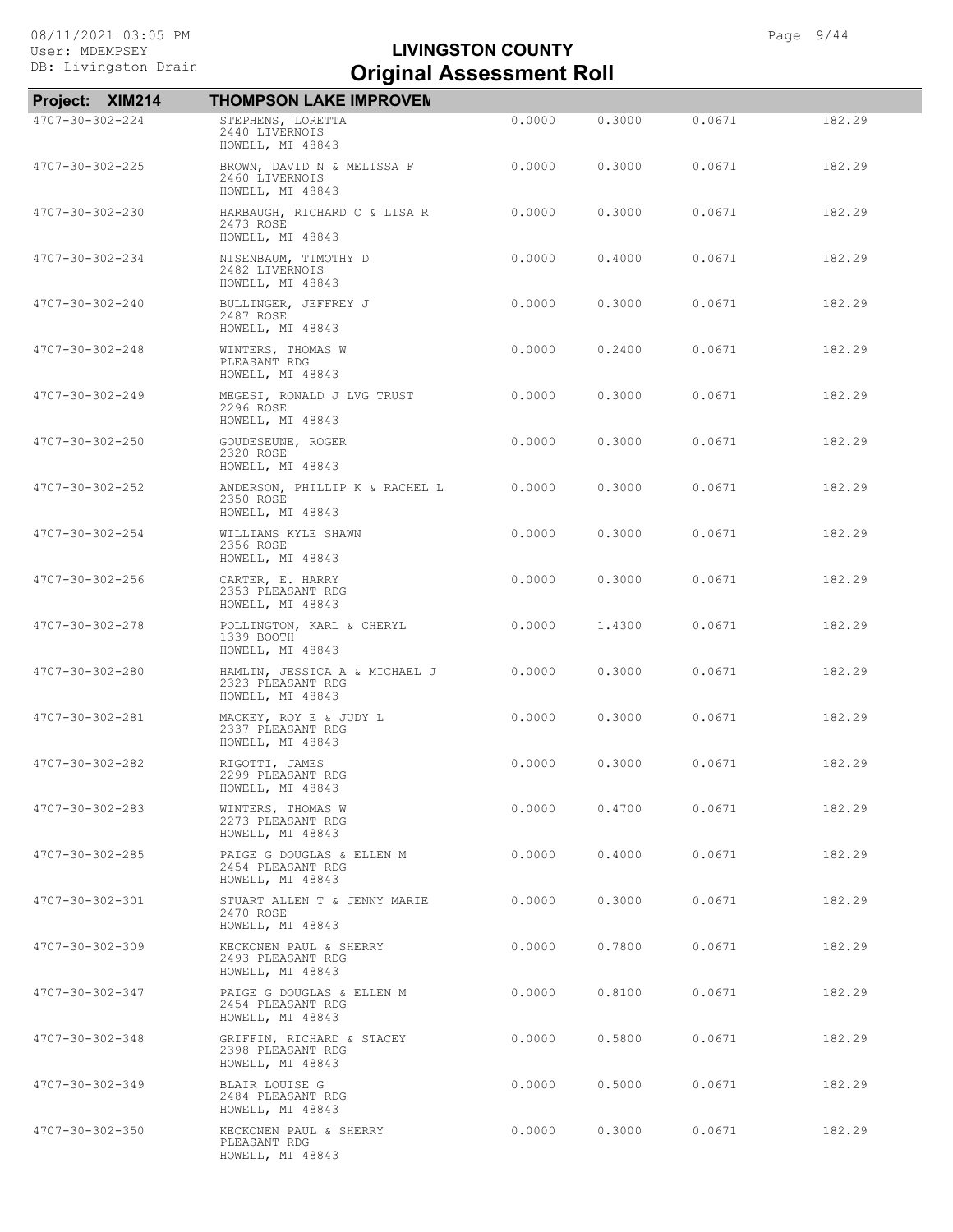| Project: XIM214                  | <b>THOMPSON LAKE IMPROVEN</b>                                         |          |        |        |        |
|----------------------------------|-----------------------------------------------------------------------|----------|--------|--------|--------|
| 4707-30-302-357                  | BISHOPP, GERARDINE E TRUST<br>2422 PLEASANT RDG<br>HOWELL, MI 48843   | 0.0000   | 0.5000 | 0.0671 | 182.29 |
| 4707-30-302-385                  | OLWEEN, DONNA & STITH, PAM<br>1226 BOOTH<br>HOWELL, MI 48843          | 0.0000   | 1,0300 | 0.0671 | 182.29 |
| 4707-30-302-387                  | CLAY, JANET L & JOHN F<br>2430 PLEASANT RDG<br>HOWELL, MI 48843       | 0.0000   | 0.4000 | 0.0671 | 182.29 |
| 4707-30-302-414                  | NIEWIROWICZ, NICHOLAS R & MARIA C<br>1182 BOOTH<br>HOWELL, MI 48843   | 0.0000   | 0.8500 | 0.0671 | 182.29 |
| 4707-30-302-420                  | RACE, JUDY R TURNER -<br>1164 BOOTH<br>HOWELL, MI 48843               | 0.0000   | 0.5500 | 0.0671 | 182.29 |
| 4707-30-302-480                  | MICHIGAN LAND BANK<br>EADS PL<br>HOWELL, MI 48843                     | 0.0000   | 0.1700 | 0.0671 | 182.29 |
| 4707-30-302-540<br><b>EXEMPT</b> | MITCHELL BUILDING CO<br>GASSER CT<br>HOWELL, MI 48843                 | 0.0000   | 0.3000 | 0.0000 | 0.00   |
| 4707-30-302-543<br><b>EXEMPT</b> | MITCHELL BUILDING CO<br>GASSER CT<br>HOWELL, MI 48843                 | 0.0000   | 0.1000 | 0.0000 | 0.00   |
| $4707 - 30 - 302 - 544$          | WOLL, TIMOTHY C & STEFANIE<br>930 GASSER CT<br>HOWELL, MI 48843       | 0.0000   | 0,2000 | 0.0671 | 182.29 |
| $4707 - 30 - 302 - 546$          | STIEG, ENGELBERT U & SHARI<br>922 GASSER CT<br>HOWELL, MI 48843       | 0.0000   | 0.2000 | 0.0671 | 182.29 |
| 4707-30-302-548                  | BAGOS SHAWN & LISA<br>GASSER CT<br>HOWELL, MI 48843                   | 0.0000   | 0.2000 | 0.0671 | 182.29 |
| $4707 - 30 - 302 - 550$          | BAGOS, SHAWN & LISA<br>GASSER CT<br>HOWELL, MI 48843                  | 0.0000   | 0.1000 | 0.0671 | 182.29 |
| 4707-30-302-551                  | BAGOS, SHAWN & LISA<br>GASSER CT<br>HOWELL, MI 48843                  | 120.0000 | 0.2200 | 0.1926 | 522.83 |
| 4707-30-302-592                  | BIBLE BAPTIST CHURCH<br>MOORE PL                                      | 0.0000   | 0.2000 | 0.0671 | 182.29 |
| $4707 - 30 - 302 - 593$          | BIBLE BAPTIST CHURCH<br>2258 E HIGHLAND<br>HOWELL, MI 48843           | 0.0000   | 2.5300 | 0.0671 | 182.29 |
| 4707-30-302-595                  | WIREMAN, TERRA L<br>2440 ROSE<br>HOWELL, MI 48843                     | 0.0000   | 0.2500 | 0.0671 | 182.29 |
| 4707-30-302-597                  | GUZMAN, EDMUND J & BARBARA S<br>2340 EADS PL<br>HOWELL, MI 48843      | 0.0000   | 0.2000 | 0.0671 | 182.29 |
| 4707-30-302-598                  | HOLLANDSWORTH, BRETT S & ASHLEY L<br>2320 EADS PL<br>HOWELL, MI 48843 | 0.0000   | 0.2000 | 0.0671 | 182.29 |
| $4707 - 30 - 302 - 599$          | LEMAY, JON & MAURA<br>2300 EADS PL<br>HOWELL, MI 48843                | 0.0000   | 0.2200 | 0.0671 | 182.29 |
| $4707 - 30 - 302 - 600$          | ENSLEY, ERIC M & CATHERINE D<br>2270 EADS PL<br>HOWELL, MI 48843      | 0.0000   | 0.2000 | 0.0671 | 182.29 |
| 4707-30-302-601                  | RALL, MATTHEW<br>2250 EADS PL<br>HOWELL, MI 48843                     | 0.0000   | 0.2000 | 0.0671 | 182.29 |
| 4707-30-302-602                  | JOHNSON, CHRISTOPHER<br>2230 EADS PL<br>HOWELL, MI 48843              | 0.0000   | 0.2000 | 0.0671 | 182.29 |
| 4707-30-302-604                  | IAFANO LUIGI<br>2321 EADS PL<br>HOWELL, MI 48843                      | 0.0000   | 0.3200 | 0.0671 | 182.29 |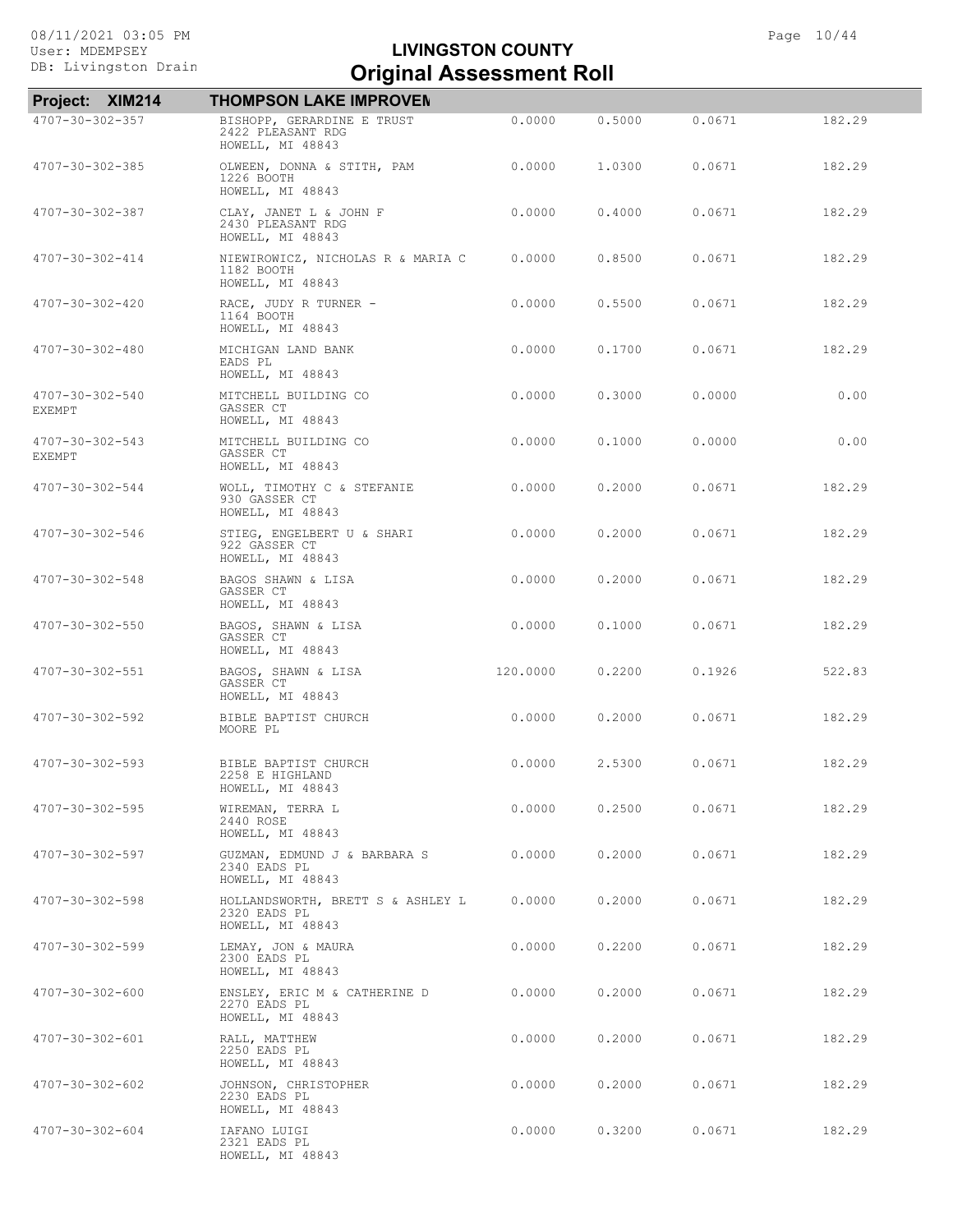| <b>XIM214</b><br><b>Project:</b> | <b>THOMPSON LAKE IMPROVEN</b>                                         |        |        |        |        |
|----------------------------------|-----------------------------------------------------------------------|--------|--------|--------|--------|
| 4707-30-302-605                  | DONET DAVID & KAREN<br>2318 AVA<br>HOWELL, MI 48843                   | 0.0000 | 0.3200 | 0.0671 | 182.29 |
| 4707-30-302-611                  | LARZELERE JAMES & CATHERINE<br>2348 AVA<br>HOWELL, MI 48843           | 0.0000 | 0.3200 | 0.0671 | 182.29 |
| 4707-30-302-613                  | POLLOK, ROSS A & BRITNEY L<br>2370 EADS PL<br>HOWELL, MI 48843        | 0.0000 | 0.2000 | 0.0671 | 182.29 |
| 4707-30-302-614                  | GREEN, LANDON<br>2360 EADS PL<br>HOWELL, MI 48843                     | 0.0000 | 0.2000 | 0.0671 | 182.29 |
| 4707-30-302-619                  | MASON LIVING TRUST<br>2347 EADS PL<br>HOWELL, MI 48843                | 0.0000 | 0.2100 | 0.0671 | 182.29 |
| 4707-30-302-620                  | CHERRY. DAVID A & MELISSA SOBIER-<br>2375 EADS PL<br>HOWELL, MI 48843 | 0.0000 | 0.2100 | 0.0671 | 182.29 |
| 4707-30-302-621                  | STOLTE KEITH & CHERYL CORBY<br>2383 EADS PL<br>HOWELL, MI 48843       | 0.0000 | 0.2100 | 0.0671 | 182.29 |
| 4707-30-302-622                  | BURTCH, JAMES S & MARY E<br>2370 AVA<br>HOWELL, MI 48843              | 0.0000 | 0.2100 | 0.0671 | 182.29 |
| 4707-30-302-623                  | CRAWFORD MICHAEL & MARY<br>2388 AVA<br>HOWELL, MI 48843               | 0.0000 | 0.2100 | 0.0671 | 182.29 |
| $4707 - 30 - 302 - 624$          | MINICH, DAVID & BONNIE AND<br>2400 AVA<br>HOWELL, MI 48843            | 0.0000 | 0.2100 | 0.0671 | 182.29 |
| $4707 - 30 - 302 - 625$          | CABALUNA SHEILA MAE TRUST<br>2418 AVA<br>HOWELL, MI 48843             | 0.0000 | 0.2200 | 0.0671 | 182.29 |
| 4707-30-302-626                  | REVITZER MATTHEW & KERRIE<br>2434 AVA<br>HOWELL, MI 48843             | 0.0000 | 0.2200 | 0.0671 | 182.29 |
| 4707-30-302-627                  | PIATKOWSKI, STACEY L<br>2452 AVA<br>HOWELL, MI 48843                  | 0.0000 | 0.2200 | 0.0671 | 182.29 |
| 4707-30-302-629                  | HOFFMAN, ROBERT<br>2490 AVA<br>HOWELL, MI 48843                       | 0.0000 | 0.3200 | 0.0671 | 182.29 |
| 4707-30-302-631                  | ZIMBELMAN, THOMAS<br>2272 PLEASANT RDG<br>HOWELL, MI 48843            | 0.0000 | 0.4200 | 0.0671 | 182.29 |
| 4707-30-302-632                  | LAIRD, DONALD<br>2286 PLEASANT RDG<br>HOWELL, MI 48843                | 0.0000 | 0.4000 | 0.0671 | 182.29 |
| $4707 - 30 - 302 - 633$          | HOFFMAN CRAIG H<br>2298 PLEASANT RDG<br>HOWELL, MI 48843              | 0.0000 | 0.3000 | 0.0671 | 182.29 |
| 4707-30-302-634                  | REIS, RICARDO<br>2310 PLEASANT RDG<br>HOWELL, MI 48843                | 0.0000 | 0.2000 | 0.0671 | 182.29 |
| $4707 - 30 - 302 - 635$          | PLASKY, GERALD<br>2322 PLEASANT RDG<br>HOWELL, MI 48843               | 0.0000 | 0.2000 | 0.0671 | 182.29 |
| 4707-30-302-636                  | CULLEN, ANTHONY W<br>1215 BOOTH<br>HOWELL, MI 48843                   | 0.0000 | 0.4500 | 0.0671 | 182.29 |
| 4707-30-302-637                  | SCHIFANO, MARY & GERAN, ROSALIE<br>1203 BOOTH<br>HOWELL, MI 48843     | 0.0000 | 0.2700 | 0.0671 | 182.29 |
| $4707 - 30 - 302 - 638$          | SIMS JOSEPH R & LINDA L<br>1181 BOOTH<br>HOWELL, MI 48843             | 0.0000 | 0.1900 | 0.0671 | 182.29 |
| 4707-30-302-639                  | LAMB ANDREW<br>1169 BOOTH<br>HOWELL, MI 48843                         | 0.0000 | 0.4100 | 0.0671 | 182.29 |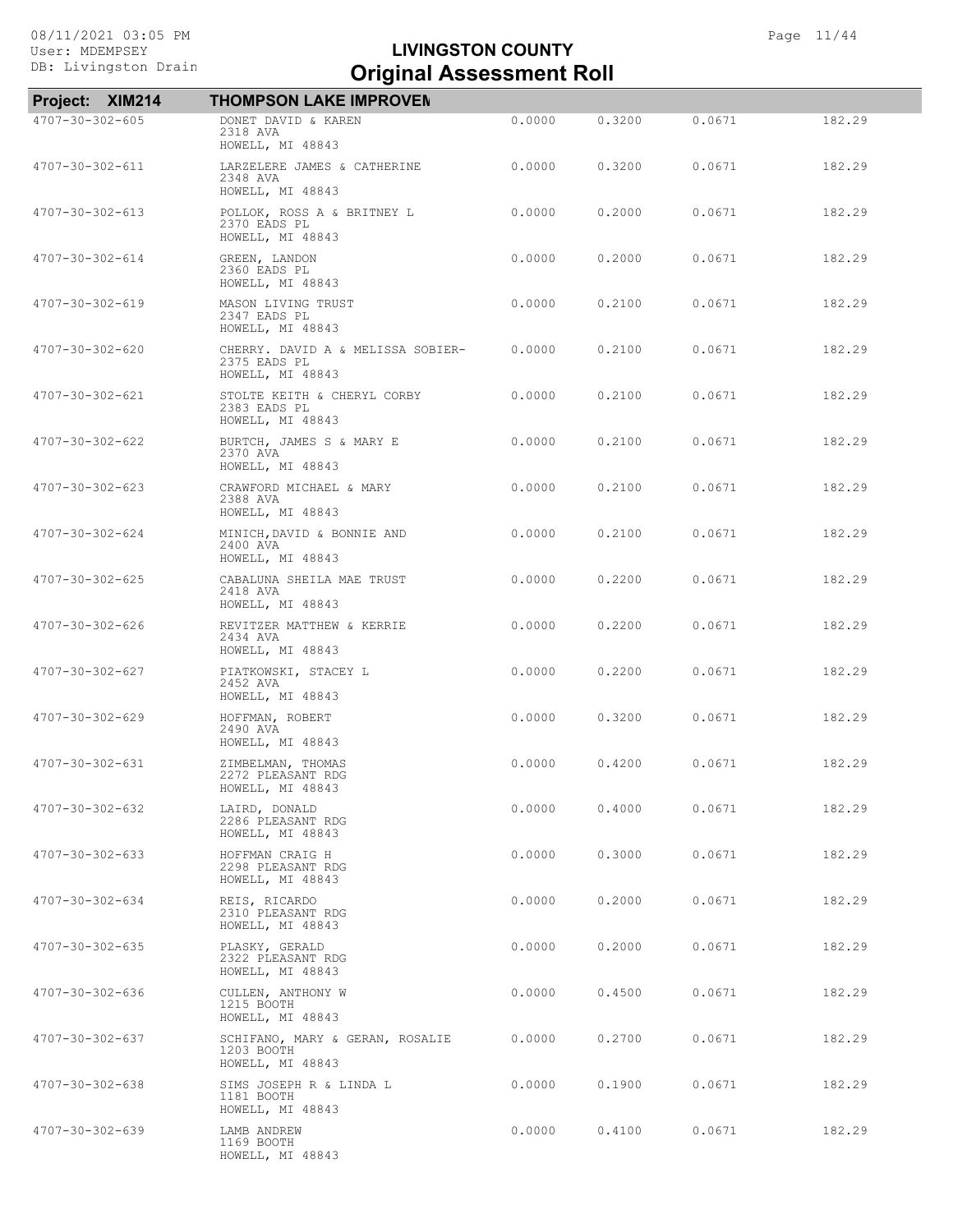| Project: XIM214         | <b>THOMPSON LAKE IMPROVEN</b>                                                |        |        |        |        |
|-------------------------|------------------------------------------------------------------------------|--------|--------|--------|--------|
| 4707-30-302-640         | WITT, DAVID & WENDY L<br>1157 BOOTH<br>HOWELL, MI 48843                      | 0.0000 | 0.3700 | 0.0671 | 182.29 |
| 4707-30-302-641         | 1145 BOOTH LLC<br>1145 BOOTH<br>HOWELL, MI 48843                             | 0.0000 | 0.4000 | 0.0671 | 182.29 |
| 4707-30-302-642         | ROTTIERS CHRISTOPHER & ANNE<br>1133 BOOTH<br>HOWELL, MI 48843                | 0.0000 | 0.5100 | 0.0671 | 182.29 |
| $4707 - 30 - 302 - 643$ | MONROE, DIANA & CHERYL A CRAMER-<br>1130 EASTWOOD SHR DR<br>HOWELL, MI 48843 | 0.0000 | 0.4000 | 0.0671 | 182.29 |
| 4707-30-302-644         | RICHARDSON GARY & JEANETTE<br>1114 EASTWOOD SHR DR<br>HOWELL, MI 48843       | 0.0000 | 0.3800 | 0.0671 | 182.29 |
| $4707 - 30 - 302 - 645$ | CAIRA LOUIS & KRISTIN<br>1103 EASTWOOD SHR DR<br>HOWELL, MI 48843            | 0.0000 | 0.3600 | 0.0671 | 182.29 |
| 4707-30-302-646         | HOLLAND, RYAN J<br>1091 EASTWOOD SHR DR<br>HOWELL, MI 48843                  | 0.0000 | 0.4000 | 0.0671 | 182.29 |
| 4707-30-302-647         | SMITH, CHANDLER & ELAINE<br>1071 GASSER CT<br>HOWELL,, MI 48843              | 0.0000 | 0.3100 | 0.0671 | 182.29 |
| $4707 - 30 - 302 - 648$ | MILLS, GAVIN P & CATHERINE E<br>1047 GASSER CT<br>HOWELL, MI 48843           | 0.0000 | 0,2000 | 0.0671 | 182.29 |
| $4707 - 30 - 302 - 649$ | COOK, AARON & JACQUELINE<br>1025 GASSER CT<br>HOWELL, MI 48843               | 0.0000 | 0.2000 | 0.0671 | 182.29 |
| 4707-30-302-650         | HANEY, CHAD<br>1011 GASSER CT<br>HOWELL, MI 48843                            | 0.0000 | 0.2000 | 0.0671 | 182.29 |
| 4707-30-302-651         | FARRELL MICHAEL J & BONNIE M<br>995 GASSER CT<br>HOWELL, MI 48843            | 0.0000 | 0.0000 | 0.0671 | 182.29 |
| $4707 - 30 - 302 - 652$ | GUTH, WALTER W & SANDRA<br>981 GASSER CT<br>HOWELL, MI 48843                 | 0.0000 | 0.0000 | 0.0671 | 182.29 |
| $4707 - 30 - 302 - 653$ | HAMMOND, DAVID<br>976 THOMPSON SHR DR<br>HOWELL, MI 48843                    | 0.0000 | 0.0000 | 0.0671 | 182.29 |
| $4707 - 30 - 302 - 654$ | BLANCHARD, BRADLEY V LIVING TRUST<br>THOMPSON SHR DR<br>HOWELL, MI 48843     | 0.0000 | 0.0000 | 0.0671 | 182.29 |
| $4707 - 30 - 302 - 655$ | JENKINS, JONATHAN II & KRISTINA<br>1018 THOMPSON SHR DR<br>HOWELL, MI 48843  | 0.0000 | 0.0000 | 0.0671 | 182.29 |
| 4707-30-302-656         | PHILIBECK, TERRANCE J & KATHRYN<br>1032 THOMPSON SHR DR<br>HOWELL, MI 48843  | 0.0000 | 0.0000 | 0.0671 | 182.29 |
| 4707-30-302-657         | DYMOND, REBEKAH & NICHOLAS<br>1046 THOMPSON SHR DR<br>HOWELL, MI 48843       | 0.0000 | 0.0000 | 0.0671 | 182.29 |
| 4707-30-302-658         | SCHOLKO HANS J<br>1060 THOMPSON SHR DR<br>HOWELL, MI 48843                   | 0.0000 | 0.0000 | 0.0671 | 182.29 |
| 4707-30-302-659         | LEVERETT, GARY E & MONA L<br>1074 THOMPSON SHR DR<br>HOWELL, MI 48843        | 0.0000 | 0.0000 | 0.0671 | 182.29 |
| 4707-30-302-660         | WILSON, MATTHEW E & HEATHER L<br>2414 EADS PL<br>HOWELL, MI 48843            | 0.0000 | 0.2100 | 0.0671 | 182.29 |
| 4707-30-302-661         | BROWN, MARTHA E REV LVG TRUST<br>2398 EADS PL<br>HOWELL, MI 48843            | 0.0000 | 0.2100 | 0.0671 | 182.29 |
| 4707-30-302-664         | WORPELL, DARRIN<br>2466 AVA<br>HOWELL, MI 48843                              | 0.0000 | 0.3200 | 0.0671 | 182.29 |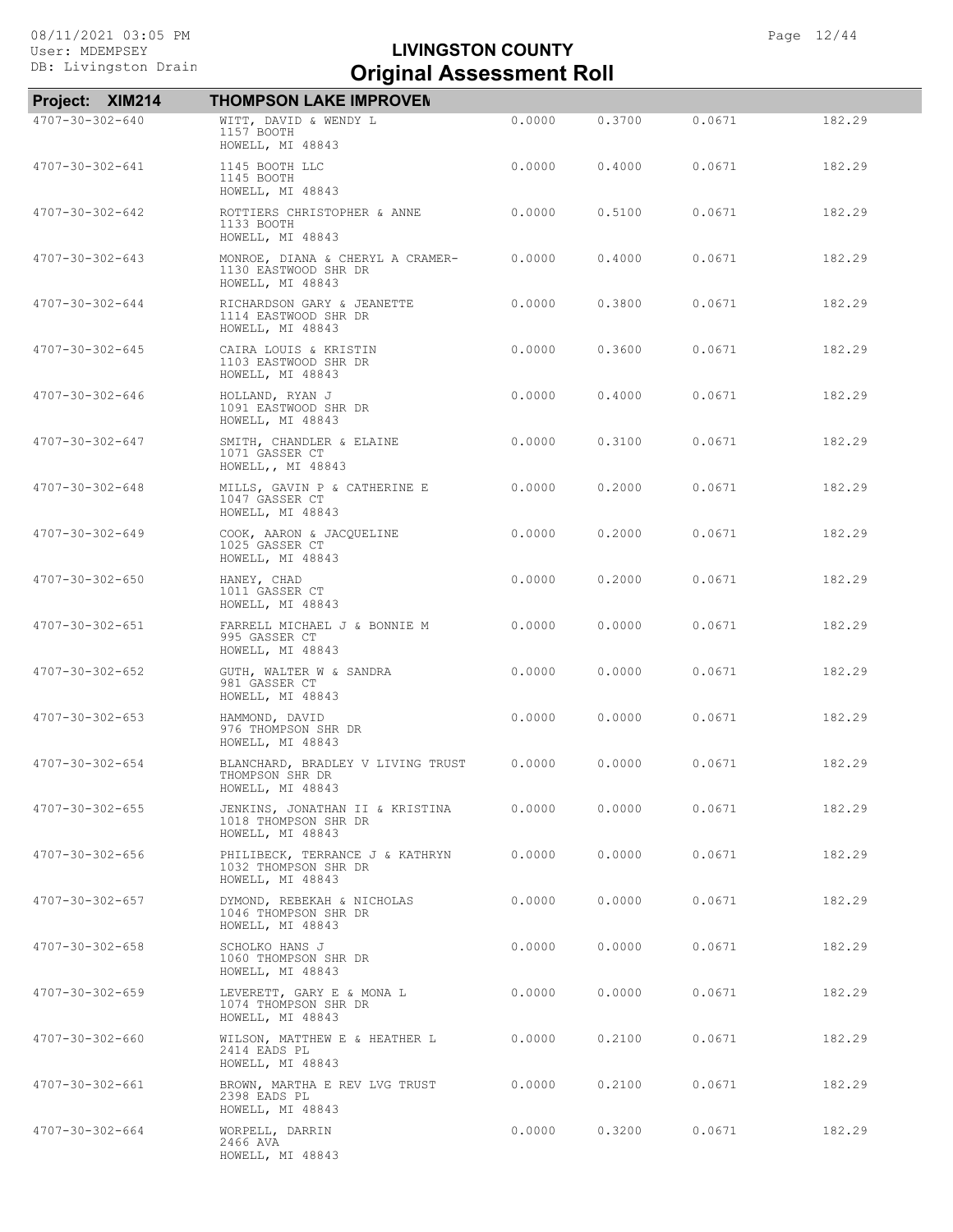| Project: XIM214         | <b>THOMPSON LAKE IMPROVEN</b>                                            |        |        |        |        |
|-------------------------|--------------------------------------------------------------------------|--------|--------|--------|--------|
| 4707-30-302-665         | DOUVILLE MARC J<br>2491 EADS PL<br>HOWELL, MI 48843                      | 0.0000 | 0.4200 | 0.0671 | 182.29 |
| 4707-30-302-666         | SQUAIR, BRYAN & BRINDLEY, TINA<br>2475 EADS PL<br>HOWELL, MI 48843       | 0.0000 | 0.3300 | 0.0671 | 182.29 |
| 4707-30-302-667         | MICHIGAN LAND BANK<br>EADS PL<br>HOWELL, MI 48843                        | 0.0000 | 0.2800 | 0.0671 | 182.29 |
| $4707 - 30 - 302 - 668$ | MOORE, DANIEL J<br>2422 EADS PL<br>HOWELL, MI 48843                      | 0.0000 | 0.2100 | 0.0671 | 182.29 |
| 4707-30-302-670         | CURRIE GARY & PAMELA<br>2307 ROSE<br>HOWELL, MI 48843                    | 0.0000 | 0.3000 | 0.0671 | 182.29 |
| 4707-30-302-672         | NIEMI GLADYS H<br>2496 EADS PL<br>HOWELL, MI 48843                       | 0.0000 | 0.2100 | 0.0671 | 182.29 |
| 4707-30-302-673         | MARINO, KRISTIN M<br>2488 EADS PL<br>HOWELL, MI 48843                    | 0.0000 | 0.2000 | 0.0671 | 182.29 |
| 4707-30-302-674         | LASTER, CLAYTON<br>2476 EADS PL<br>HOWELL, MI 48843                      | 0.0000 | 0.2000 | 0.0671 | 182.29 |
| 4707-30-302-675         | MCCARTY, ROBERT & KIMBERLY<br>2460 EADS PL<br>HOWELL, MI 48843           | 0.0000 | 0,2000 | 0.0671 | 182.29 |
| 4707-30-302-676         | MCCURDY, HEATHER<br>2444 EADS PL<br>HOWELL, MI 48843                     | 0.0000 | 0.2600 | 0.0671 | 182.29 |
| 4707-30-302-677         | GREEN GREGORY G<br>2293 ROSE<br>HOWELL, MI 48843                         | 0.0000 | 0.5200 | 0.0671 | 182.29 |
| 4707-30-302-678         | BECKERSON, MATTHEW D JR & ROBIN LEE<br>2383 AVA<br>HOWELL, MI 48843      | 0.0000 | 0.2000 | 0.0671 | 182.29 |
| 4707-30-302-679         | GALORNEAU, DONALD W JR<br>2401 AVA<br>HOWELL, MI 48843                   | 0.0000 | 0.2500 | 0.0671 | 182.29 |
| 4707-30-302-680         | FOGLE, PATRICK<br>1096 GASSER CT<br>HOWELL, MI 48843                     | 0.0000 | 0.3800 | 0.0671 | 182.29 |
| 4707-30-302-681         | CZAPSKI, MICHAEL & MELODY<br>1070 GASSER CT<br>HOWELL, MI 48843          | 0.0000 | 0.2000 | 0.0671 | 182.29 |
| 4707-30-302-682         | SPEARMAN JOSEPH H & LORAINE F<br>1050 GASSER CT<br>HOWELL, MI 48843      | 0.0000 | 0.2000 | 0.0671 | 182.29 |
| $4707 - 30 - 302 - 683$ | BOWMAN HARRY L & VIANNE<br>1028 GASSER CT<br>HOWELL, MI 48843            | 0.0000 | 0.2000 | 0.0671 | 182.29 |
| $4707 - 30 - 302 - 684$ | LICHIELLO, JAMES & CHRISTINE<br>1020 GASSER CT<br>HOWELL, MI 48843       | 0.0000 | 0.2000 | 0.0671 | 182.29 |
| 4707-30-302-685         | BASAR, GEORGE G & STEPHANIE D<br>1006 GASSER CT<br>HOWELL, MI 48843      | 0.0000 | 0.2000 | 0.0671 | 182.29 |
| 4707-30-302-686         | ADDISON, NANCY A<br>994 GASSER CT<br>HOWELL, MI 48843                    | 0.0000 | 0.2000 | 0.0671 | 182.29 |
| 4707-30-302-687         | MADAY, RONALD M<br>978 GASSER CT<br>HOWELL, MI 48843                     | 0.0000 | 0.2000 | 0.0671 | 182.29 |
| $4707 - 30 - 302 - 688$ | RACE, JAMES<br>2424 ROSE<br>HOWELL, MI 48843                             | 0.0000 | 0.4900 | 0.0671 | 182.29 |
| 4707-30-302-689         | QUILLETTE, DEBORAH A & EDWARD J<br>2425 PLEASANT RDG<br>HOWELL, MI 48843 | 0.0000 | 0.2500 | 0.0671 | 182.29 |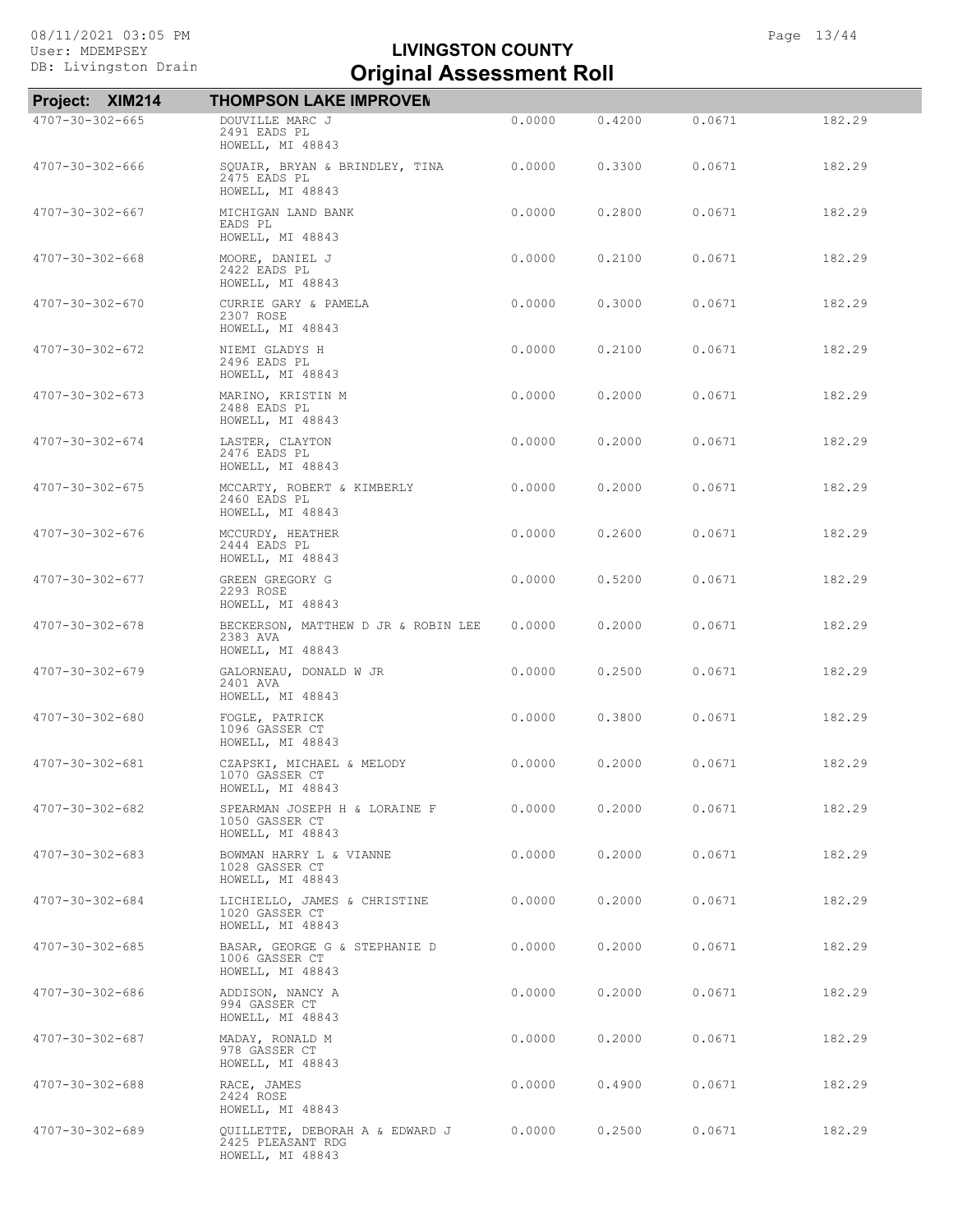| Project: XIM214         | <b>THOMPSON LAKE IMPROVEN</b>                                          |          |         |        |        |
|-------------------------|------------------------------------------------------------------------|----------|---------|--------|--------|
| 4707-30-302-690         | BAKER, TROY M & KIMBERLY A<br>2411 PLEASANT RDG<br>HOWELL, MI 48843    | 0.0000   | 0.3000  | 0.0671 | 182.29 |
| $4707 - 30 - 302 - 691$ | NARSH, JOANN<br>2405 EADS PL<br>HOWELL, MI 48843                       | 0.0000   | 0.2100  | 0.0671 | 182.29 |
| $4707 - 30 - 302 - 692$ | RAMSAY, JASON & LINDSEY RACKOV-<br>2411 EADS PL<br>HOWELL, MI 48843    | 0.0000   | 0.2200  | 0.0671 | 182.29 |
| $4707 - 30 - 302 - 693$ | BASSETT, BERNADETTE & MARK<br>962 GASSER CT<br>HOWELL, MI 48843        | 0.0000   | 0.2000  | 0.0671 | 182.29 |
| $4707 - 30 - 302 - 694$ | RASHID JON F & SALLY<br>954 GASSER CT<br>HOWELL, MI 48843              | 0.0000   | 0.2000  | 0.0671 | 182.29 |
| 4707-31-100-003         | NIELSEN NEAL<br>THOMPSON LAKE ISLAND<br>HOWELL, MI 48843               | 272,0000 | 0.0000  | 0.3514 | 954.18 |
| 4707-31-101-001         | JEHLE FRED & SHAILA M<br>2323 MELTON<br>HOWELL, MI 48843               | 82,0000  | 0.4600  | 0.1529 | 414.99 |
| 4707-31-101-002         | OVERMARS ROBERT L & JUDITH L TRUST<br>2335 MELTON<br>HOWELL, MI 48843  | 82,0000  | 0.4800  | 0.1529 | 414.99 |
| 4707-31-101-003         | BOLTIK, THOMAS A<br>MELTON<br>HOWELL, MI 48843                         | 103.0000 | 0.6800  | 0.1748 | 474.58 |
| $4707 - 31 - 101 - 004$ | ARSNEAULT, DAVID & KAREN<br>2378 MELTON<br>HOWELL, MI 48843            | 0.0000   | 0.5100  | 0.0671 | 182.29 |
| 4707-31-101-005         | WRIGHT, MARIE<br>2350 MELTON<br>HOWELL, MI 48843                       | 0.0000   | 0.4600  | 0.0671 | 182.29 |
| 4707-31-101-011         | PRINCE THEODORE & PAMELA<br>MELTON<br>HOWELL, MI 48843                 | 0.0000   | 0.7300  | 0.0671 | 182.29 |
| 4707-31-101-013         | BOLTIK, THOMAS A<br>2347 MELTON<br>HOWELL, MI 48843                    | 90.0000  | 0.6400  | 0.1612 | 437.69 |
| $4707 - 31 - 101 - 024$ | MRS VALLEY LLC<br>PINECONE<br>HOWELL, MI 48843                         | 120.0000 | 31.5000 | 0.1926 | 522.83 |
| $4707 - 31 - 101 - 025$ | HOYE, THOMAS<br>869 OAKCREST<br>HOWELL, MI 48843                       | 0.0000   | 0.2900  | 0.0671 | 182.29 |
| 4707-31-101-026         | HART, CHRISTOPHER A<br>851 OAKCREST<br>HOWELL, MI 48843                | 0.0000   | 0.2900  | 0.0671 | 182.29 |
| 4707-31-102-001         | CROCKER GREGORY M & SUSAN D<br>928 WESTWIND SHR DR<br>HOWELL, MI 48843 | 0.0000   | 0.2900  | 0.0671 | 182.29 |
| 4707-31-102-002         | CROCKER GREGORY M & SUSAN D<br>MELVIN<br>HOWELL, MI 48843              | 0.0000   | 0.3000  | 0.0671 | 182.29 |
| 4707-31-102-003         | CROCKER GREGORY M & SUSAN D<br>MELVIN<br>HOWELL, MI 48843              | 0.0000   | 0.2700  | 0.0671 | 182.29 |
| 4707-31-102-004         | LEMON, SCOTT R & KATHRYN<br>2426 MELVIN<br>HOWELL, MI 48855            | 0.0000   | 0.2700  | 0.0671 | 182.29 |
| 4707-31-102-005         | DORSCH, CHRISTIAN & ARMITAGE, KELLY<br>2381 MELTON<br>HOWELL, MI 48843 | 0.0000   | 0.2600  | 0.0671 | 182.29 |
| 4707-31-102-006         | KUBIAK, BENJAMIN<br>2373 MELTON<br>HOWELL, MI 48843                    | 0.0000   | 0.3000  | 0.0671 | 182.29 |
| 4707-31-102-007         | DIMOSKI, LOUIE<br>2365 MELTON<br>HOWELL, MI 48843                      | 0.0000   | 0.3100  | 0.0671 | 182.29 |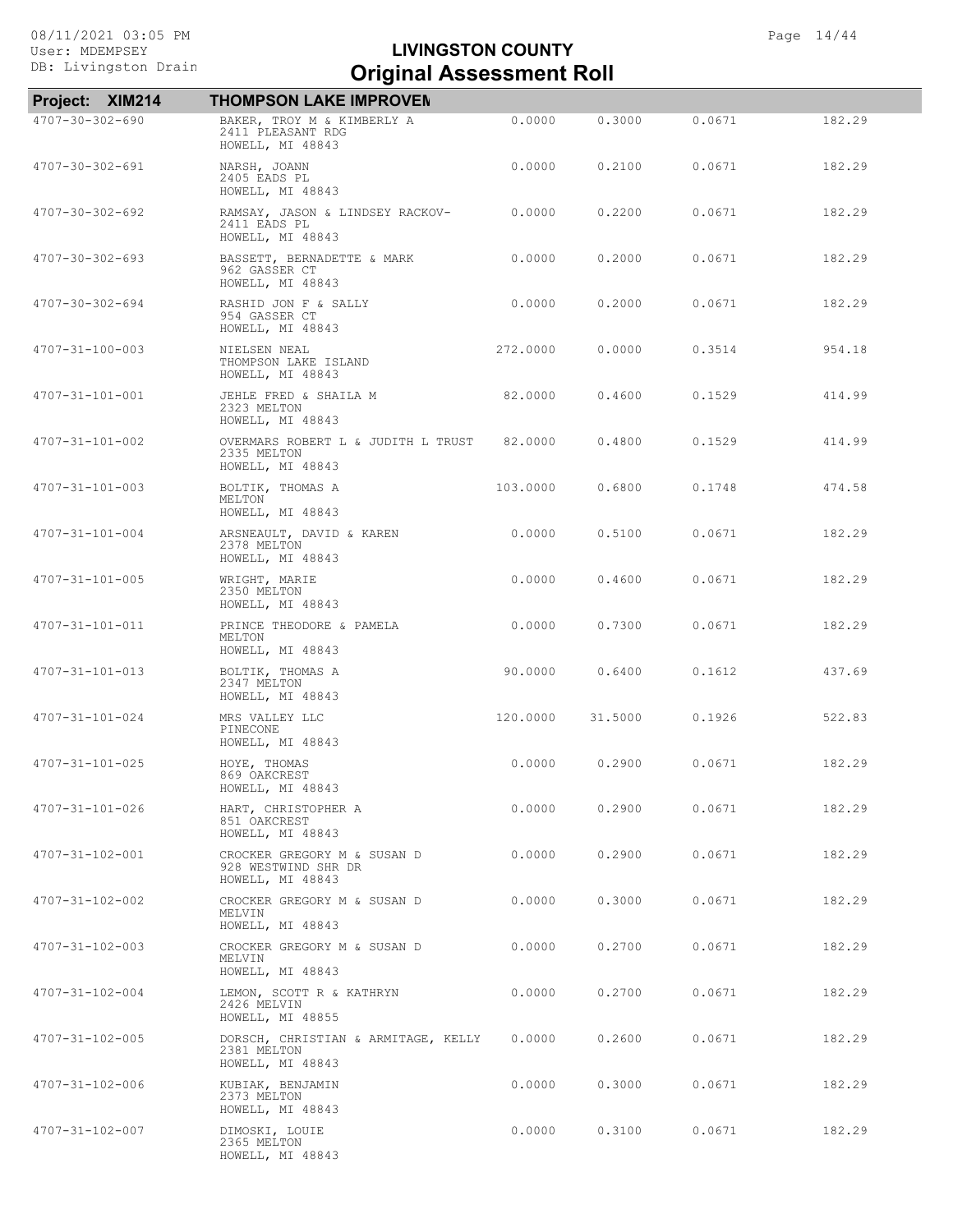| Project: XIM214         | <b>THOMPSON LAKE IMPROVEN</b>                                           |          |        |        |        |
|-------------------------|-------------------------------------------------------------------------|----------|--------|--------|--------|
| 4707-31-102-008         | DENNIS, SHANE A & KERI LYN<br>910 WESTWIND SHR DR<br>HOWELL, MI 48843   | 0.0000   | 0.2800 | 0.0671 | 182.29 |
| 4707-31-102-009         | BURTON, RYAN & BRIDGETTE<br>929 WESTWIND SHR DR<br>HOWELL, MI 48843     | 28,0000  | 0.9000 | 0.0964 | 261.75 |
| 4707-31-102-010         | MYERS, PAUL F & MELISSA<br>947 WESTWIND SHR DR<br>HOWELL, MI 48843      | 48.0000  | 0.7900 | 0.1173 | 318.50 |
| 4707-31-102-011         | MCCRAY MICHAEL & MARY<br>965 WESTWIND SHR DR<br>HOWELL, MI 48843        | 76.0000  | 0.4500 | 0.1466 | 397.96 |
| 4707-31-102-012         | CHEERLA, MAHESH K<br>983 WESTWIND SHR DR<br>HOWELL, MI 48843            | 177.0000 | 0.6900 | 0.2521 | 684.58 |
| 4707-31-200-008         | LASZLO, SELINA J & DAVID J<br>984 PINECONE<br>HOWELL, MI 48843          | 0.0000   | 2.9500 | 0.0671 | 182.29 |
| 4707-31-200-013         | CARRON, ALEXA<br>1010 OAKCREST<br>HOWELL, MI 48843                      | 0.0000   | 0.8000 | 0.0671 | 182.29 |
| 4707-31-200-016         | O'NEIL WILLIAM P JR<br>960 OAKCREST<br>HOWELL, MI 48843                 | 0.0000   | 1,6100 | 0.0671 | 182.29 |
| 4707-31-200-020         | RAUSER, ANDREW JON<br>983 OAKCREST<br>HOWELL, MI 48843                  | 0.0000   | 0.7000 | 0.0671 | 182.29 |
| 4707-31-200-022         | GREEN, CRAIG<br>1029 OAKCREST<br>HOWELL, MI 48843                       | 0.0000   | 0.6900 | 0.0671 | 182.29 |
| 4707-31-200-029         | ALBAUGH MARK & JULIE<br>977 PINECONE<br>HOWELL, MI 48843                | 0.0000   | 1,0000 | 0.0671 | 182.29 |
| 4707-31-200-035         | O'NEIL WILLIAM P JR<br>PINECONE<br>HOWELL, MI 48843                     | 0.0000   | 1,0000 | 0.0671 | 182.29 |
| $4707 - 31 - 200 - 040$ | CHRISTAIN, BRUCE R & DEBRA L<br>941 PINECONE<br>HOWELL, MI 48843        | 0.0000   | 1,1000 | 0.0671 | 182.29 |
| 4707-31-200-041         | JANES KEITH L & JULIE A BOYCE-<br>937 PINECONE<br>HOWELL, MI 48843      | 0.0000   | 1,1000 | 0.0671 | 182.29 |
| 4707-31-200-043         | MCCONNELL MICHAEL<br>978 PINECONE<br>HOWELL, MI 48843                   | 0.0000   | 3.0000 | 0.0671 | 182.29 |
| 4707-31-200-047         | CECCACCI NICHOLAS & DAWN<br>955 PINECONE<br>HOWELL, MI 48843            | 0.0000   | 1,3000 | 0.0671 | 182.29 |
| $4707 - 31 - 200 - 048$ | COX CHRISTOPHER & HOLLY<br>933 PINECONE<br>HOWELL, MI 48843             | 0.0000   | 2,5900 | 0.0671 | 182.29 |
| 4707-31-200-049         | MARTENIES, AARON J & FAITH R<br>956 PINECONE<br>HOWELL, MI 48843        | 0.0000   | 4,0900 | 0.0671 | 182.29 |
| 4707-31-200-050         | SHELTON LONNIE & LOLA<br>962 PINECONE<br>HOWELL, MI 48843               | 0.0000   | 2,3500 | 0.0671 | 182.29 |
| 4707-31-200-051         | HAWTHORNE, BRADLEY & BECKMAN, HALEY<br>944 OAKCREST<br>HOWELL, MI 48843 | 0.0000   | 0.6000 | 0.0671 | 182.29 |
| 4707-31-200-058         | DAUS, JULIUS J IV & LISA L<br>970 OAKCREST<br>HOWELL, MI 48843          | 0.0000   | 0.7800 | 0.0671 | 182.29 |
| $4707 - 31 - 200 - 059$ | HAF, MICHAEL J & SARAH M<br>912 OAKCREST<br>HOWELL, MI 48843            | 0.0000   | 0.0000 | 0.0671 | 182.29 |
| 4707-31-200-060         | HAF, MICHAEL J & SARAH M<br>OAKCREST<br>HOWELL, MI 48843                | 0.0000   | 0.0000 | 0.0671 | 182.29 |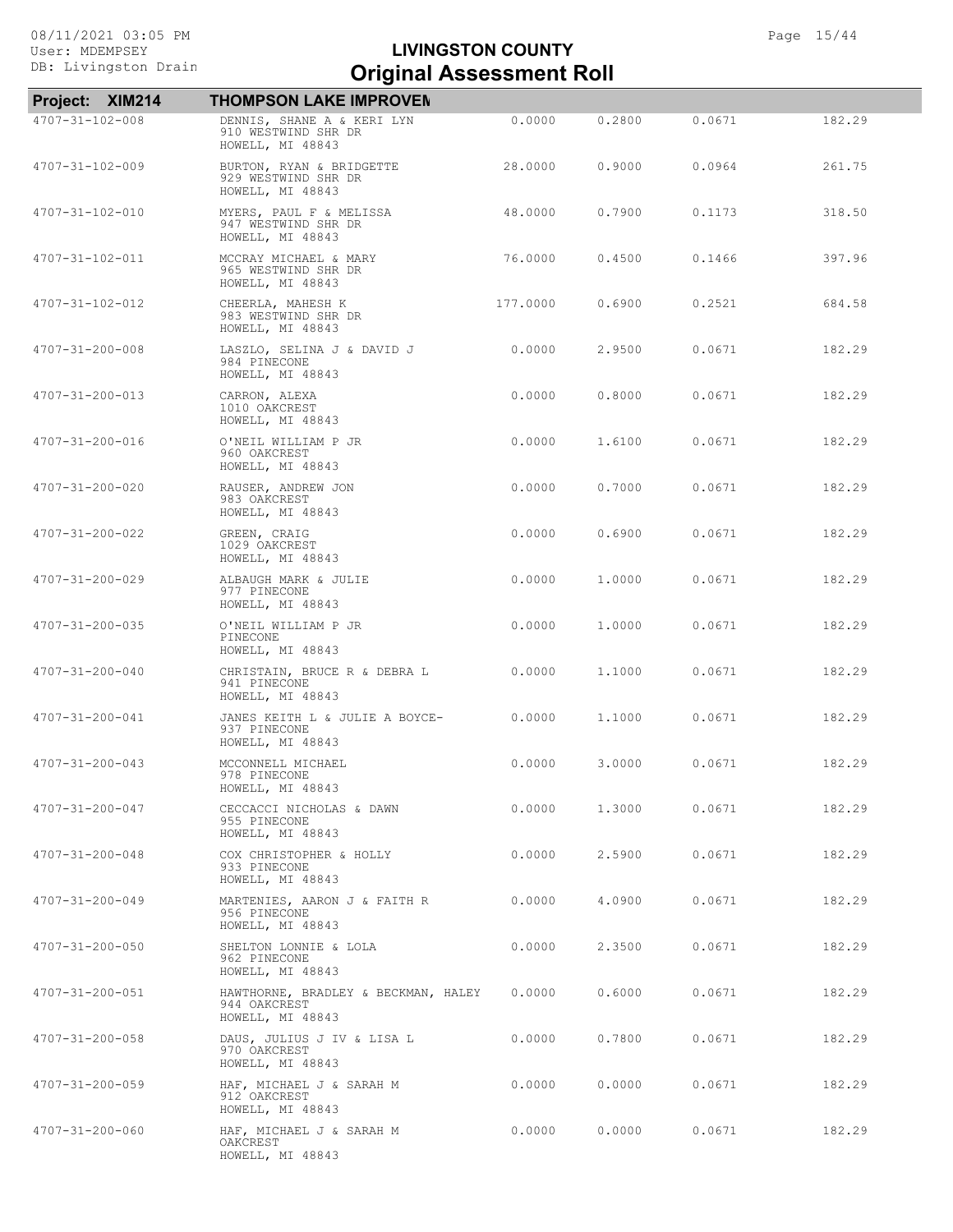| Project: XIM214                   | <b>THOMPSON LAKE IMPROVEN</b>                                   |          |         |        |          |
|-----------------------------------|-----------------------------------------------------------------|----------|---------|--------|----------|
| 4707-31-300-015                   | KIRSLIS RICHARD A & MARJORIE A<br>GOLF CLUB<br>HOWELL, MI 48843 | 354.0000 | 20,2700 | 0.4372 | 1,186.88 |
| 4707-31-301-002<br><b>EXEMPT</b>  | LATIMER, LAURA<br>631 ILLINOIS<br>HOWELL, MI 48843              | 0.0000   | 0.1100  | 0.0000 | 0.00     |
| 4707-31-301-003<br>EXEMPT         | HYDEN, JOHN D<br>655 ILLINOIS<br>HOWELL, MI 48843               | 0.0000   | 0.1200  | 0.0000 | 0.00     |
| 4707-31-301-004                   | ALLRED, CODY & DRAHAM, LINDSEY<br>ILLINOIS<br>HOWELL, MI 48843  | 0.0000   | 0.1300  | 0.0671 | 182.29   |
| 4707-31-301-005<br><b>EXEMPT</b>  | CHERRY SUSAN<br>ILLINOIS<br>HOWELL, MI 48843                    | 0.0000   | 0.1500  | 0.0000 | 0.00     |
| 4707-31-301-006<br><b>EXEMPT</b>  | SAHUTSKE, MORRISA<br>687 ILLINOIS<br>HOWELL, MI 48843           | 0.0000   | 0.2100  | 0.0000 | 0.00     |
| 4707-31-301-007<br><b>EXEMPT</b>  | SZCZERBA, EDWARD & BRENDA<br>688 ILLINOIS<br>HOWELL, MI 48843   | 0.0000   | 0.2500  | 0.0000 | 0.00     |
| 4707-31-301-008<br><b>EXEMPT</b>  | ABBOTT GEOFFREY & LINDSAY<br>666 ILLINOIS<br>HOWELL, MI 48843   | 0.0000   | 0.1800  | 0.0000 | 0.00     |
| 4707-31-301-009<br><b>EXEMPT</b>  | CLAZIE, ALYSSA LYNN<br>642 ILLINOIS<br>HOWELL, MI 48843         | 0.0000   | 0.2000  | 0.0000 | 0.00     |
| 4707-31-301-010<br><b>EXEMPT</b>  | VANDERKOLK, ALAN & CYNTHIA<br>644 ILLINOIS<br>HOWELL, MI 48843  | 0.0000   | 0.1800  | 0.0000 | 0.00     |
| 4707-31-301-011<br><b>EXEMPT</b>  | GERECKE, KIMBERLY M<br>616 ILLINOIS<br>HOWELL, MI 48843         | 0.0000   | 0.1800  | 0.0000 | 0.00     |
| 4707-31-301-012<br>EXEMPT         | BERNARD INVESTMENT GROUP<br>600 ILLINOIS<br>HOWELL, MI 48843    | 0.0000   | 0.1800  | 0.0000 | 0.00     |
| $4707 - 31 - 301 - 013$<br>EXEMPT | WOOSLEY TIMOTHY & ROSEMARY<br>588 ILLINOIS<br>HOWELL, MI 48843  | 0.0000   | 0.1800  | 0.0000 | 0.00     |
| 4707-31-301-014<br><b>EXEMPT</b>  | FINCH, GARY R & CAROL L<br>577 CHICAGO DR<br>HOWELL, MI 48843   | 0.0000   | 0.3700  | 0.0000 | 0.00     |
| 4707-31-301-019<br>EXEMPT         | PEARSON JAMES<br>589 CHICAGO DR<br>HOWELL, MI 48843             | 0.0000   | 0.0900  | 0.0000 | 0.00     |
| 4707-31-301-020<br><b>EXEMPT</b>  | PEARSON JAMES<br>CHICAGO DR<br>HOWELL, MI 48843                 | 0.0000   | 0.0900  | 0.0000 | 0.00     |
| 4707-31-301-021<br><b>EXEMPT</b>  | SNYDER CRAIG<br>601 CHICAGO DR<br>HOWELL, MI 48843              | 0.0000   | 0.1800  | 0.0000 | 0.00     |
| 4707-31-301-022<br>EXEMPT         | MERRITT, BARRY & JANET<br>633 CHICAGO DR<br>HOWELL, MI 48843    | 0.0000   | 0.2800  | 0.0000 | 0.00     |
| $4707 - 31 - 301 - 023$<br>EXEMPT | CHICAGO, LLC<br>649 CHICAGO DR<br>HOWELL, MI 48843              | 0.0000   | 0.1800  | 0.0000 | 0.00     |
| 4707-31-301-024<br>EXEMPT         | MACULEVICZ DIANNA<br>665 CHICAGO DR<br>HOWELL, MI 48843         | 0.0000   | 0.2800  | 0.0000 | 0.00     |
| 4707-31-301-025<br>EXEMPT         | HEINTZ, MARCELLA<br>689 CHICAGO DR<br>HOWELL, MI 48843          | 0.0000   | 0.3300  | 0.0000 | 0.00     |
| 4707-31-301-026<br>EXEMPT         | RYAN, LISA A & NICHOLAS S<br>686 CHICAGO DR<br>HOWELL, MI 48843 | 0.0000   | 0.4900  | 0.0000 | 0.00     |
| $4707 - 31 - 301 - 027$           | OLSZESKI DARYL & KAREN<br>674 CHICAGO DR<br>HOWELL, MI 48843    | 20.0000  | 0.2600  | 0.0880 | 239.04   |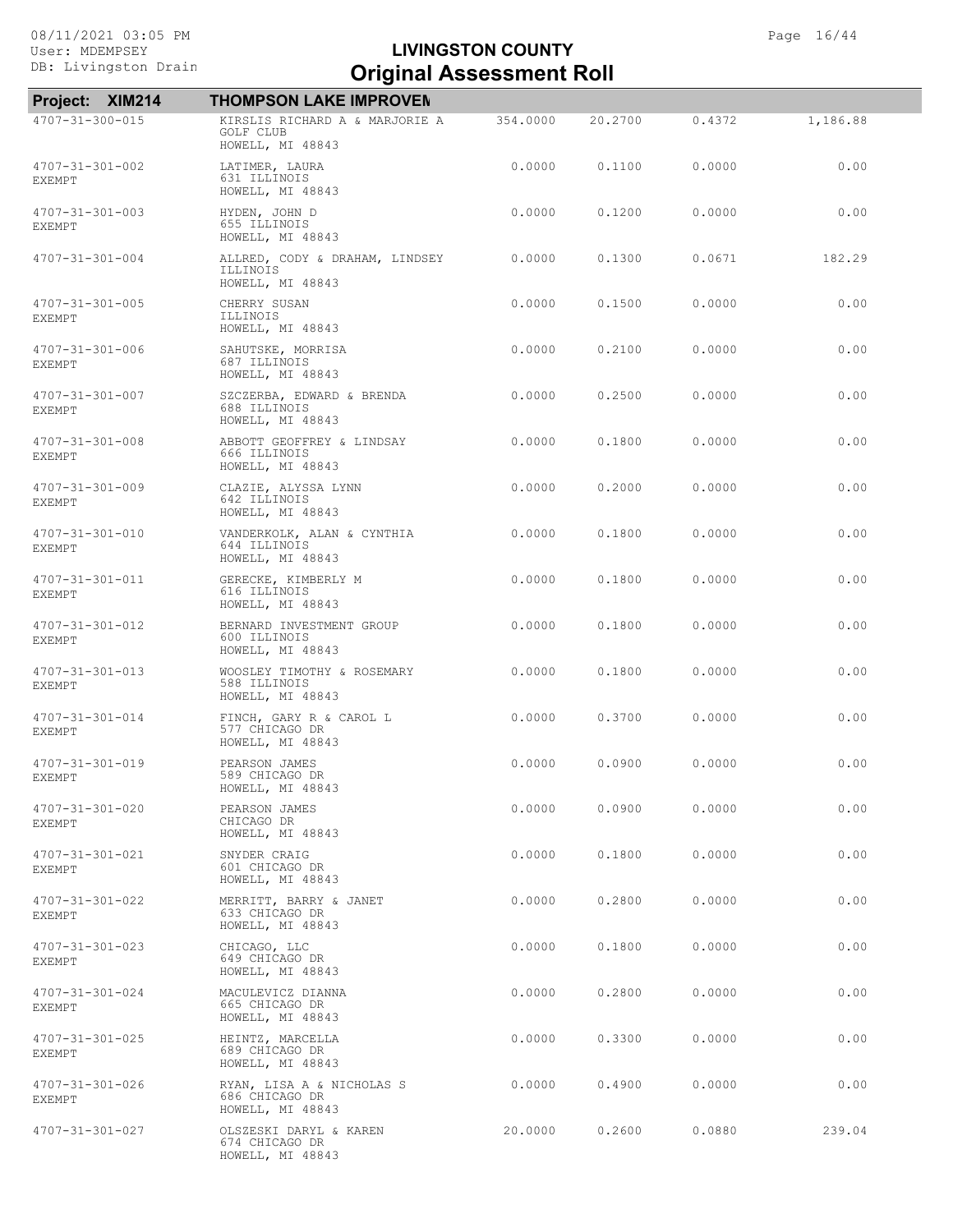| Project: XIM214                          | <b>THOMPSON LAKE IMPROVEN</b>                                           |          |        |        |        |
|------------------------------------------|-------------------------------------------------------------------------|----------|--------|--------|--------|
| 4707-31-301-028                          | OLSZESKI DARYL & KAREN<br>CHICAGO DR<br>HOWELL, MI 48843                | 44.0000  | 0.2600 | 0.1131 | 307.15 |
| 4707-31-301-029                          | HARVEY ELLISON RM<br>638 CHICAGO DR<br>HOWELL, MI 48843                 | 50,0000  | 0.3200 | 0.1194 | 324.18 |
| 4707-31-301-030                          | SMITH, ANDREW C & AMANDA L<br>618 CHICAGO DR<br>HOWELL, MI 48843        | 47.0000  | 0.3200 | 0.1163 | 315.67 |
| $4707 - 31 - 301 - 032$<br><b>EXEMPT</b> | NEIKART JAMES<br>689 INDIANA<br>HOWELL, MI 48843                        | 0.0000   | 0.2800 | 0.0000 | 0.00   |
| 4707-31-301-033                          | DENKHAUS, DAVID & DIANE REV TRUST<br>698 INDIANA<br>HOWELL, MI 48843    | 59.0000  | 0.1200 | 0.1288 | 349.72 |
| 4707-31-301-034                          | JUDD LYNN E<br>694 INDIANA<br>HOWELL, MI 48843                          | 40.0000  | 0.0900 | 0.1090 | 295.80 |
| 4707-31-301-035                          | SITAREK EDWARD J JR & CAROL L<br>682 INDIANA<br>HOWELL, MI 48843        | 80,0000  | 0.1800 | 0.1508 | 409.31 |
| $4707 - 31 - 301 - 037$                  | KNOPE, CHARLENE A<br>662 INDIANA<br>HOWELL, MI 48843                    | 40.0000  | 0.0900 | 0.1090 | 295.80 |
| 4707-31-301-040                          | GEBUS MICHAEL A<br>616 INDIANA<br>HOWELL, MI 48843                      | 120.0000 | 0.2800 | 0.1926 | 522.83 |
| 4707-31-301-041                          | TOWNSEND BETTY & MICHELS ROBERT F<br>594 CHICAGO DR<br>HOWELL, MI 48843 | 40.0000  | 0.1900 | 0.1090 | 295.80 |
| 4707-31-301-042                          | KEIFFER, JOSEPH<br>590 CHICAGO DR<br>HOWELL, MI 48843                   | 80.0000  | 0.2600 | 0.1508 | 409.31 |
| 4707-31-301-046                          | HOWE FMLY TRUST & BOEGLER TRUST<br>550 CHICAGO DR<br>HOWELL, MI 48843   | 174.0000 | 0.6400 | 0.2490 | 676.07 |
| 4707-31-301-047                          | HOWE FMLY TRUST & BOEGLER TRUST<br>CHICAGO DR<br>HOWELL, MI 48843       | 80.0000  | 0.3000 | 0.1508 | 409.31 |
| 4707-31-301-048                          | TORRI, BRENDA & RICHARD<br>530 CHICAGO DR<br>HOWELL, MI 48843           | 40.0000  | 0.1400 | 0.1090 | 295.80 |
| 4707-31-301-049                          | BRANNON JAYSON L<br>524 CHICAGO DR<br>HOWELL, MI 48843                  | 40.0000  | 0.1300 | 0.1090 | 295.80 |
| $4707 - 31 - 301 - 050$                  | SLUIS, STEVEN & ROBERTA<br>518 CHICAGO DR<br>HOWELL, MI 48843           | 80,0000  | 0.2300 | 0.1508 | 409.31 |
| 4707-31-301-051                          | TERRY, JANNIE R & SHAWN<br>496 CHICAGO DR<br>HOWELL, MI 48843           | 33,0000  | 0.1100 | 0.1016 | 275.94 |
| $4707 - 31 - 301 - 052$                  | WILLIAMS, DANIEL J & WENDI S<br>490 CHICAGO DR<br>HOWELL, MI 48843      | 80.0000  | 0.1800 | 0.1508 | 409.31 |
| $4707 - 31 - 301 - 053$                  | HORNYAK, MARK M & MELISSA M<br>484 CHICAGO DR<br>HOWELL, MI 48843       | 120.0000 | 0.2800 | 0.1926 | 522.83 |
| 4707-31-301-054                          | LEPPEK, KORY & LINDSAY<br>CHICAGO DR<br>HOWELL, MI 48843                | 40.0000  | 0.0900 | 0.1090 | 295.80 |
| $4707 - 31 - 301 - 055$                  | DECIA, ANTONIO D & BROOKE<br>430 CHICAGO DR<br>HOWELL, MI 48843         | 120.0000 | 0.2800 | 0.1926 | 522.83 |
| 4707-31-301-056<br>EXEMPT                | OCEOLA TOWNSHIP<br>INDIANA                                              | 0.0000   | 0.6700 | 0.0000 | 0.00   |
| 4707-31-301-060<br><b>EXEMPT</b>         | KNIGHT, CYDNEY LIVING TRUST<br>HARVARD<br>HOWELL, MI 48843              | 0.0000   | 0.6100 | 0.0000 | 0.00   |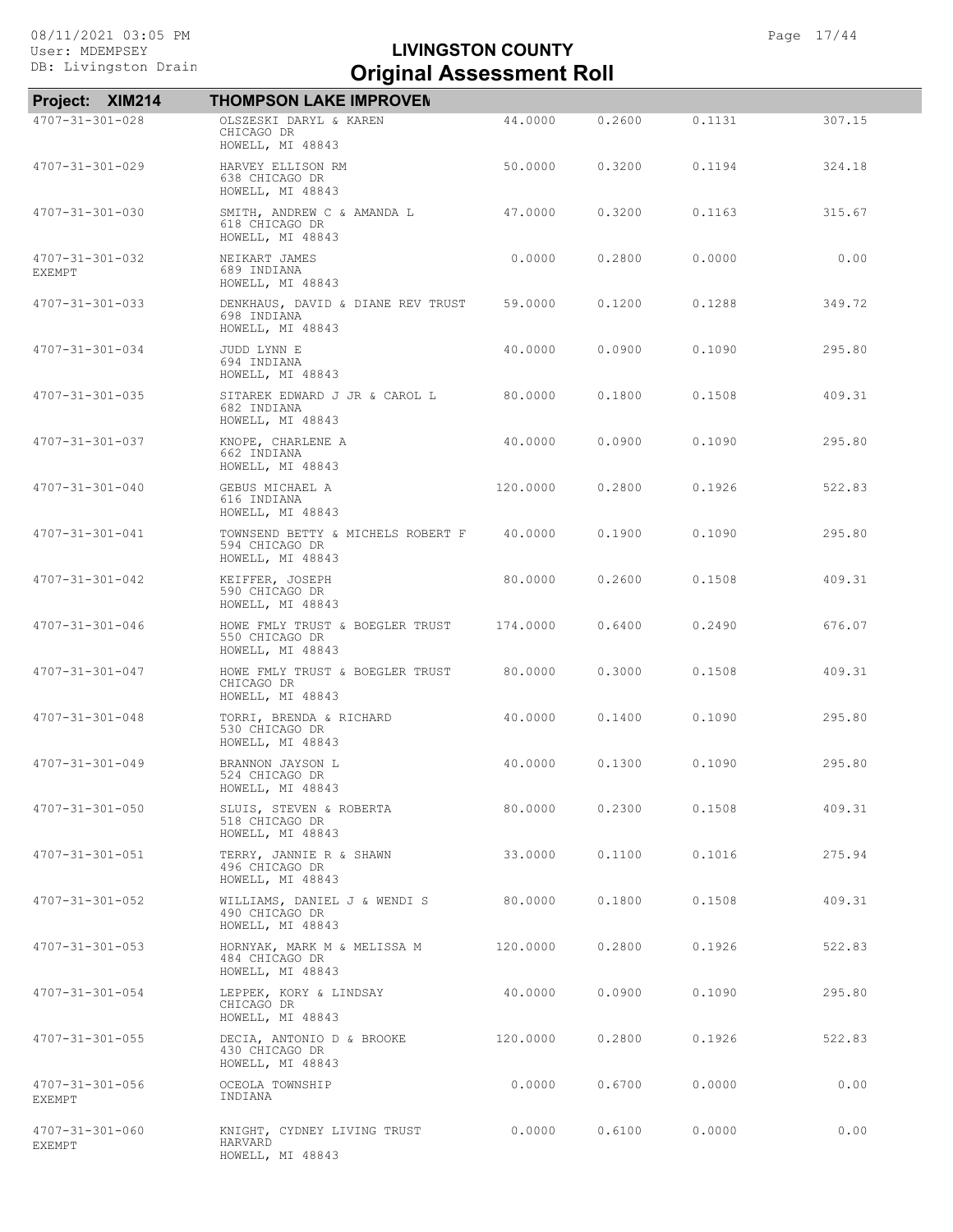# Exterior Drain **Criginal Assessment Roll LIVINGSTON COUNTY**

| Project: XIM214                          | <b>THOMPSON LAKE IMPROVEN</b>                                       |         |        |        |        |
|------------------------------------------|---------------------------------------------------------------------|---------|--------|--------|--------|
| $4707 - 31 - 301 - 061$                  | FAITH, STEVEN & STEPHANIE<br>417 CHICAGO DR<br>HOWELL, MI 48843     | 15,0000 | 0.3700 | 0.0828 | 224.86 |
| $4707 - 31 - 301 - 063$<br><b>EXEMPT</b> | LEPPEK, KORY & LINDSAY<br>445 CHICAGO DR<br>HOWELL, MI 48843        | 0.0000  | 0.1800 | 0.0000 | 0.00   |
| 4707-31-301-064<br>EXEMPT                | NEFF, JOHN T & CANDIE L<br>461 CHICAGO DR<br>HOWELL, MI 48843       | 0.0000  | 0.2100 | 0.0000 | 0.00   |
| 4707-31-301-065<br><b>EXEMPT</b>         | CALLAHAN, TINA R & WADE A<br>477 CHICAGO DR<br>HOWELL, MI 48843     | 0.0000  | 0.2100 | 0.0000 | 0.00   |
| 4707-31-301-066<br><b>EXEMPT</b>         | BERRY, RONALD & JANET M<br>493 CHICAGO DR<br>HOWELL, MI 48843       | 0.0000  | 0.2100 | 0.0000 | 0.00   |
| $4707 - 31 - 301 - 067$<br>EXEMPT        | CASCIO JIMMY & JULIANA<br>464 CORNELL<br>HOWELL, MI 48843           | 0.0000  | 0.3000 | 0.0000 | 0.00   |
| 4707-31-301-068<br>EXEMPT                | WORTHINGTON, NEAL J. & DIANE L.<br>410 CORNELL<br>HOWELL, MI 48843  | 0.0000  | 0.2800 | 0.0000 | 0.00   |
| $4707 - 31 - 301 - 069$<br><b>EXEMPT</b> | MANETZ JAY S<br>386 HARVARD<br>HOWELL, MI 48843                     | 0.0000  | 0.2200 | 0.0000 | 0.00   |
| $4707 - 31 - 301 - 070$<br><b>EXEMPT</b> | ALLISON, JOSEPH & KIMBERLY L<br>366 HARVARD<br>HOWELL, MI 48843     | 0.0000  | 0.2200 | 0.0000 | 0.00   |
| 4707-31-301-071<br><b>EXEMPT</b>         | LALKO, JUSTIN<br>340 HARVARD<br>HOWELL, MI 48843                    | 0.0000  | 0.2200 | 0.0000 | 0.00   |
| $4707 - 31 - 301 - 072$<br><b>EXEMPT</b> | CR HOUSESS, LLC<br>330 HARVARD<br>HOWELL, MI 48843                  | 0.0000  | 0.2800 | 0.0000 | 0.00   |
| $4707 - 31 - 301 - 074$<br>EXEMPT        | KASENOW JAMES D & CATHERINE B<br>301 HARVARD<br>HOWELL, MI 48843    | 0.0000  | 0.4100 | 0.0000 | 0.00   |
| 4707-31-301-077<br><b>EXEMPT</b>         | SCOTT MICHAEL J & MARY C<br>357 HARVARD<br>HOWELL, MI 48843         | 0.0000  | 0.2800 | 0.0000 | 0.00   |
| 4707-31-301-078<br><b>EXEMPT</b>         | PRECHTEL, DIANE K<br>300 CORNELL<br>HOWELL, MI 48843                | 0.0000  | 0.2100 | 0.0000 | 0.00   |
| 4707-31-301-079<br><b>EXEMPT</b>         | PROVENZOLA, TRAVIS<br>290 CORNELL<br>HOWELL, MI 48843               | 0.0000  | 0.2100 | 0.0000 | 0.00   |
| 4707-31-301-080<br>EXEMPT                | BENNETT, JOHN & MARY<br>457 CORNELL<br>HOWELL, MI 48843             | 0.0000  | 0.5300 | 0.0000 | 0.00   |
| 4707-31-301-082<br>EXEMPT                | CHMIEL, DELPHINE B TRUST<br>445 CORNELL<br>HOWELL, MI 48843         | 0.0000  | 0.4900 | 0.0000 | 0.00   |
| 4707-31-301-083<br><b>EXEMPT</b>         | GUILMETTE LEO & LUCY JOINT TRUST<br>CORNELL<br>HOWELL, MI 48843     | 0.0000  | 0.1600 | 0.0000 | 0.00   |
| $4707 - 31 - 301 - 084$<br>EXEMPT        | GUILMETTE LEO & LUCY JOINT TRUST<br>377 CORNELL<br>HOWELL, MI 48843 | 0.0000  | 0.3300 | 0.0000 | 0.00   |
| $4707 - 31 - 301 - 085$<br>EXEMPT        | BREWIS CRAIG & CAROL<br>371 CORNELL<br>HOWELL, MI 48843             | 0.0000  | 0.3300 | 0.0000 | 0.00   |
| 4707-31-301-086<br>EXEMPT                | KRAUS, SUSAN<br>351 CORNELL<br>HOWELL, MI 48843                     | 0.0000  | 0.3300 | 0.0000 | 0.00   |
| 4707-31-301-087<br><b>EXEMPT</b>         | FLYNN CORY<br>331 CORNELL<br>HOWELL, MI 48843                       | 0.0000  | 0.1700 | 0.0000 | 0.00   |
| 4707-31-301-088<br>EXEMPT                | ROWAN ROBERT B<br>321 CORNELL<br>HOWELL, MI 48843                   | 0.0000  | 0.1700 | 0.0000 | 0.00   |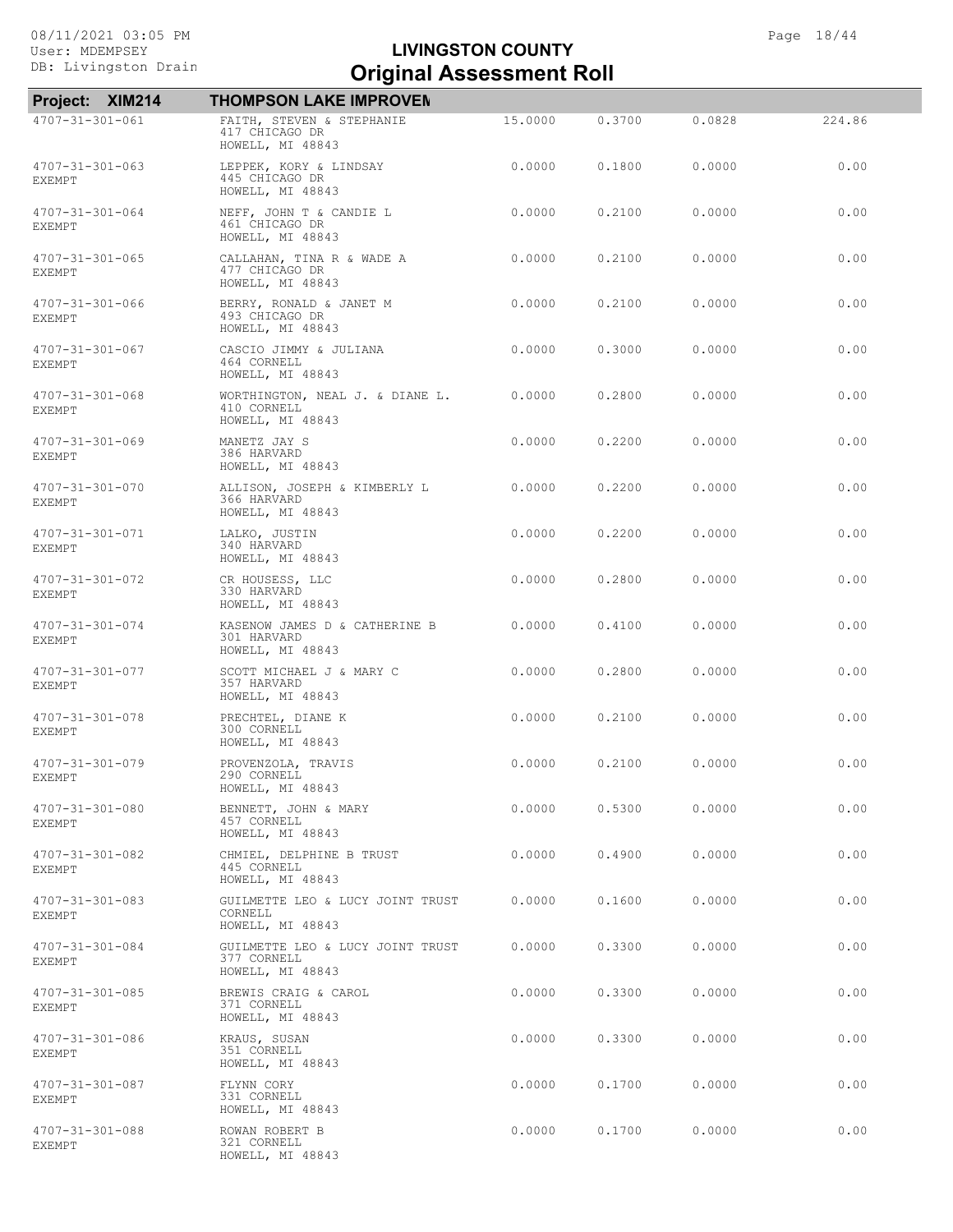| Project:                                 | <b>XIM214</b> | <b>THOMPSON LAKE IMPROVEN</b>                                           |        |        |        |      |
|------------------------------------------|---------------|-------------------------------------------------------------------------|--------|--------|--------|------|
| 4707-31-301-089<br><b>EXEMPT</b>         |               | ZEMAITIS STEVE<br>311 CORNELL<br>HOWELL, MI 48843                       | 0.0000 | 0.3300 | 0.0000 | 0.00 |
| 4707-31-301-090<br>EXEMPT                |               | KAMPMAN, JEFFREY & MARTIN, CHARLOTTE<br>287 CORNELL<br>HOWELL, MI 48843 | 0.0000 | 0.5000 | 0.0000 | 0.00 |
| 4707-31-301-091<br>EXEMPT                |               | JANIS ROBERT JR & CATHERINE<br>265 CORNELL<br>HOWELL, MI 48843          | 0.0000 | 0.4100 | 0.0000 | 0.00 |
| $4707 - 31 - 301 - 092$<br>EXEMPT        |               | COSS, STEVEN E<br>251 CORNELL<br>HOWELL, MI 48843                       | 0.0000 | 0.4100 | 0.0000 | 0.00 |
| $4707 - 31 - 301 - 094$<br><b>EXEMPT</b> |               | BUNGERT PAULINE D<br>215 CORNELL<br>HOWELL, MI 48843                    | 0.0000 | 0.2500 | 0.0000 | 0.00 |
| $4707 - 31 - 301 - 095$<br>EXEMPT        |               | BOARD OF COUNTY ROAD COMMISSIO                                          | 0.0000 | 0.1700 | 0.0000 | 0.00 |
| 4707-31-301-099<br><b>EXEMPT</b>         |               | JACKSON, ANTHONY C<br>198 UNIVERSITY<br>HOWELL, MI 48843                | 0.0000 | 0.4000 | 0.0000 | 0.00 |
| $4707 - 31 - 301 - 100$<br><b>EXEMPT</b> |               | JOHNSON, ERIC P<br>174 UNIVERSITY<br>HOWELL, MI 48843                   | 0.0000 | 0.4000 | 0.0000 | 0.00 |
| 4707-31-301-101<br>EXEMPT                |               | PRAY, DONALD E<br>160 UNIVERSITY<br>HOWELL, MI 48843                    | 0.0000 | 0.3200 | 0.0000 | 0.00 |
| 4707-31-301-102<br>EXEMPT                |               | AVEN, KATHY W<br>154 UNIVERSITY<br>HOWELL, MI 48843                     | 0.0000 | 0.3200 | 0.0000 | 0.00 |
| 4707-31-301-103<br><b>EXEMPT</b>         |               | SCOTT DANIEL SR & BRENDA<br>150 UNIVERSITY<br>HOWELL, MI 48843          | 0.0000 | 0.1600 | 0.0000 | 0.00 |
| $4707 - 31 - 301 - 104$<br><b>EXEMPT</b> |               | SCOTT DANIEL SR & BRENDA<br>UNIVERSITY<br>HOWELL, MI 48843              | 0.0000 | 0.1600 | 0.0000 | 0.00 |
| $4707 - 31 - 301 - 105$<br><b>EXEMPT</b> |               | SCOTT DANIEL SR & BRENDA<br>UNIVERSITY<br>HOWELL, MI 48843              | 0.0000 | 0.1600 | 0.0000 | 0.00 |
| 4707-31-301-106<br><b>EXEMPT</b>         |               | ROBERTS JUDITH M TRUST<br>136 UNIVERSITY<br>HOWELL, MI 48843            | 0.0000 | 0.4000 | 0.0000 | 0.00 |
| $4707 - 31 - 301 - 107$<br><b>EXEMPT</b> |               | ZYDEK, FLORYAN J<br>120 UNIVERSITY<br>HOWELL, MI 48843                  | 0.0000 | 0.4600 | 0.0000 | 0.00 |
| 4707-31-301-109<br>EXEMPT                |               | GELINA, GEOFFRY & SHARI<br>2165 E GRAND RVR<br>HOWELL, MI 48843         | 0.0000 | 0.5100 | 0.0000 | 0.00 |
| 4707-31-301-110<br>EXEMPT                |               | VIADUCT VENTURES LLC<br>UNIVERSITY<br>HOWELL, MI 48843                  | 0.0000 | 1,2000 | 0.0000 | 0.00 |
| 4707-31-301-111<br>EXEMPT                |               | VIADUCT VENTURES LLC<br>UNIVERSITY<br>HOWELL, MI 48843                  | 0.0000 | 0.1600 | 0.0000 | 0.00 |
| $4707 - 31 - 301 - 112$<br><b>EXEMPT</b> |               | VIADUCT VENTURES LLC<br>UNIVERSITY<br>HOWELL, MI 48843                  | 0.0000 | 0.3100 | 0.0000 | 0.00 |
| 4707-31-301-117<br>EXEMPT                |               | GRIFFIN CLIFFORD & DENISE<br>199 UNIVERSITY<br>HOWELL, MI 48843         | 0.0000 | 0.2800 | 0.0000 | 0.00 |
| 4707-31-301-119<br>EXEMPT                |               | KUPEC, JONATHAN & HOLLY<br>167 UNIVERSITY<br>HOWELL, MI 48843           | 0.0000 | 0.4100 | 0.0000 | 0.00 |
| 4707-31-301-120<br><b>EXEMPT</b>         |               | MELTON MARVIN & SHARON<br>159 UNIVERSITY<br>HOWELL, MI 48843            | 0.0000 | 0.2800 | 0.0000 | 0.00 |
| 4707-31-301-121<br>EXEMPT                |               | PAWLOWSKI, ADAM D<br>151 UNIVERSITY<br>HOWELL, MI 48843                 | 0.0000 | 0.1800 | 0.0000 | 0.00 |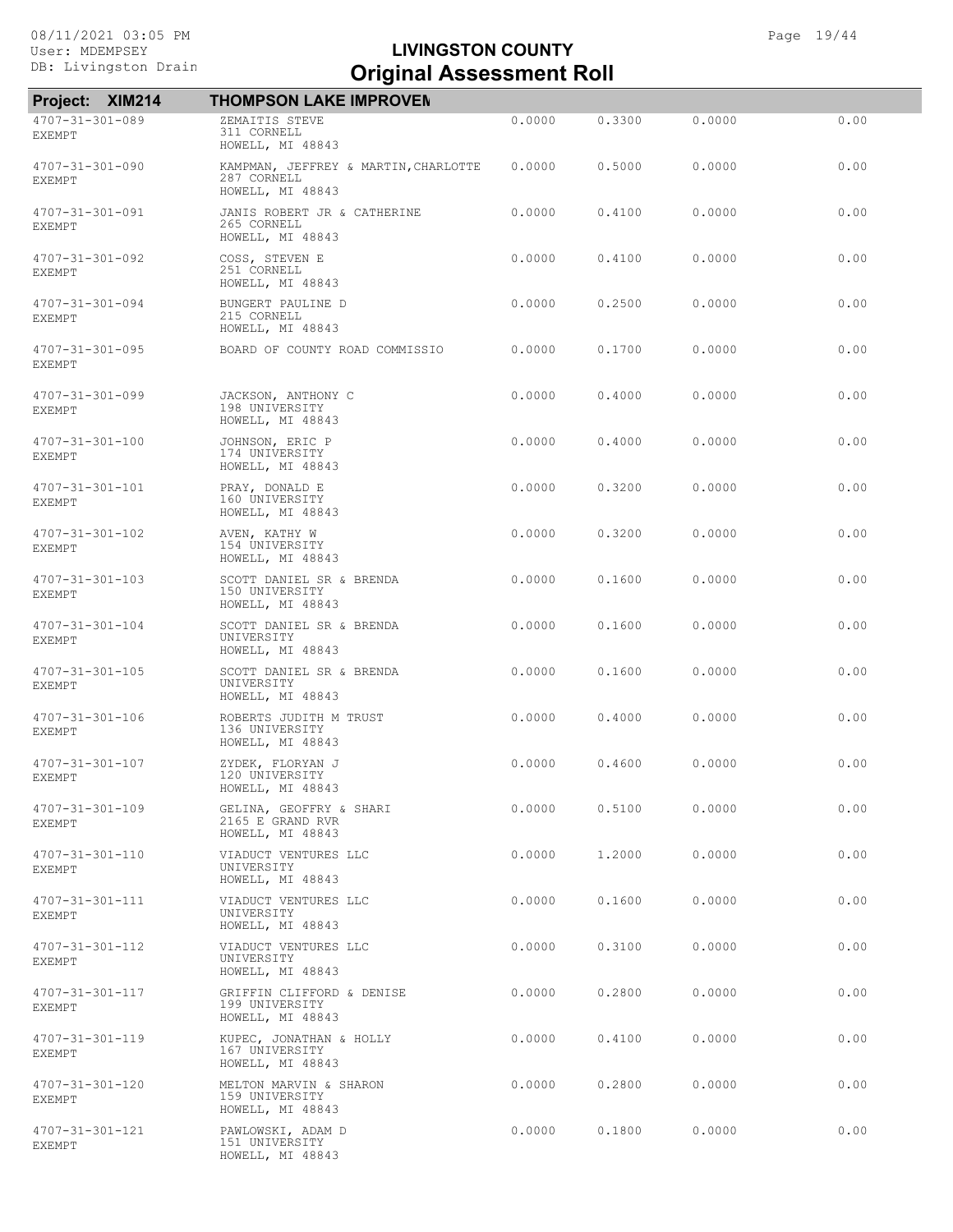| <b>XIM214</b><br><b>Project:</b>         | <b>THOMPSON LAKE IMPROVEN</b>                                              |          |        |        |        |
|------------------------------------------|----------------------------------------------------------------------------|----------|--------|--------|--------|
| 4707-31-301-122<br><b>EXEMPT</b>         | SCHULKE, CHARLES P JR & RUTHANN M<br>149 UNIVERSITY<br>HOWELL, MI 48843    | 0.0000   | 0.2900 | 0.0000 | 0.00   |
| $4707 - 31 - 301 - 123$<br><b>EXEMPT</b> | DENBROCK, SAVANNA & JOHN<br>148 CORNELL<br>HOWELL, MI 48843                | 0.0000   | 0.3000 | 0.0000 | 0.00   |
| 4707-31-301-124<br><b>EXEMPT</b>         | WILK, ZACHARY & MEYER, COURTNEY<br>154 CORNELL<br>HOWELL, MI 48843         | 0.0000   | 0.2100 | 0.0000 | 0.00   |
| $4707 - 31 - 301 - 125$<br><b>EXEMPT</b> | CRAWFORD LEWIS L JR & JUDY L<br>174 CORNELL<br>HOWELL, MI 48843            | 0.0000   | 0.2800 | 0.0000 | 0.00   |
| 4707-31-301-127<br><b>EXEMPT</b>         | MCMANUS, MICHAEL S & LAWRENCE M<br>198 CORNELL<br>HOWELL, MI 48843         | 0.0000   | 0.2800 | 0.0000 | 0.00   |
| 4707-31-301-128<br>EXEMPT                | MCMANUS, MICHAEL S & LAWRENCE M<br>CORNELL<br>HOWELL, MI 48843             | 0.0000   | 0.1200 | 0.0000 | 0.00   |
| 4707-31-301-129<br><b>EXEMPT</b>         | GERLICH JOHN & KIMBERLEE<br>162 CORNELL<br>HOWELL, MI 48843                | 0.0000   | 0.2100 | 0.0000 | 0.00   |
| 4707-31-301-130                          | FAITH, STEVEN & STEPHANIE<br>CHICAGO DR<br>HOWELL, MI 48843                | 120.0000 | 0.2800 | 0.1926 | 522.83 |
| 4707-31-301-131<br>EXEMPT                | NYRKKANEN, MARILYN J<br>125 UNIVERSITY<br>HOWELL, MI 48843                 | 0.0000   | 0.1400 | 0.0000 | 0.00   |
| 4707-31-301-132<br><b>EXEMPT</b>         | STOOPS, WAYNE K<br>91 CORNELL<br>HOWELL, MI 48843                          | 0.0000   | 0.2100 | 0.0000 | 0.00   |
| 4707-31-301-133<br><b>EXEMPT</b>         | TERRY, SHAUN<br>525 CHICAGO DR<br>HOWELL, MI 48843                         | 0.0000   | 0.1800 | 0.0000 | 0.00   |
| $4707 - 31 - 301 - 134$<br><b>EXEMPT</b> | GROVE, ELLEN SUE & WHALEN, SEAN M<br>565 CHICAGO DR<br>HOWELL, MI 48843    | 0.0000   | 0.1800 | 0.0000 | 0.00   |
| 4707-31-301-135<br><b>EXEMPT</b>         | WAY, URI M<br>315 HARVARD<br>HOWELL, MI 48843                              | 0.0000   | 0.4300 | 0.0000 | 0.00   |
| 4707-31-301-136<br>EXEMPT                | SANTOS, DAVID G VARELA-<br>343 HARVARD<br>HOWELL, MI 48843                 | 0.0000   | 0.2800 | 0.0000 | 0.00   |
| 4707-31-301-137<br><b>EXEMPT</b>         | SELESKY, WILLIAM & ERICA CIALONE-<br>314 CORNELL<br>HOWELL, MI 48843       | 0.0000   | 0.2500 | 0.0000 | 0.00   |
| 4707-31-301-138<br>EXEMPT                | MILLER, BARBARA<br>109 CORNELL<br>HOWELL, MI 48843                         | 0.0000   | 0.4800 | 0.0000 | 0.00   |
| 4707-31-301-140                          | BOGOS JACK & MARIAN<br>668 INDIANA<br>HOWELL, MI 48843                     | 100,0000 | 0.2300 | 0.1717 | 466.07 |
| $4707 - 31 - 301 - 142$<br>EXEMPT        | WOOD, JULIAN R JR & STENZEL, JULIA L<br>179 UNIVERSITY<br>HOWELL, MI 48843 | 0.0000   | 0.2800 | 0.0000 | 0.00   |
| $4707 - 31 - 301 - 143$<br>EXEMPT        | KWAN SIU CHI-VINCENT &<br>186 CORNELL<br>HOWELL, MI 48843                  | 0.0000   | 0.2800 | 0.0000 | 0.00   |
| $4707 - 31 - 301 - 145$                  | SMITH LESLIE A<br>632 INDIANA<br>HOWELL, MI 48843                          | 80,0000  | 0.1800 | 0.1508 | 409.31 |
| 4707-31-301-146<br>EXEMPT                | KEEHN NANCY<br>239 CORNELL<br>HOWELL, MI 48843                             | 0.0000   | 0.3300 | 0.0000 | 0.00   |
| 4707-31-301-147<br>EXEMPT                | PROBELSKI PETER & KIMBERLY<br>231 CORNELL<br>HOWELL, MI 48843              | 0.0000   | 0.2500 | 0.0000 | 0.00   |
| $4707 - 31 - 301 - 148$                  | CASCIO, DENNIS L<br>679 INDIANA<br>HOWELL, MI 48843                        | 25,0000  | 0.0000 | 0.0933 | 253.23 |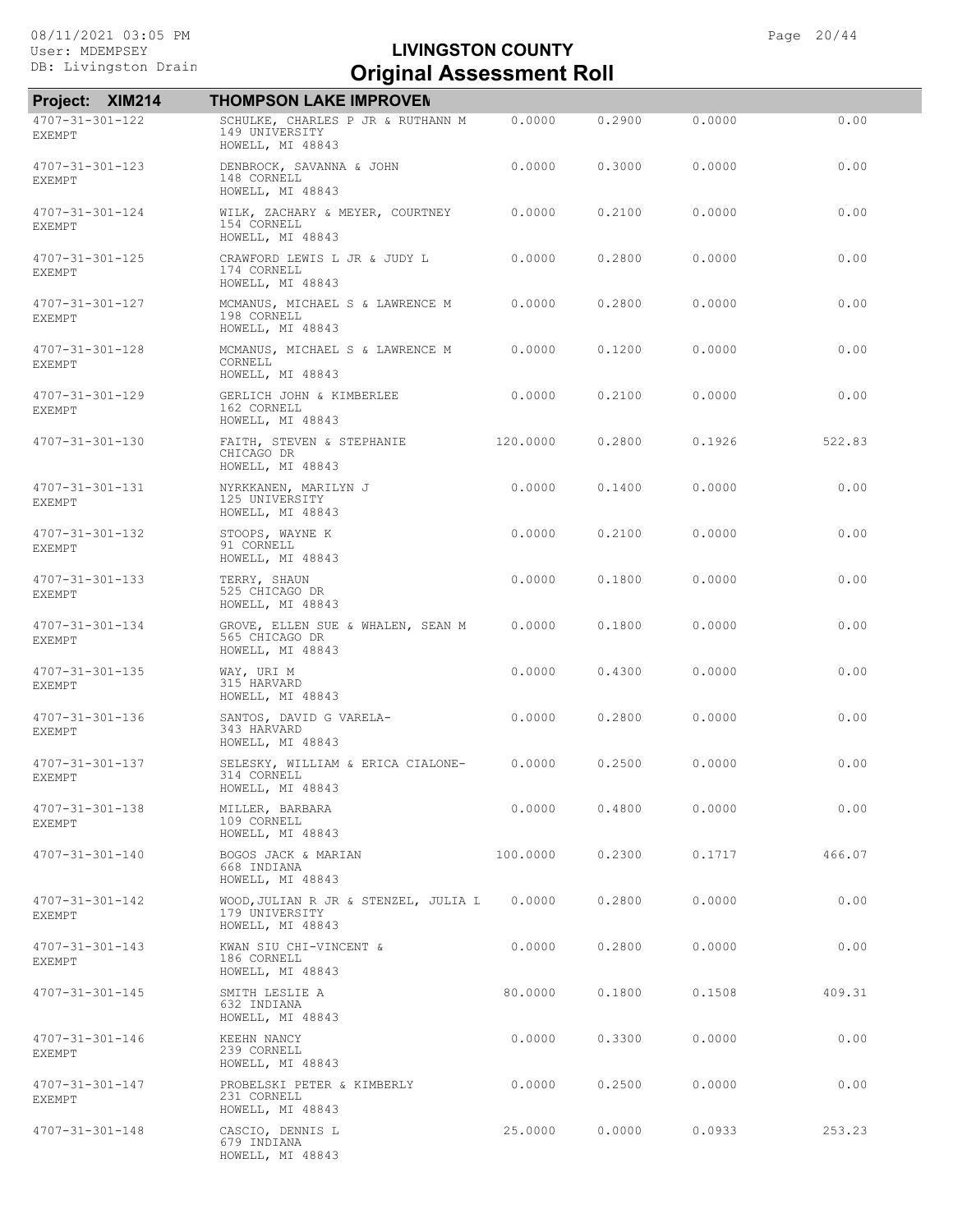| Project: XIM214                  | <b>THOMPSON LAKE IMPROVEN</b>                                      |          |        |        |        |
|----------------------------------|--------------------------------------------------------------------|----------|--------|--------|--------|
| 4707-31-301-149                  | GRAHAM, DAVID L<br>570 CHICAGO DR<br>HOWELL, MI 48843              | 100.0000 | 0.3200 | 0.1717 | 466.07 |
| 4707-31-301-150                  | SLADE, CATHY M & STEVEN P<br>656 INDIANA<br>HOWELL, MI 48843       | 80,0000  | 0.0000 | 0.1508 | 409.31 |
| 4707-31-301-151                  | POIRIER, STEPHEN M & PAMELA H<br>644 INDIANA<br>HOWELL, MI 48843   | 80.0000  | 0.0000 | 0.1508 | 409.31 |
| 4707-31-301-152                  | HULEA, MICHAEL R & REBECCA L<br>310 HARVARD<br>HOWELL, MI 48843    | 0.0000   | 0.3050 | 0.0671 | 182.29 |
| $4707 - 31 - 301 - 153$          | HULEA, MICHAEL R & REBECCA L<br>HARVARD<br>HOWELL, MI 48843        | 0.0000   | 0.3050 | 0.0671 | 182.29 |
| 4707-31-302-001                  | KANDEL FRED, BEVERLY & MARK<br>PRINCETON<br>HOWELL, MI 48843       | 214,0000 | 2.0600 | 0.2908 | 789.58 |
| 4707-31-302-002<br><b>EXEMPT</b> | PONIEWIERSKI MICHAEL<br>PRINCETON<br>HOWELL, MI 48843              | 70,0000  | 0.2300 | 0.0000 | 0.00   |
| 4707-31-302-003                  | STUHRBERG JAMES & FREDERICK<br>PRINCETON<br>HOWELL, MI 48843       | 32,0000  | 0.1800 | 0.1006 | 273.10 |
| $4707 - 31 - 302 - 004$          | STUHRBERG, JAMES G<br>210 UNIVERSITY<br>HOWELL, MI 48843           | 50.0000  | 0.5200 | 0.1194 | 324.18 |
| $4707 - 31 - 302 - 005$          | ARREOLA, KENNETH & KATHLEEN<br>220 UNIVERSITY<br>HOWELL, MI 48843  | 50.0000  | 0.7000 | 0.1194 | 324.18 |
| 4707-31-302-006                  | SCHUMACHER, JESSICA HOCKING-<br>224 UNIVERSITY<br>HOWELL, MI 48843 | 50.0000  | 0.6400 | 0.1194 | 324.18 |
| 4707-31-302-007                  | KLEINAU KEVIN P & CHERILYN J<br>240 CORNELL<br>HOWELL, MI 48843    | 50.0000  | 0.6300 | 0.1194 | 324.18 |
| 4707-31-302-008                  | RANDALL DENNIS & DEBBIE<br>252 CORNELL<br>HOWELL, MI 48843         | 50,0000  | 0.6100 | 0.1194 | 324.18 |
| 4707-31-302-009                  | MIECZYSLAW JANDA<br>262 CORNELL<br>HOWELL, MI 48843                | 50,0000  | 0.5800 | 0.1194 | 324.18 |
| 4707-31-302-011                  | SEITMAN WILLIAM & SHERRY<br>280 CORNELL<br>HOWELL, MI 48843        | 15,0000  | 0.3700 | 0.0828 | 224.86 |
| 4707-31-302-012                  | NIBLOCK WARREN JR & KIMBERLY<br>281 HARVARD<br>HOWELL, MI 48843    | 24.0000  | 0.3600 | 0.0922 | 250.40 |
| 4707-31-302-013                  | MCDONALD, TIMOTHY F<br>HARVARD<br>HOWELL, MI 48843                 | 128.0000 | 0.5400 | 0.2009 | 545.53 |
| 4707-31-302-021                  | SCHUYTEN, PHILLIP & KRISTEN H<br>270 HARVARD<br>HOWELL, MI 48843   | 50.0000  | 0.1400 | 0.1194 | 324.18 |
| 4707-31-302-026                  | KELLER, JON & DANIELLE<br>HARVARD<br>HOWELL, MI 48843              | 118.0000 | 0.1900 | 0.1905 | 517.15 |
| 4707-31-302-027                  | KELLER, JON & DANIELLE<br>HARVARD<br>HOWELL, MI 48843              | 117,0000 | 0.1500 | 0.1894 | 514.31 |
| $4707 - 31 - 302 - 028$          | EICHER, GENE<br>255 HARVARD<br>HOWELL, MI 48843                    | 70.0000  | 0.1300 | 0.1403 | 380.94 |
| 4707-31-302-029                  | BOVEE THOMAS & DENISE<br>267 HARVARD<br>HOWELL, MI 48843           | 70.0000  | 0.1700 | 0.1403 | 380.94 |
| 4707-31-302-032<br>EXEMPT        | PONIEWIERSKI, MICHAEL<br>PRINCETON<br>HOWELL, MI 48843             | 33.0000  | 0.2200 | 0.0000 | 0.00   |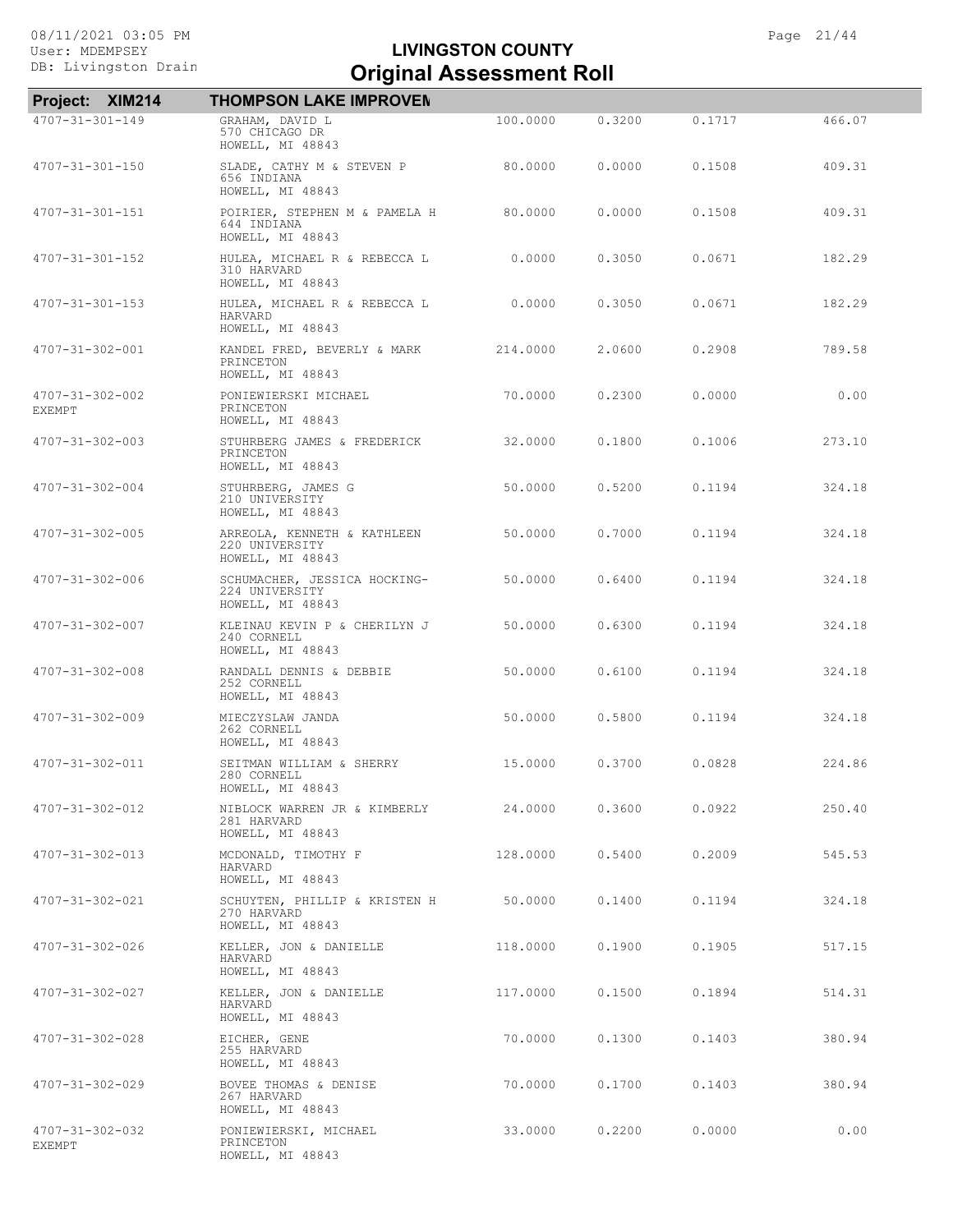| Project: XIM214         | <b>THOMPSON LAKE IMPROVEN</b>                                         |          |        |        |        |
|-------------------------|-----------------------------------------------------------------------|----------|--------|--------|--------|
| 4707-31-302-033         | MITTER, CAROLYN J REV TRUST<br>294 HARVARD<br>HOWELL, MI 48843        | 127.0000 | 0.4500 | 0.1999 | 542.69 |
| $4707 - 31 - 302 - 034$ | CLARK TRACY C<br>270 CORNELL<br>HOWELL, MI 48843                      | 63,0000  | 0.6100 | 0.1330 | 361.07 |
| $4707 - 31 - 302 - 035$ | LARSH, DANIEL L & ELLEN W<br>298 HARVARD<br>HOWELL, MI 48843          | 164.0000 | 0.6300 | 0.2386 | 647.69 |
| $4707 - 31 - 302 - 036$ | WAGNER, PATRICIA & DAVID A<br>240 HARVARD<br>HOWELL, MI 48843         | 162,0000 | 0.3000 | 0.2365 | 642.02 |
| 4707-31-302-037         | BENNETT FAMILY TRUST<br>275 HARVARD<br>HOWELL, MI 48843               | 152,0000 | 0.3100 | 0.2260 | 613.64 |
| 4707-31-302-038         | GEBOSKI, DAVID L & PAMELA L<br>256 HARVARD<br>HOWELL, MI 48843        | 130.0000 | 0.0000 | 0.2030 | 551.21 |
| 4707-31-302-039         | ANNIS, RICHARD J & JEAN E MARCOUX-<br>282 HARVARD<br>HOWELL, MI 48843 | 110,0000 | 0.0000 | 0.1821 | 494.45 |
| 4707-31-302-040         | JACOBS, JEFF & KAREN<br>2121 PRINCETON<br>HOWELL, MI 48843            | 103.0000 | 0.4500 | 0.1748 | 474.58 |
| 4707-31-303-001         | BUTTREY JAMES & JEANETTE<br>21 ENDICOTT<br>HOWELL, MI 48843           | 0.0000   | 0.3600 | 0.0671 | 182.29 |
| 4707-31-303-002         | RIDGE LYNN<br>27 ENDICOTT<br>HOWELL, MI 48843                         | 0.0000   | 0.4100 | 0.0671 | 182.29 |
| 4707-31-303-003         | GLASSEL, JON W & MICHELE G<br>39 ENDICOTT<br>HOWELL, MI 48843         | 0.0000   | 0.6600 | 0.0671 | 182.29 |
| 4707-31-303-004         | PAVEL, ABEL & CRISTINA E<br>51 ENDICOTT<br>HOWELL, MI 48843           | 0.0000   | 0.5600 | 0.0671 | 182.29 |
| 4707-31-303-005         | TUNDO, VANESSA CLINE & JOHN F<br>63 ENDICOTT<br>HOWELL, MI 48843      | 110.0000 | 0.4000 | 0.1821 | 494.45 |
| 4707-31-303-006         | TANSKANEN, JUHA P & KIM M<br>75 ENDICOTT<br>HOWELL, MI 48843          | 100.0000 | 0.3800 | 0.1717 | 466.07 |
| 4707-31-303-007         | SIEFKER, QUETA LVG TRUST<br>87 ENDICOTT<br>HOWELL, MI 48843           | 98.0000  | 0.3600 | 0.1696 | 460.40 |
| 4707-31-303-008         | STEVENS, TRAVIS K<br>99 ENDICOTT<br>HOWELL, MI 48843                  | 110.0000 | 0.3300 | 0.1821 | 494.45 |
| 4707-31-303-009         | CHARETTE GARY A & SALLY S<br>111 ENDICOTT<br>HOWELL, MI 48843         | 90.0000  | 0.3200 | 0.1612 | 437.69 |
| 4707-31-303-010         | KOLBY PAUL K & TRACY L<br>123 ENDICOTT<br>HOWELL, MI 48843            | 110.0000 | 0.3500 | 0.1821 | 494.45 |
| 4707-31-303-011         | ADDISON, WILLIAM<br>135 ENDICOTT<br>HOWELL, MI 48843                  | 151.0000 | 0.5200 | 0.2250 | 610.80 |
| 4707-31-303-013         | SOBIESKI, LEONARD J & MARY B<br>159 ENDICOTT<br>HOWELL, MI 48843      | 153.0000 | 0.6100 | 0.2271 | 616.48 |
| 4707-31-303-014         | SPARR JAMES & MARY<br>171 ENDICOTT<br>HOWELL, MI 48843                | 130.0000 | 0.5500 | 0.2030 | 551.21 |
| 4707-31-303-015         | BUNYAK, MICHELE A & KENNETH<br>166 ENDICOTT<br>HOWELL, MI 48843       | 137.0000 | 0.5400 | 0.2103 | 571.07 |
| 4707-31-303-016         | HENRY PATRICK & ELIZABETH<br>154 RAVINE PL<br>HOWELL, MI 48843        | 135.0000 | 0.4700 | 0.2082 | 565.39 |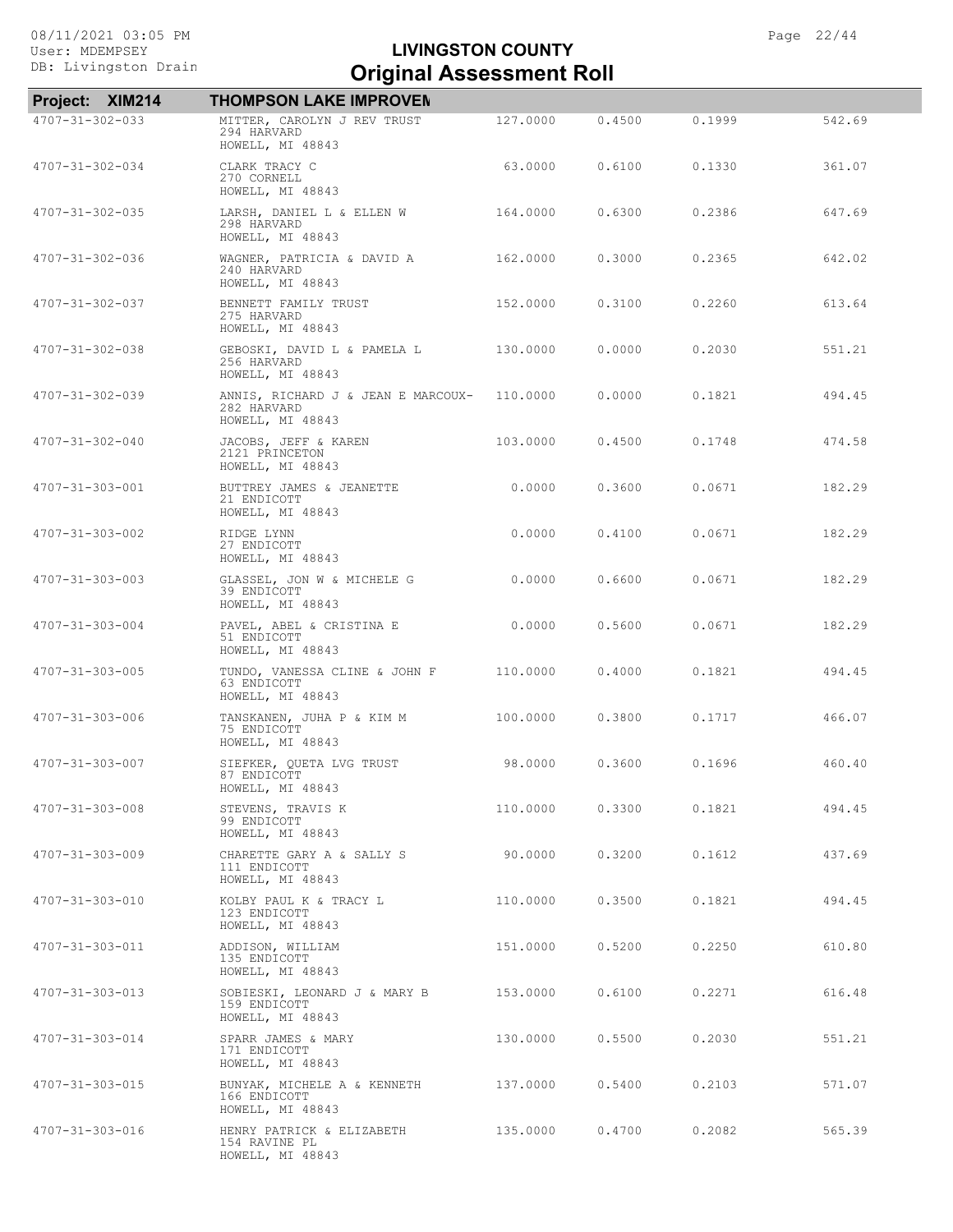| Project: XIM214         | <b>THOMPSON LAKE IMPROVEN</b>                                            |        |        |        |        |
|-------------------------|--------------------------------------------------------------------------|--------|--------|--------|--------|
| 4707-31-303-017         | LIVINGSTON DIANE<br>142 RAVINE PL<br>HOWELL, MI 48843                    | 0.0000 | 0.4300 | 0.0671 | 182.29 |
| 4707-31-303-018         | MCMILLAN, LAURA<br>130 RAVINE PL<br>HOWELL, MI 48843                     | 0.0000 | 0.4600 | 0.0671 | 182.29 |
| 4707-31-303-019         | COSTE, CYNTHIA M<br>118 RAVINE PL<br>HOWELL, MI 48843                    | 0.0000 | 0.4100 | 0.0671 | 182.29 |
| 4707-31-303-020         | HUCULAK, JERRY & WIREMAN, STEPHANIE<br>106 RAVINE PL<br>HOWELL, MI 48843 | 0.0000 | 0.5300 | 0.0671 | 182.29 |
| 4707-31-303-021         | WRIGHT RANDALL & THERESA<br>168 ENDICOTT<br>HOWELL, MI 48843             | 0.0000 | 0.3500 | 0.0671 | 182.29 |
| 4707-31-303-022         | LUCE TERRY L<br>148 ENDICOTT<br>HOWELL, MI 48843                         | 0.0000 | 0.3300 | 0.0671 | 182.29 |
| 4707-31-303-023         | HARLOW, KATHRYN M<br>136 ENDICOTT<br>HOWELL, MI 48843                    | 0.0000 | 0.3100 | 0.0671 | 182.29 |
| 4707-31-303-024         | HOSKINS REX & NANCY<br>120 ENDICOTT<br>HOWELL, MI 48843                  | 0.0000 | 0.2800 | 0.0671 | 182.29 |
| 4707-31-303-025         | CRACIUN CHARLES & KAREN<br>102 ENDICOTT<br>HOWELL, MI 48843              | 0.0000 | 0.2800 | 0.0671 | 182.29 |
| 4707-31-303-026         | HESS, MICHAEL A<br>86 ENDICOTT<br>HOWELL, MI 48843                       | 0.0000 | 0.2900 | 0.0671 | 182.29 |
| 4707-31-303-027         | ROSE, DALE P & DOLORES E TRUST<br>74 ENDICOTT<br>HOWELL, MI 48843        | 0.0000 | 0.3600 | 0.0671 | 182.29 |
| 4707-31-303-028         | SALYERS, MARGARET<br>56 ENDICOTT<br>HOWELL, MI 48843                     | 0.0000 | 0.4000 | 0.0671 | 182.29 |
| 4707-31-303-029         | OLSON, ELIZABETH & KIRK<br>40 ENDICOTT<br>HOWELL, MI 48843               | 0.0000 | 0.3800 | 0.0671 | 182.29 |
| 4707-31-303-030         | GALBAVI, KEVIN J & AMANDA M<br>22 ENDICOTT<br>HOWELL, MI 48843           | 0.0000 | 0.3800 | 0.0671 | 182.29 |
| $4707 - 31 - 303 - 031$ | KENNEDY, BRADLEY & KATHRYN<br>2409 MONTE CARLO<br>HOWELL, MI 48843       | 0.0000 | 0.4300 | 0.0671 | 182.29 |
| 4707-31-303-032         | DEVIER WILLIAM J & MARY L<br>2421 MONTE CARLO<br>HOWELL, MI 48843        | 0.0000 | 0.3400 | 0.0671 | 182.29 |
| 4707-31-303-033         | RUSK, HOLLY<br>2433 MONTE CARLO<br>HOWELL, MI 48843                      | 0.0000 | 0.3300 | 0.0671 | 182.29 |
| 4707-31-303-034         | ROSS, DEBORAH<br>2445 MONTE CARLO<br>HOWELL, MI 48843                    | 0.0000 | 0.3400 | 0.0671 | 182.29 |
| 4707-31-303-035         | LINDSAY, DAVID<br>2457 MONTE CARLO<br>HOWELL, MI 48843                   | 0.0000 | 0.3400 | 0.0671 | 182.29 |
| 4707-31-303-036         | AULETTE JAMES & LINDA<br>2469 MONTE CARLO<br>HOWELL, MI 48843            | 0.0000 | 0.2900 | 0.0671 | 182.29 |
| 4707-31-303-037         | CONLEY, MITCHELL<br>2481 MONTE CARLO<br>HOWELL, MI 48843                 | 0.0000 | 0.2900 | 0.0671 | 182.29 |
| 4707-31-303-038         | BROOKS, PEGGY REV TRUST &<br>111 RAVINE PL<br>HOWELL, MI 48843           | 0.0000 | 0.3300 | 0.0671 | 182.29 |
| 4707-31-303-040         | RICHARDS ROGER D & JUDITH A<br>2556 MONTE CARLO<br>HOWELL, MI 48843      | 0.0000 | 0.4300 | 0.0671 | 182.29 |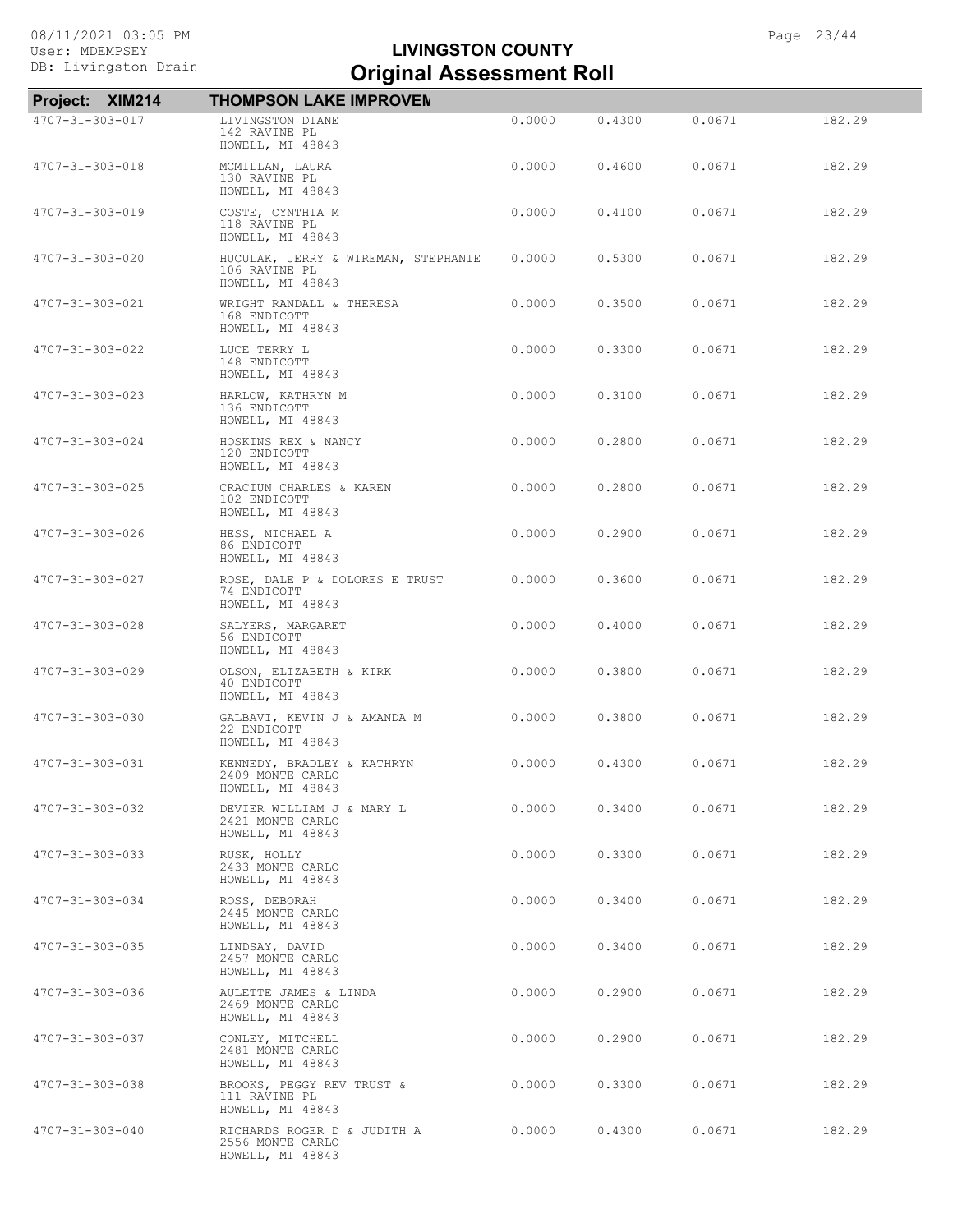| Project: XIM214         | <b>THOMPSON LAKE IMPROVEN</b>                                             |        |        |        |        |
|-------------------------|---------------------------------------------------------------------------|--------|--------|--------|--------|
| 4707-31-303-041         | FLUECKIGER, MARTIN P<br>2544 MONTE CARLO<br>HOWELL, MI 48843              | 0.0000 | 0.3100 | 0.0671 | 182.29 |
| 4707-31-303-042         | HUTCHINSON LINDA<br>2532 MONTE CARLO<br>HOWELL, MI 48843                  | 0.0000 | 0.3100 | 0.0671 | 182.29 |
| 4707-31-303-043         | TROTTER, MELISSA A<br>2520 MONTE CARLO<br>HOWELL, MI 48843                | 0.0000 | 0.3100 | 0.0671 | 182.29 |
| 4707-31-303-044         | PUNG, JACOB<br>2508 MONTE CARLO<br>HOWELL, MI 48843                       | 0.0000 | 0.3300 | 0.0671 | 182.29 |
| 4707-31-303-045         | MELLEM, CECILIA<br>2492 MONTE CARLO<br>HOWELL, MI 48843                   | 0.0000 | 0.3700 | 0.0671 | 182.29 |
| 4707-31-303-046         | BEARSS, COLIN<br>2478 MONTE CARLO<br>HOWELL, MI 48843                     | 0.0000 | 0.4500 | 0.0671 | 182.29 |
| 4707-31-303-047         | FOUNTAIN, MERLE LYNN<br>2458 MONTE CARLO<br>HOWELL, MI 48843              | 0.0000 | 0.3100 | 0.0671 | 182.29 |
| 4707-31-303-048         | SPANIOLA VICTOR J & KATHLEEN<br>2444 MONTE CARLO<br>HOWELL, MI 48843      | 0.0000 | 0.3900 | 0.0671 | 182.29 |
| 4707-31-303-049         | HARDY WILLIAM & BRITTEN MARJORIE<br>2430 MONTE CARLO<br>HOWELL, MI 48843  | 0.0000 | 0.3800 | 0.0671 | 182.29 |
| 4707-31-303-050         | HUBBEL GEOFFREY L & KAREN R<br>2416 MONTE CARLO<br>HOWELL, MI 48843       | 0.0000 | 0.3600 | 0.0671 | 182.29 |
| 4707-31-303-051         | KLAUS, VIVIANNE A & WALTER R<br>2647 GOLF CLUB<br>HOWELL, MI 48843        | 0.0000 | 0.7400 | 0.0671 | 182.29 |
| 4707-31-303-052         | MOORE, DANIELLE M & WRIGHT, THERESA<br>2681 GOLF CLUB<br>HOWELL, MI 48843 | 0.0000 | 0.5600 | 0.0671 | 182.29 |
| 4707-31-303-053         | WAY MATTHEW E<br>2693 GOLF CLUB<br>HOWELL, MI 48843                       | 0.0000 | 0.5100 | 0.0671 | 182.29 |
| 4707-31-303-054         | BAIZE SCOTT & WILEY, MICHELLE<br>2705 GOLF CLUB<br>HOWELL, MI 48843       | 0.0000 | 0.4800 | 0.0671 | 182.29 |
| 4707-31-402-001         | FRANCIS, LYNN M<br>54 SHOREWOOD LN<br>HOWELL, MI 48843                    | 0.0000 | 0.2600 | 0.0671 | 182.29 |
| $4707 - 31 - 402 - 002$ | PROVOST, CATHY<br>66 SHOREWOOD LN<br>HOWELL, MI 48843                     | 0.0000 | 0.1500 | 0.0671 | 182.29 |
| $4707 - 31 - 402 - 003$ | COLLETTA, PAUL J<br>78 SHOREWOOD LN<br>HOWELL, MI 48843                   | 0.0000 | 0.2000 | 0.0671 | 182.29 |
| $4707 - 31 - 402 - 004$ | PRUSS ALLAN & ANN<br>98 SHOREWOOD LN<br>HOWELL, MI 48843                  | 0.0000 | 0.2100 | 0.0671 | 182.29 |
| $4707 - 31 - 402 - 005$ | SHIMKUS JOSEPH & TARRA<br>102 SHOREWOOD LN<br>HOWELL, MI 48843            | 0.0000 | 0.2100 | 0.0671 | 182.29 |
| 4707-31-402-006         | MCPIKE, MICHAEL<br>114 SHOREWOOD LN<br>HOWELL, MI 48843                   | 0.0000 | 0.2100 | 0.0671 | 182.29 |
| 4707-31-402-007         | WILLIAMS, WILLIAM B & SANDRA S<br>126 SHOREWOOD LN<br>HOWELL, MI 48843    | 0.0000 | 0.2100 | 0.0671 | 182.29 |
| $4707 - 31 - 402 - 008$ | SALYER, CHRISTOPHER<br>138 SHOREWOOD LN<br>HOWELL, MI 48843               | 0.0000 | 0.1600 | 0.0671 | 182.29 |
| 4707-31-402-009         | DURKEE, MARK & SHANNON<br>150 SHOREWOOD LN<br>HOWELL, MI 48843            | 0.0000 | 0.1600 | 0.0671 | 182.29 |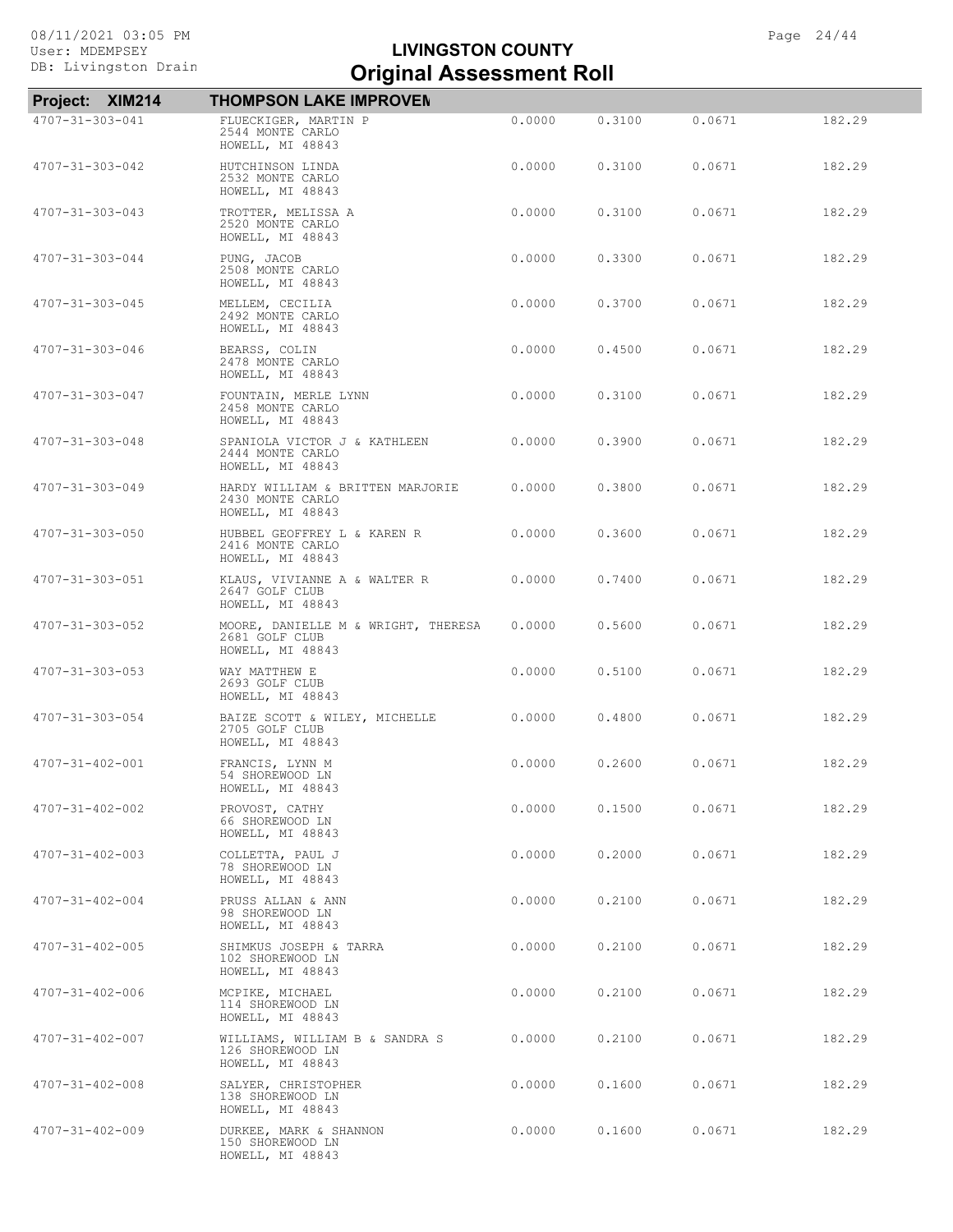| Project: XIM214         | <b>THOMPSON LAKE IMPROVEN</b>                                              |        |        |        |        |
|-------------------------|----------------------------------------------------------------------------|--------|--------|--------|--------|
| 4707-31-402-010         | BOWLES FRANKLIN & AUDRY<br>162 SHOREWOOD LN<br>HOWELL, MI 48843            | 0.0000 | 0.1600 | 0.0671 | 182.29 |
| 4707-31-402-011         | MERCER JAMES & SANDRA<br>174 SHOREWOOD LN<br>HOWELL, MI 48843              | 0.0000 | 0.1600 | 0.0671 | 182.29 |
| 4707-31-402-012         | WOODARD DOUGLAS & THERESA<br>186 SHOREWOOD LN<br>HOWELL, MI 48843          | 0.0000 | 0.2000 | 0.0671 | 182.29 |
| $4707 - 31 - 402 - 013$ | TESMER ROBERT & DIANE<br>198 SHOREWOOD LN<br>HOWELL, MI 48843              | 0.0000 | 0.1900 | 0.0671 | 182.29 |
| $4707 - 31 - 402 - 014$ | MCCALL, CHRISTINE<br>210 SHOREWOOD LN<br>HOWELL, MI 48843                  | 0.0000 | 0.1600 | 0.0671 | 182.29 |
| $4707 - 31 - 402 - 015$ | QUINN DANIEL M & KATHLEEN M<br>222 SHOREWOOD LN<br>HOWELL, MI 48843        | 0.0000 | 0.2000 | 0.0671 | 182.29 |
| 4707-31-402-016         | MATLOCK MICHAEL & KELLY<br>128 LAKESHORE VIS<br>HOWELL, MI 48843           | 0.0000 | 0.1900 | 0.0671 | 182.29 |
| 4707-31-402-017         | TAMBORINI MATTHEW<br>136 LAKESHORE VIS<br>HOWELL, MI 48843                 | 0.0000 | 0.2200 | 0.0671 | 182.29 |
| $4707 - 31 - 402 - 018$ | REIBELING, HEATHER C<br>68 LAKESHORE VIS<br>HOWELL, MI 48843               | 0.0000 | 0.2200 | 0.0671 | 182.29 |
| 4707-31-402-019         | LUGO, NICHOLAS & ANDREA<br>74 LAKESHORE VIS<br>HOWELL, MI 48843            | 0.0000 | 0.1800 | 0.0671 | 182.29 |
| $4707 - 31 - 402 - 020$ | SHEPHERD RENEE A<br>82 LAKESHORE VIS<br>HOWELL, MI 48843                   | 0.0000 | 0.1500 | 0.0671 | 182.29 |
| 4707-31-402-021         | MILLER, STEVEN<br>90 LAKESHORE VIS<br>HOWELL, MI 48843                     | 0.0000 | 0.1800 | 0.0671 | 182.29 |
| 4707-31-402-022         | DAVIDSON, JUSTIN W & SARAH I<br>98 LAKESHORE VIS<br>HOWELL, MI 48843       | 0.0000 | 0.1700 | 0.0671 | 182.29 |
| $4707 - 31 - 402 - 023$ | LASKOWSKI, ANGELA<br>106 LAKESHORE VIS<br>HOWELL, MI 48843                 | 0.0000 | 0.1900 | 0.0671 | 182.29 |
| $4707 - 31 - 402 - 024$ | MARTINEZ, SEAN & OVERBEY, COURTNEY<br>191 SHOREWOOD LN<br>HOWELL, MI 48843 | 0.0000 | 0.2800 | 0.0671 | 182.29 |
| $4707 - 31 - 402 - 025$ | ROOD TIMOTHY O & CYNTHIA A<br>173 SHOREWOOD LN<br>HOWELL, MI 48843         | 0.0000 | 0.3800 | 0.0671 | 182.29 |
| 4707-31-402-026         | MORSE, MICHAEL<br>145 SHOREWOOD LN<br>HOWELL, MI 48843                     | 0.0000 | 0.3400 | 0.0671 | 182.29 |
| 4707-31-402-027         | MCALLISTER, ROB & HEATHER<br>121 SHOREWOOD LN<br>HOWELL, MI 48843          | 0.0000 | 0.1900 | 0.0671 | 182.29 |
| 4707-31-402-028         | OGRODOWSKI, JENNIFER & CHRISTIAN<br>109 SHOREWOOD LN<br>HOWELL, MI 48843   | 0.0000 | 0.1900 | 0.0671 | 182.29 |
| 4707-31-402-029         | ODETTE ELAINE<br>97 SHOREWOOD LN<br>HOWELL, MI 48843                       | 0.0000 | 0,1900 | 0.0671 | 182.29 |
| $4707 - 31 - 402 - 030$ | HOWELL, MARK & CHRISTINA<br>85 SHOREWOOD LN<br>HOWELL, MI 48843            | 0.0000 | 0.1900 | 0.0671 | 182.29 |
| 4707-31-402-031         | DOWD, MARY C<br>61 SHOREWOOD LN<br>HOWELL, MI 48843                        | 0.0000 | 0.2800 | 0.0671 | 182.29 |
| 4707-31-402-032         | KNAPP, DANIEL D<br>48 LAKESHORE PT DR<br>HOWELL, MI 48843                  | 0.0000 | 0.3000 | 0.0671 | 182.29 |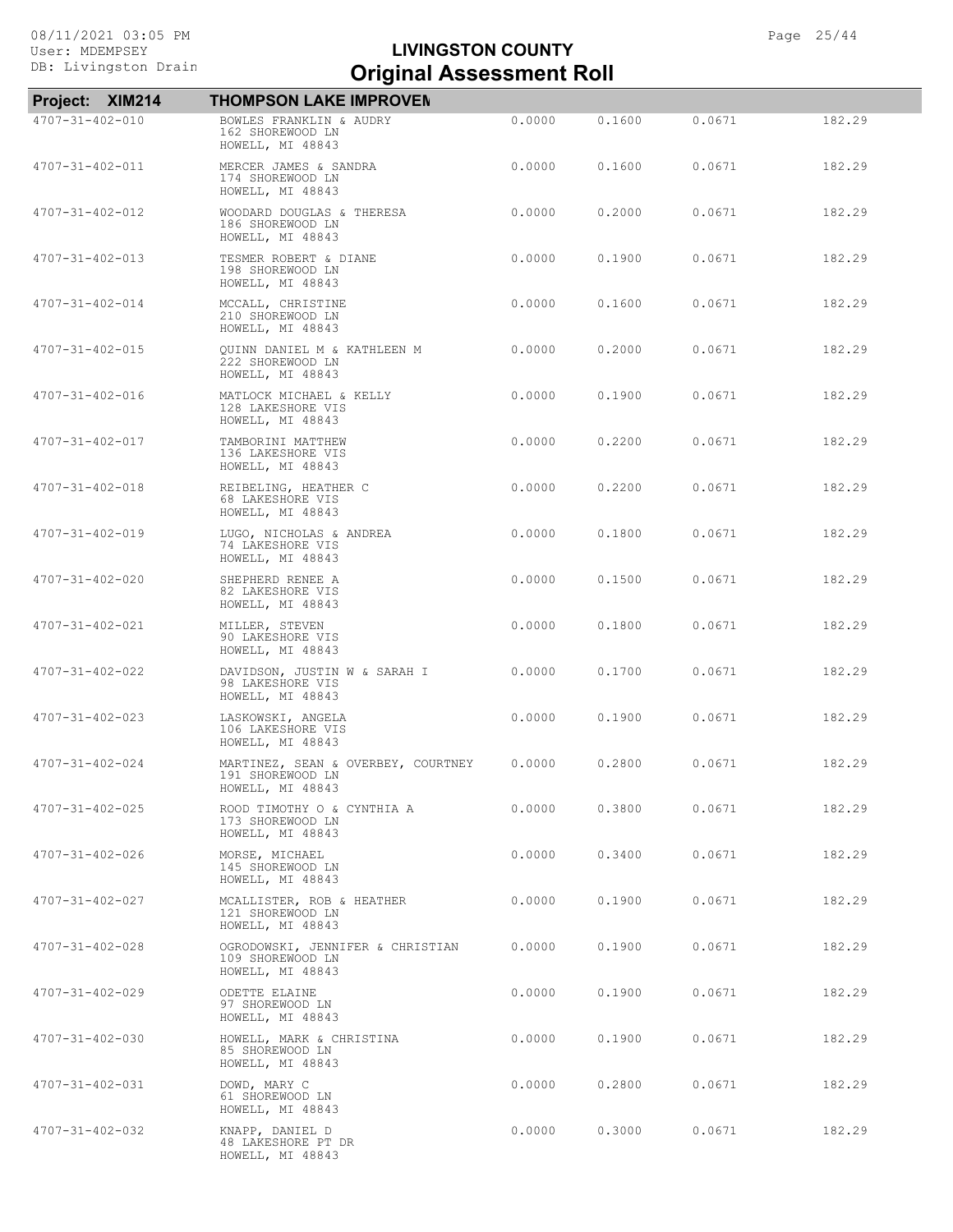| Project: XIM214         | <b>THOMPSON LAKE IMPROVEN</b>                                                 |         |        |        |        |
|-------------------------|-------------------------------------------------------------------------------|---------|--------|--------|--------|
| 4707-31-402-033         | SEATH, RYAN & BRIANA<br>31 LAKESHORE PT DR<br>HOWELL, MI 48843                | 0.0000  | 0.3500 | 0.0671 | 182.29 |
| $4707 - 31 - 402 - 034$ | TURNBULL, DAVID & JOSEFA<br>39 LAKESHORE PT DR<br>HOWELL, MI 48843            | 0.0000  | 0.3400 | 0.0671 | 182.29 |
| 4707-31-402-035         | HOPPER, WILLIAM G III & MARY ANN<br>47 LAKESHORE PT DR<br>HOWELL, MI 48843    | 0.0000  | 0.2200 | 0.0671 | 182.29 |
| 4707-31-402-036         | SUTTON DANIEL & AILEEN<br>55 LAKESHORE PT DR<br>HOWELL, MI 48843              | 0.0000  | 0.1900 | 0.0671 | 182.29 |
| 4707-31-402-037         | SWIDER, MATTHEW A & BRITTANY<br>63 LAKESHORE PT DR<br>HOWELL, MI 48843        | 0.0000  | 0.2100 | 0.0671 | 182.29 |
| 4707-31-402-038         | SCHWARTZ PAULA ANNE & CHARLES<br>71 LAKESHORE PT DR<br>HOWELL, MI 48843       | 0.0000  | 0.2100 | 0.0671 | 182.29 |
| $4707 - 31 - 402 - 039$ | POLJAN, CHELYN A<br>79 LAKESHORE PT DR<br>HOWELL, MI 48843                    | 0.0000  | 0.2100 | 0.0671 | 182.29 |
| $4707 - 31 - 402 - 040$ | HARPER, KELLY<br>87 LAKESHORE PT DR<br>HOWELL, MI 48843                       | 0.0000  | 0.2400 | 0.0671 | 182.29 |
| 4707-31-402-041         | <b>OUALLS MICHAEL B</b><br>99 LAKESHORE PT DR<br>HOWELL, MI 48843             | 0.0000  | 0.2500 | 0.0671 | 182.29 |
| 4707-31-402-042         | CARLEY, CHRISTOPHER & MELODY<br>111 LAKESHORE PT DR<br>HOWELL, MI 48843       | 0.0000  | 0.2800 | 0.0671 | 182.29 |
| $4707 - 31 - 402 - 043$ | MOORE LARRY & ANNA<br>119 LAKESHORE PT DR<br>HOWELL, MI 48843                 | 0.0000  | 0.3000 | 0.0671 | 182.29 |
| $4707 - 31 - 402 - 044$ | LOVERN, HEATHER A<br>127 LAKESHORE PT DR<br>HOWELL, MI 48843                  | 0.0000  | 0.3500 | 0.0671 | 182.29 |
| $4707 - 31 - 402 - 045$ | MILLER, CHRISTINA<br>135 LAKESHORE PT DR<br>HOWELL, MI 48843                  | 0.0000  | 0.2900 | 0.0671 | 182.29 |
| $4707 - 31 - 402 - 046$ | HEENAN, GARY T<br>143 LAKESHORE PT DR<br>HOWELL, MI 48843                     | 0.0000  | 0.2200 | 0.0671 | 182.29 |
| 4707-31-402-047         | FLYNN DALE & THERESE<br>151 LAKESHORE PT DR<br>HOWELL, MI 48843               | 0.0000  | 0.2300 | 0.0671 | 182.29 |
| $4707 - 31 - 402 - 048$ | APFEL JAMES & PATRICIA<br>159 LAKESHORE PT DR<br>HOWELL, MI 48843             | 33.0000 | 0.3300 | 0.1016 | 275.94 |
| $4707 - 31 - 402 - 049$ | GALELLA, MICHAEL & JUDITH<br>167 LAKESHORE PT DR<br>HOWELL, MI 48843          | 99.0000 | 0.4000 | 0.1706 | 463.23 |
| $4707 - 31 - 402 - 050$ | CAMPOS, ARIANE BERTOLI-<br>179 LAKESHORE PT DR<br>HOWELL, MI 48843            | 0.0000  | 0.2000 | 0.0671 | 182.29 |
| $4707 - 31 - 402 - 051$ | UNDERWOOD WILLIAM & JILL<br>187 LAKESHORE PT DR<br>HOWELL, MI 48843           | 67.0000 | 0.4500 | 0.1372 | 372.42 |
| 4707-31-402-052         | MARSHALL JIMMY & ELIZABETH<br>195 LAKESHORE PT DR<br>HOWELL, MI 48843         | 67.0000 | 0.4100 | 0.1372 | 372.42 |
| 4707-31-402-053         | CRAFT, MARK A & LISA M<br>203 LAKESHORE PT DR<br>HOWELL, MI 48843             | 67.0000 | 0.3700 | 0.1372 | 372.42 |
| $4707 - 31 - 402 - 054$ | ACKER, GARY R & PERLA GARCIA-ACKER<br>211 LAKESHORE PT DR<br>HOWELL, MI 48843 | 95.0000 | 0.3700 | 0.1664 | 451.88 |
| $4707 - 31 - 402 - 055$ | SAFADI, SAM & JENNIFER<br>219 LAKESHORE PT DR<br>HOWELL, MI 48843             | 88.0000 | 0.3300 | 0.1591 | 432.02 |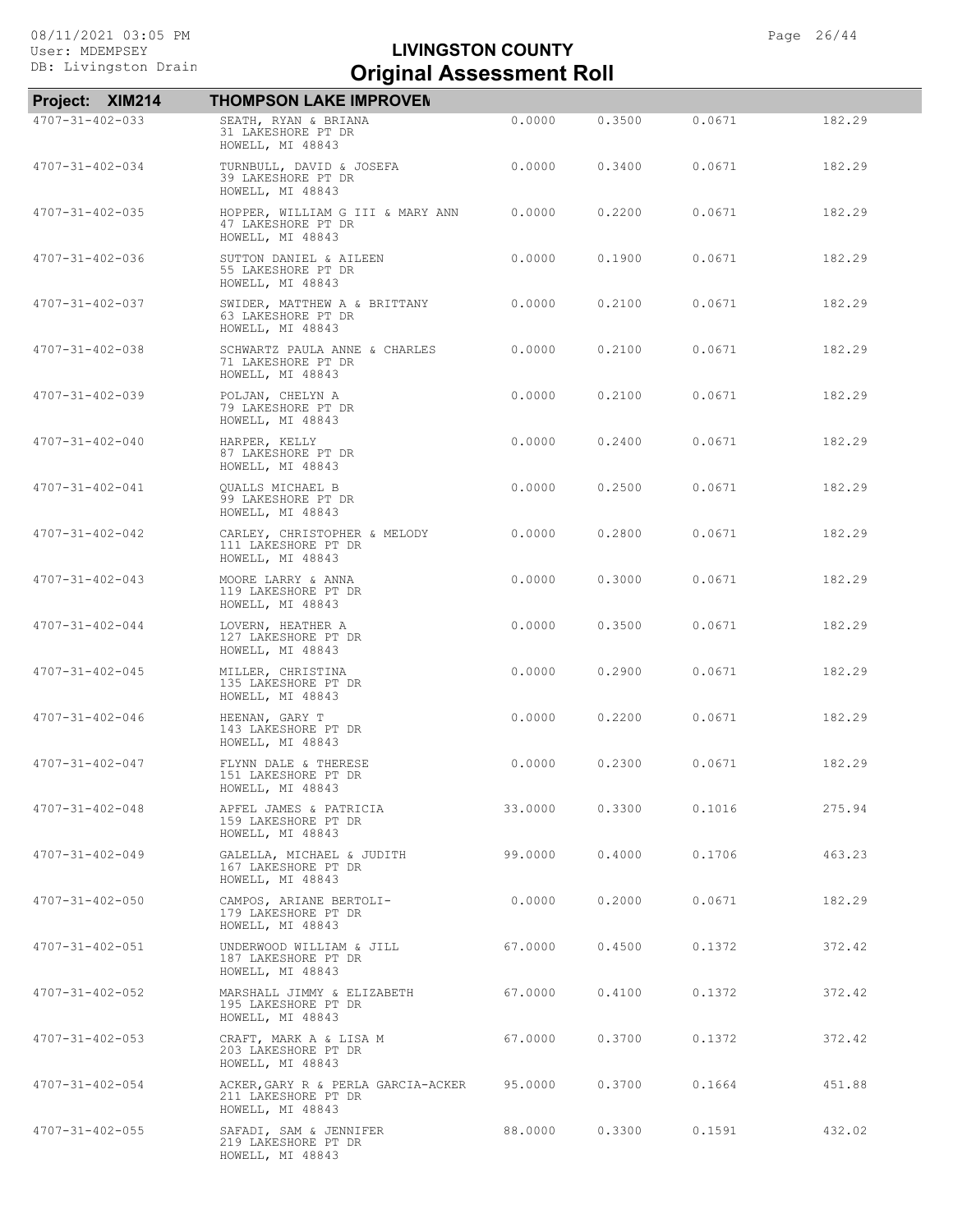|                         | Project: XIM214 | <b>THOMPSON LAKE IMPROVEN</b>                                                  |         |        |        |        |
|-------------------------|-----------------|--------------------------------------------------------------------------------|---------|--------|--------|--------|
| $4707 - 31 - 402 - 056$ |                 | BEHNKE, BRIAN & MARIA<br>227 LAKESHORE PT DR<br>HOWELL, MI 48843               | 90,0000 | 0.3400 | 0.1612 | 437.69 |
| $4707 - 31 - 402 - 057$ |                 | ELDON, BARBARA A & MICHAEL E<br>235 LAKESHORE PT DR<br>HOWELL, MI 48843        | 44.0000 | 0.3600 | 0.1131 | 307.15 |
| $4707 - 31 - 402 - 058$ |                 | SMITH DONNA<br>243 LAKESHORE PT DR<br>HOWELL, MI 48843                         | 0.0000  | 0.3600 | 0.0671 | 182.29 |
| 4707-31-402-059         |                 | BECK, MICHAEL R & JANICE M<br>251 LAKESHORE PT DR<br>HOWELL, MI 48843          | 0.0000  | 0.3700 | 0.0671 | 182.29 |
| $4707 - 31 - 402 - 060$ |                 | GOLOWESKY, TERESA J TRUST<br>259 LAKESHORE PT DR<br>HOWELL, MI 48843           | 0.0000  | 0.3600 | 0.0671 | 182.29 |
| $4707 - 31 - 402 - 061$ |                 | MARTIN, MATTHEW J<br>271 LAKESHORE PT DR<br>HOWELL, MI 48843                   | 0.0000  | 0.4600 | 0.0671 | 182.29 |
| $4707 - 31 - 402 - 062$ |                 | AYALA, ALFREDO & ANTONIA RODRIGUEZ-<br>156 LAKESHORE PT DR<br>HOWELL, MI 48843 | 0.0000  | 0.3100 | 0.0671 | 182.29 |
| 4707-31-402-063         |                 | WILSON, JUNE<br>142 LAKESHORE PT DR<br>HOWELL, MI 48843                        | 0.0000  | 0.3400 | 0.0671 | 182.29 |
| 4707-31-402-064         |                 | ELMORE, ANDREW<br>130 LAKESHORE PT DR<br>HOWELL, MI 48843                      | 0.0000  | 0.3100 | 0.0671 | 182.29 |
| $4707 - 31 - 402 - 065$ |                 | GOLEWESKY, AARON L<br>118 LAKESHORE PT DR<br>HOWELL, MI 48843                  | 0.0000  | 0.2200 | 0.0671 | 182.29 |
| 4707-31-402-066         |                 | BERISHAJ, KELLY<br>110 LAKESHORE PT DR<br>HOWELL, MI 48843                     | 0.0000  | 0.1800 | 0.0671 | 182.29 |
| $4707 - 31 - 402 - 067$ |                 | STREET, GERALD H & JUDITH K<br>100 LAKESHORE PT DR<br>HOWELL, MI 48843         | 0.0000  | 0.1700 | 0.0671 | 182.29 |
| $4707 - 31 - 402 - 068$ |                 | CARPENTER, JOHN P<br>96 LAKESHORE PT DR<br>HOWELL, MI 48843                    | 0.0000  | 0.1600 | 0.0671 | 182.29 |
| $4707 - 31 - 402 - 069$ |                 | TRIERWEILER, CURT<br>90 LAKESHORE PT DR<br>HOWELL, MI 48843                    | 0.0000  | 0.1600 | 0.0671 | 182.29 |
| $4707 - 31 - 402 - 070$ |                 | NUNEZ, LUIS A & MARIA CECILIA<br>82 LAKESHORE PT DR<br>HOWELL, MI 48843        | 0.0000  | 0.1700 | 0.0671 | 182.29 |
| 4707-31-402-071         |                 | FIELD, DEBRA & ROBERT<br>74 LAKESHORE PT DR<br>HOWELL, MI 48843                | 0.0000  | 0.1700 | 0.0671 | 182.29 |
| 4707-31-402-072         |                 | REGISTER, ANN M & AUBREY A<br>85 LAKESHORE VIS<br>HOWELL, MI 48843             | 0.0000  | 0.2600 | 0.0671 | 182.29 |
| $4707 - 31 - 402 - 073$ |                 | ROSE MICHELLE<br>99 LAKESHORE VIS<br>HOWELL, MI 48843                          | 0.0000  | 0.2100 | 0.0671 | 182.29 |
| $4707 - 31 - 402 - 074$ |                 | CONKLIN, CHERYLL L<br>111 LAKESHORE VIS<br>HOWELL, MI 48843                    | 0.0000  | 0.2000 | 0.0671 | 182.29 |
| 4707-31-402-075         |                 | IRVIN LORI ANN<br>119 LAKESHORE VIS<br>HOWELL, MI 48843                        | 0.0000  | 0.2200 | 0.0671 | 182.29 |
| 4707-31-402-076         |                 | SHANAHAN PATRICK J & KATHLEEN K<br>127 LAKESHORE VIS<br>HOWELL, MI 48843       | 0.0000  | 0.2600 | 0.0671 | 182.29 |
| 4707-31-402-077         |                 | MURPHY, JOHN P & PATRICIA J<br>139 LAKESHORE VIS<br>HOWELL, MI 48843           | 0.0000  | 0.2500 | 0.0671 | 182.29 |
| 4707-31-402-078         |                 | KUCZYNSKI DENNIS & KIMBERLY<br>147 LAKESHORE VIS<br>HOWELL, MI 48843           | 0.0000  | 0.2500 | 0.0671 | 182.29 |
|                         |                 |                                                                                |         |        |        |        |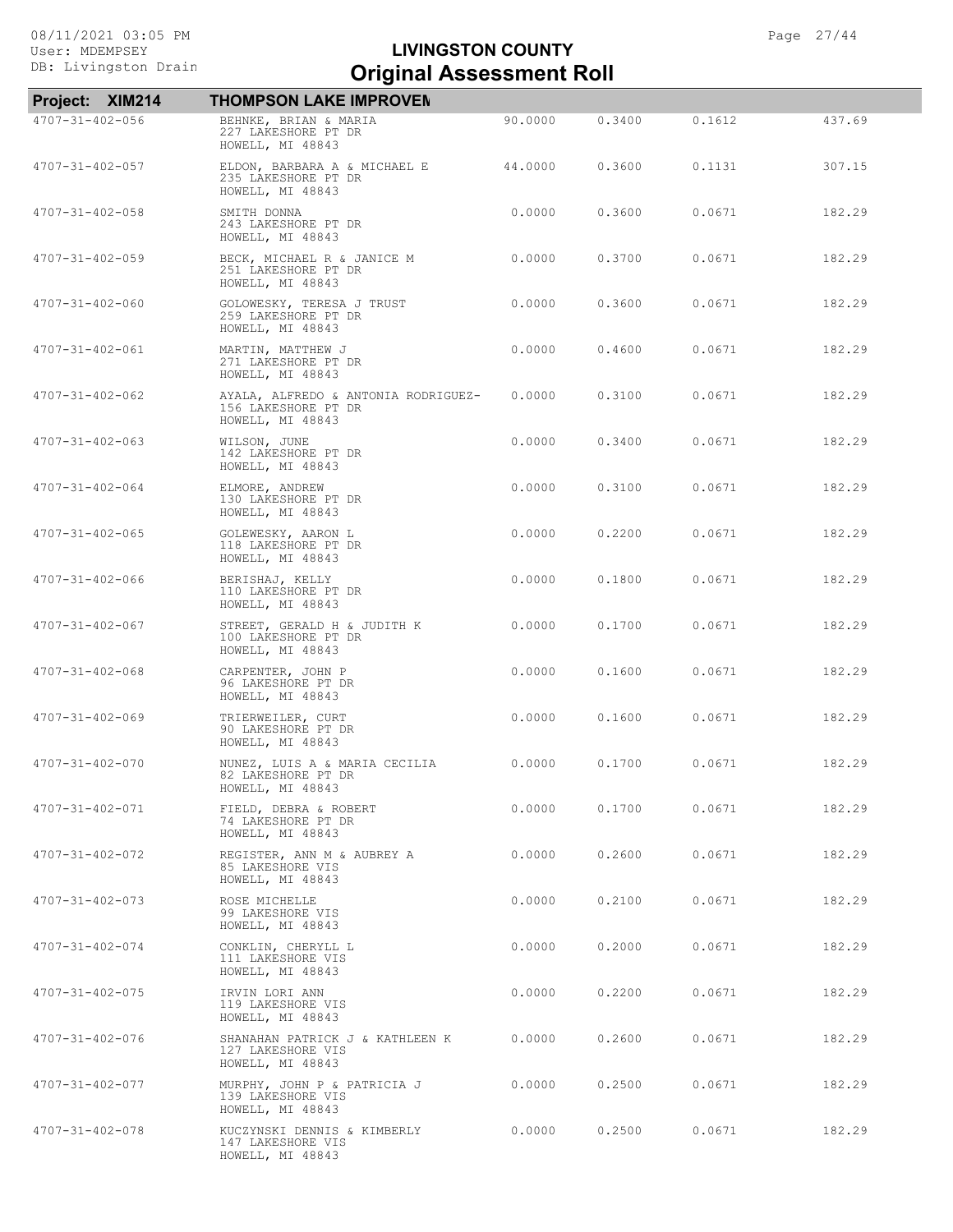| Project: XIM214         | <b>THOMPSON LAKE IMPROVEN</b>                                           |        |        |        |        |
|-------------------------|-------------------------------------------------------------------------|--------|--------|--------|--------|
| 4707-31-402-079         | PLASKY, OLLIE<br>155 LAKESHORE VIS<br>HOWELL, MI 48843                  | 0.0000 | 0.2900 | 0.0671 | 182.29 |
| 4707-31-402-080         | SOLOMON, RENEE<br>161 LAKESHORE VIS<br>HOWELL, MI 48843                 | 0.0000 | 0.2400 | 0.0671 | 182.29 |
| 4707-31-402-081         | LAFRINERE PAUL & MAUREEN<br>167 LAKESHORE VIS<br>HOWELL, MI 48843       | 0.0000 | 0.2400 | 0.0671 | 182.29 |
| 4707-31-402-082         | TUCKER, JEFFREY & KELLY<br>173 LAKESHORE VIS<br>HOWELL, MI 48843        | 0.0000 | 0.2300 | 0.0671 | 182.29 |
| $4707 - 31 - 402 - 083$ | CAMPBELL, BONNIE<br>179 LAKESHORE VIS<br>HOWELL, MI 48843               | 0.0000 | 0.2300 | 0.0671 | 182.29 |
| 4707-31-402-084         | CHAPMAN BEROLINA<br>186 LAKESHORE VIS<br>HOWELL, MI 48843               | 0.0000 | 0.2400 | 0.0671 | 182.29 |
| 4707-31-402-085         | ARCHER, MICHAEL J & MARY L<br>178 LAKESHORE VIS<br>HOWELL, MI 48843     | 0.0000 | 0.2400 | 0.0671 | 182.29 |
| 4707-31-402-086         | MCMAHON, RICHARD & DORR, MARY<br>172 LAKESHORE VIS<br>HOWELL, MI 48843  | 0.0000 | 0.1800 | 0.0671 | 182.29 |
| $4707 - 31 - 402 - 087$ | TREVOR, JAMES<br>164 LAKESHORE VIS<br>HOWELL, MI 48843                  | 0.0000 | 0.1900 | 0.0671 | 182.29 |
| $4707 - 31 - 402 - 088$ | O'DOHERTY PATRICK TRUST<br>152 LAKESHORE VIS<br>HOWELL, MI 48843        | 0.0000 | 0.1900 | 0.0671 | 182.29 |
| 4707-31-402-089         | CHAPMAN DAVID SR & KARIN<br>146 LAKESHORE VIS<br>HOWELL, MI 48843       | 0.0000 | 0.2700 | 0.0671 | 182.29 |
| $4707 - 31 - 402 - 090$ | JOLGREN AMY<br>355 COURT LN<br>HOWELL, MI 48843                         | 0.0000 | 0.2100 | 0.0671 | 182.29 |
| 4707-31-402-091         | FRANK, DANIEL W & JULIA<br>367 COURT LN<br>HOWELL, MI 48843             | 0.0000 | 0.2000 | 0.0671 | 182.29 |
| 4707-31-402-092         | BALAWENDER, LAURA C<br>379 COURT LN<br>HOWELL, MI 48843                 | 0.0000 | 0.1700 | 0.0671 | 182.29 |
| $4707 - 31 - 402 - 093$ | GRUSCHE FAMILY LIVING TRUST<br>391 COURT LN<br>HOWELL, MI 48843         | 0.0000 | 0.2000 | 0.0671 | 182.29 |
| $4707 - 31 - 402 - 094$ | STREK, DEREK & ZANIEWSKI, JAMIE<br>403 COURT LN<br>HOWELL, MI 48843     | 0.0000 | 0.1800 | 0.0671 | 182.29 |
| $4707 - 31 - 402 - 095$ | SCALES, BURLEY J & FREEBURN, ROBERT<br>415 COURT LN<br>HOWELL, MI 48843 | 0.0000 | 0.2300 | 0.0671 | 182.29 |
| $4707 - 31 - 402 - 096$ | LINDSAY, BRENDA<br>427 COURT LN<br>HOWELL, MI 48843                     | 0.0000 | 0.1900 | 0.0671 | 182.29 |
| $4707 - 31 - 402 - 097$ | SIMON, JACK D<br>439 COURT LN<br>HOWELL, MI 48843                       | 0.0000 | 0.1800 | 0.0671 | 182.29 |
| $4707 - 31 - 402 - 098$ | KALIL, MICHAEL F II & NICOLE M<br>378 COURT LN<br>HOWELL, MI 48843      | 0.0000 | 0.2400 | 0.0671 | 182.29 |
| $4707 - 31 - 402 - 099$ | WOZNIAK, CHRISTOPHER<br>390 COURT LN<br>HOWELL, MI 48843                | 0.0000 | 0.2000 | 0.0671 | 182.29 |
| $4707 - 31 - 402 - 100$ | CAPTAIN, MICHAEL J<br>404 COURT LN<br>HOWELL, MI 48843                  | 0.0000 | 0.2000 | 0.0671 | 182.29 |
| $4707 - 31 - 402 - 101$ | KIRBY FAMILY TRUST<br>414 COURT LN<br>HOWELL, MI 48843                  | 0.0000 | 0.2100 | 0.0671 | 182.29 |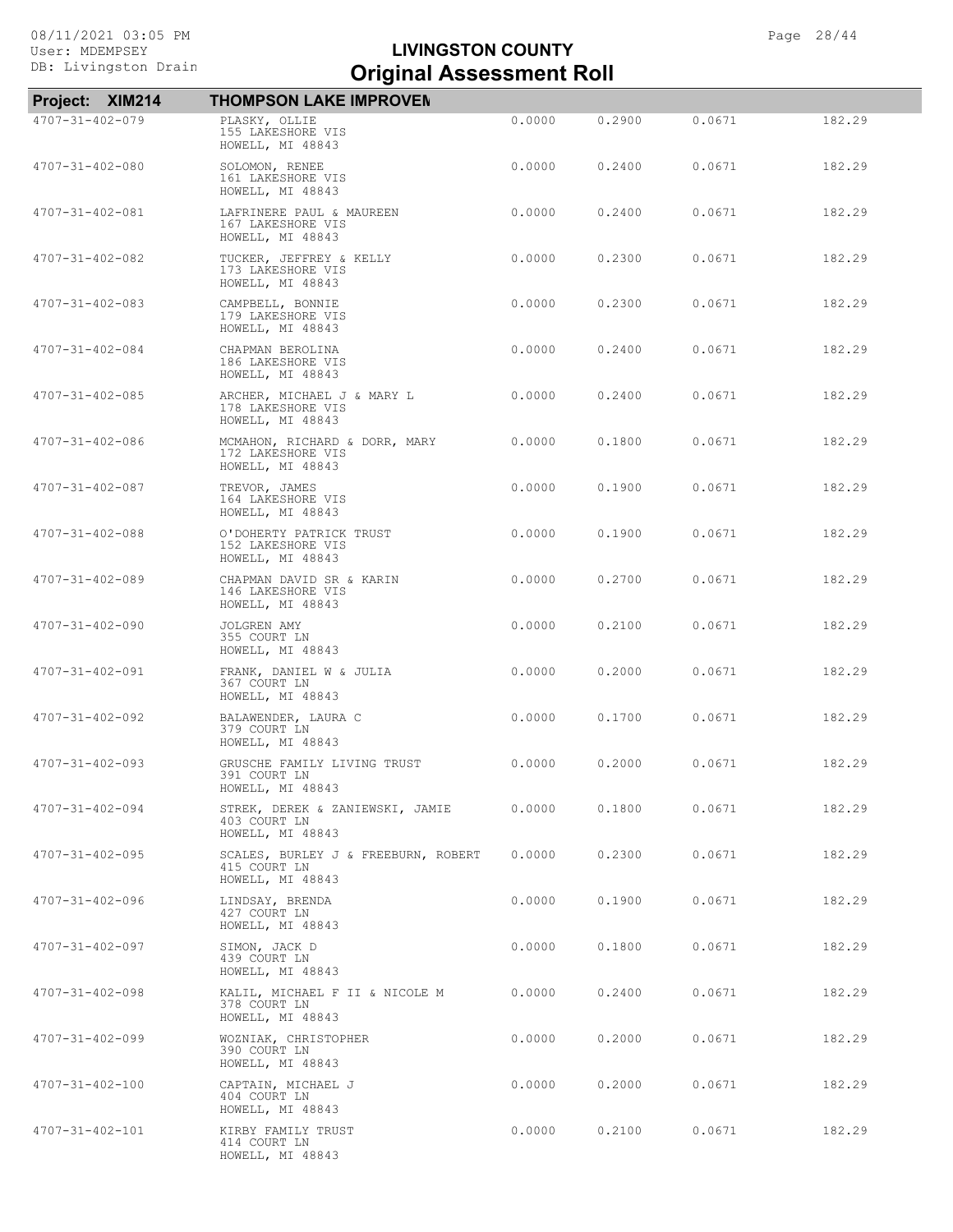| Project: XIM214         | <b>THOMPSON LAKE IMPROVEN</b>                                            |        |        |        |        |
|-------------------------|--------------------------------------------------------------------------|--------|--------|--------|--------|
| $4707 - 31 - 402 - 102$ | COOKE, RUSSELL A & BRIANA L<br>2698 COURT LN S<br>HOWELL, MI 48843       | 0.0000 | 0.2000 | 0.0671 | 182.29 |
| $4707 - 31 - 402 - 103$ | HEYMES, GERARD & CYNTHIA<br>2710 COURT LN S<br>HOWELL, MI 48843          | 0.0000 | 0.2000 | 0.0671 | 182.29 |
| 4707-31-402-104         | HOLOWKO, ANTHONY & RENEE<br>2730 COURT LN S<br>HOWELL, MI 48843          | 0.0000 | 0.2600 | 0.0671 | 182.29 |
| $4707 - 31 - 402 - 105$ | JEFFRIES, DELORES<br>2744 COURT LN S<br>HOWELL, MI 48843                 | 0.0000 | 0.2000 | 0.0671 | 182.29 |
| 4707-31-402-106         | KIBLER, MICHAEL B & KELLY B<br>2750 COURT LN S<br>HOWELL, MI 48843       | 0.0000 | 0.2600 | 0.0671 | 182.29 |
| $4707 - 31 - 402 - 107$ | MAYNARD, DEREK S & HEATHER<br>2749 COURT LN S<br>HOWELL, MI 48843        | 0.0000 | 0.1900 | 0.0671 | 182.29 |
| $4707 - 31 - 402 - 108$ | CHAMPION NICHOLAS J<br>2737 COURT LN S<br>HOWELL, MI 48843               | 0.0000 | 0.1800 | 0.0671 | 182.29 |
| $4707 - 31 - 402 - 109$ | VAN BUREN, TAMARON M BURKE-<br>2725 COURT LN S<br>HOWELL, MI 48843       | 0.0000 | 0.2100 | 0.0671 | 182.29 |
| $4707 - 31 - 402 - 110$ | DROLSHAGEN WILLIAM & CYNTHIA<br>2713 COURT LN S<br>HOWELL, MI 48843      | 0.0000 | 0.2000 | 0.0671 | 182.29 |
| 4707-31-402-111         | BUTLER, THOMAS & ALLISON<br>2701 COURT LN S<br>HOWELL, MI 48116          | 0.0000 | 0.2000 | 0.0671 | 182.29 |
| 4707-31-402-112         | TANNER, GREGORY G & GAIL A COMBS-<br>2689 COURT LN S<br>HOWELL, MI 48843 | 0.0000 | 0.3000 | 0.0671 | 182.29 |
| $4707 - 31 - 402 - 113$ | NICHOLS, ALAN H & CAROL J<br>451 COURT LN<br>HOWELL, MI 48843            | 0.0000 | 0.2300 | 0.0671 | 182.29 |
| 4707-31-402-114         | PARKER RICHARD SR & ARLENE<br>463 COURT LN<br>HOWELL, MI 48843           | 0.0000 | 0.2500 | 0.0671 | 182.29 |
| $4707 - 31 - 402 - 115$ | LEININGER, STEVEN & CARMACK, DOUGLAS<br>475 COURT LN<br>HOWELL, MI 48843 | 0.0000 | 0.1800 | 0.0671 | 182.29 |
| $4707 - 31 - 402 - 116$ | AVERY PHILLIP & MELISSA L<br>487 COURT LN<br>HOWELL, MI 48843            | 0.0000 | 0.1800 | 0.0671 | 182.29 |
| 4707-31-402-117         | HEPLER, MICHELLE<br>499 COURT LN<br>HOWELL, MI 48843                     | 0.0000 | 0.2300 | 0.0671 | 182.29 |
| $4707 - 31 - 402 - 118$ | ROBERTS TIMOTHY & RANAE<br>2660 RAVINE SIDE S<br>HOWELL, MI 48843        | 0.0000 | 0.3400 | 0.0671 | 182.29 |
| 4707-31-402-119         | BERRY, STEVEN W<br>2648 RAVINE SIDE S<br>HOWELL, MI 48843                | 0.0000 | 0.1600 | 0.0671 | 182.29 |
| $4707 - 31 - 402 - 120$ | LABER MELANIE S<br>2636 RAVINE SIDE S<br>HOWELL, MI 48843                | 0.0000 | 0.1800 | 0.0671 | 182.29 |
| 4707-31-402-121         | TODD RAYMOND M & CAROLYN L<br>2624 RAVINE SIDE S<br>HOWELL, MI 48843     | 0.0000 | 0.1900 | 0.0671 | 182.29 |
| 4707-31-402-122         | MATE, THOMAS C<br>2612 RAVINE SIDE S<br>HOWELL, MI 48843                 | 0.0000 | 0.2100 | 0.0671 | 182.29 |
| $4707 - 31 - 402 - 123$ | WHITTAKER RICHARD & PAMELA<br>2600 RAVINE SIDE S<br>HOWELL, MI 48843     | 0.0000 | 0.2100 | 0.0671 | 182.29 |
| $4707 - 31 - 402 - 124$ | WARSTLER, MATTHEW & MAUREEN<br>2588 RAVINE SIDE S<br>HOWELL, MI 48843    | 0.0000 | 0.1800 | 0.0671 | 182.29 |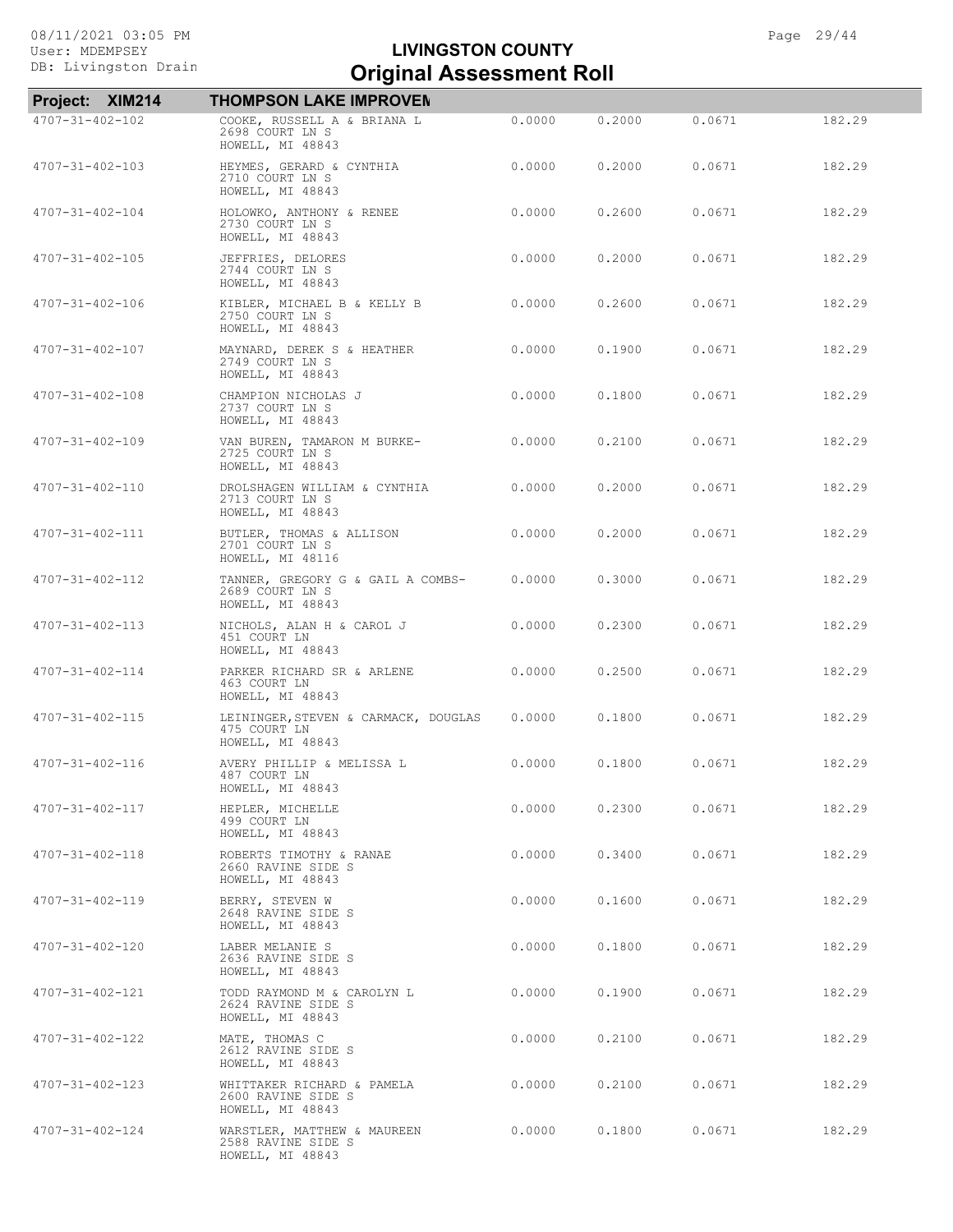| Project: XIM214         | <b>THOMPSON LAKE IMPROVEN</b>                                             |        |        |        |        |
|-------------------------|---------------------------------------------------------------------------|--------|--------|--------|--------|
| $4707 - 31 - 402 - 125$ | NELSON, CALLIE & JEFFREY<br>2576 RAVINE SIDE S<br>HOWELL, MI 48843        | 0.0000 | 0.1600 | 0.0671 | 182.29 |
| $4707 - 31 - 402 - 126$ | CRAWFORD DANIEL & LORRAINE<br>2564 RAVINE SIDE S<br>HOWELL, MI 48843      | 0.0000 | 0.3400 | 0.0671 | 182.29 |
| 4707-31-402-127         | SPRINGER, JOHN F & CAROLYN J<br>2692 COURT LN N<br>HOWELL, MI 48843       | 0.0000 | 0.2700 | 0.0671 | 182.29 |
| $4707 - 31 - 402 - 128$ | DELONG, DAWN<br>2700 COURT LN N<br>HOWELL, MI 48843                       | 0.0000 | 0.2600 | 0.0671 | 182.29 |
| 4707-31-402-129         | CHAMBERLIN, JUSTIN M & KELLY L<br>2718 COURT LN N<br>HOWELL, MI 48843     | 0.0000 | 0.2500 | 0.0671 | 182.29 |
| 4707-31-402-130         | BLACHFORD, KATHERINE A<br>2724 COURT LN N<br>HOWELL, MI 48843             | 0.0000 | 0.2400 | 0.0671 | 182.29 |
| 4707-31-402-131         | HAMILTON JAMES & SUZANNE<br>2731 COURT LN N<br>HOWELL, MI 48843           | 0.0000 | 0.2600 | 0.0671 | 182.29 |
| $4707 - 31 - 402 - 132$ | GREEN DAVID & WENDY<br>2721 COURT LN N<br>HOWELL, MI 48843                | 0.0000 | 0.3200 | 0.0671 | 182.29 |
| $4707 - 31 - 402 - 133$ | MARSHICK, SHAWN E & RICICA, LAURYN<br>2713 COURT LN N<br>HOWELL, MI 48843 | 0.0000 | 0.2200 | 0.0671 | 182.29 |
| 4707-31-402-134         | HOUSE, ADAM C & CHRISTINA R<br>2699 COURT LN N<br>HOWELL, MI 48843        | 0.0000 | 0.1800 | 0.0671 | 182.29 |
| $4707 - 31 - 402 - 135$ | ZOLINSKI MICHAEL & BRENDA<br>2691 COURT LN N<br>HOWELL, MI 48843          | 0.0000 | 0.2200 | 0.0671 | 182.29 |
| 4707-31-402-136         | RADEN, MELISSA A<br>2690 RAVINE SIDE S<br>HOWELL, MI 48843                | 0.0000 | 0.2100 | 0.0671 | 182.29 |
| 4707-31-402-137         | HILEMAN JOHN H II<br>2702 RAVINE SIDE S<br>HOWELL, MI 48843               | 0.0000 | 0.1800 | 0.0671 | 182.29 |
| $4707 - 31 - 402 - 138$ | BOEVING, JESSE & BARBARA<br>2714 RAVINE SIDE S<br>HOWELL, MI 48843        | 0.0000 | 0.1600 | 0.0671 | 182.29 |
| 4707-31-402-139         | HAWKINS DOUGLAS & SUZETTE<br>2726 RAVINE SIDE S<br>HOWELL, MI 48843       | 0.0000 | 0.3500 | 0.0671 | 182.29 |
| 4707-31-402-140         | DUCHARME, LEO P & DEBORAH<br>2738 RAVINE SIDE S<br>HOWELL, MI 48843       | 0.0000 | 0.2400 | 0.0671 | 182.29 |
| 4707-31-402-141         | ASSAF DAWN<br>2750 RAVINE SIDE S<br>HOWELL, MI 48843                      | 0.0000 | 0.2300 | 0.0671 | 182.29 |
| 4707-31-402-142         | BRZUCHOWSKI DEANNA<br>2727 RAVINE SIDE S<br>HOWELL, MI 48843              | 0.0000 | 0.2500 | 0.0671 | 182.29 |
| $4707 - 31 - 402 - 143$ | BETHUNE, LAURA A<br>2711 RAVINE SIDE S<br>HOWELL, MI 48843                | 0.0000 | 0.2300 | 0.0671 | 182.29 |
| $4707 - 31 - 402 - 144$ | STREET, JEFFREY R & TENLEY J<br>2705 RAVINE SIDE S<br>HOWELL, MI 48843    | 0.0000 | 0.2500 | 0.0671 | 182.29 |
| $4707 - 31 - 402 - 145$ | GREEN, BRAD<br>2679 RAVINE SIDE S<br>HOWELL, MI 48843                     | 0.0000 | 0.1900 | 0.0671 | 182.29 |
| 4707-31-402-146         | HATCHER, JAMES A & LINDA G<br>2673 RAVINE SIDE S<br>HOWELL, MI 48843      | 0.0000 | 0.2900 | 0.0671 | 182.29 |
| 4707-31-402-147         | BRUERD, CHRISTINE C<br>2667 RAVINE SIDE S<br>HOWELL, MI 48843             | 0.0000 | 0.3100 | 0.0671 | 182.29 |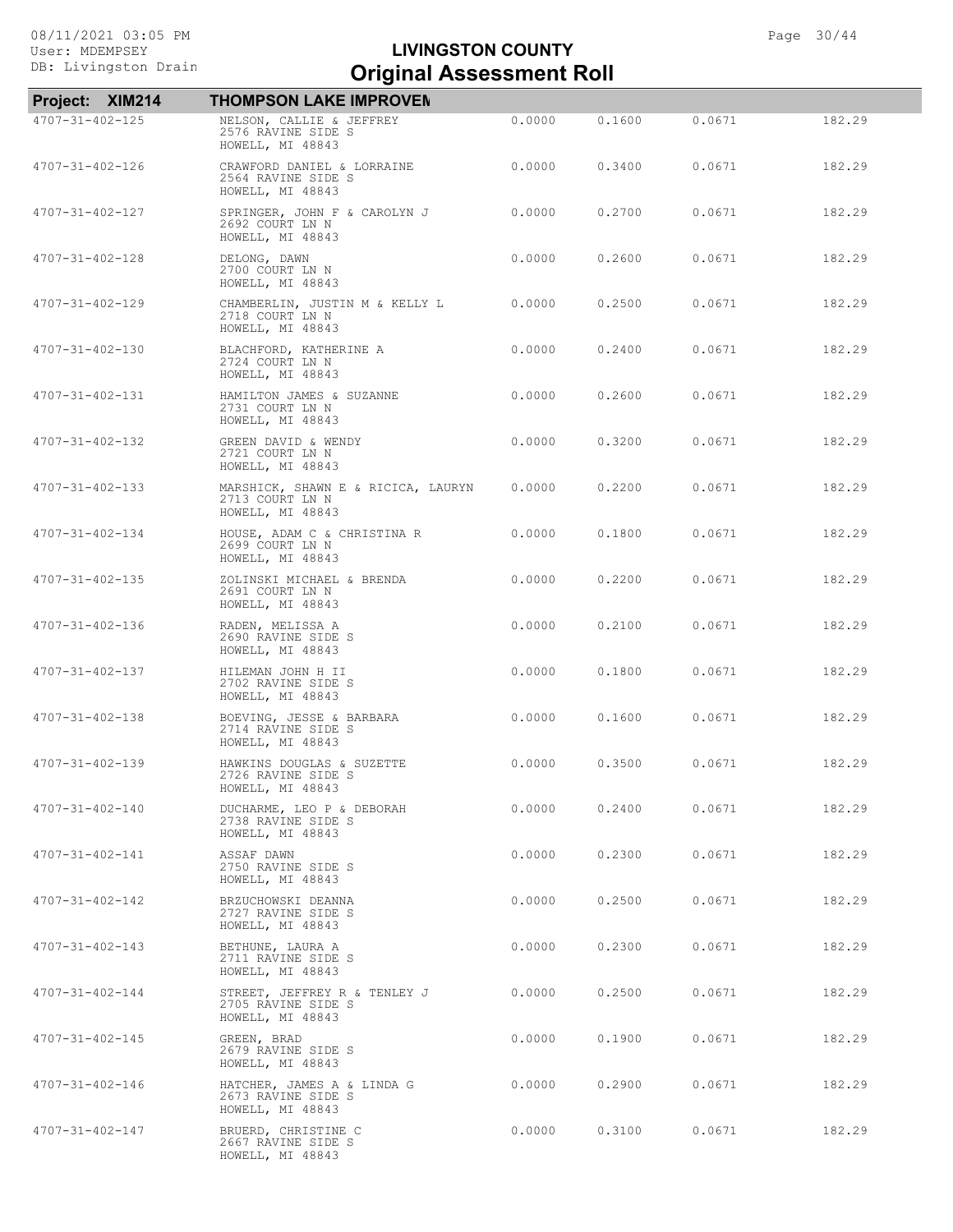| Project: XIM214         | <b>THOMPSON LAKE IMPROVEN</b>                                                           |         |        |        |        |
|-------------------------|-----------------------------------------------------------------------------------------|---------|--------|--------|--------|
| 4707-31-402-148         | RIEBERGER, JASMINE & TAYLOR, ZACHARI<br>2661 RAVINE SIDE S<br>HOWELL, MI 48843          | 0.0000  | 0.3500 | 0.0671 | 182.29 |
| $4707 - 31 - 402 - 149$ | MYLENEK LOUIS<br>2655 RAVINE SIDE S<br>HOWELL, MI 48843                                 | 0.0000  | 0.2900 | 0.0671 | 182.29 |
| 4707-31-402-150         | STYCZYNSKI, ROBERT & JODI<br>2615 RAVINE SIDE S<br>HOWELL, MI 48843                     | 0.0000  | 0.3000 | 0.0671 | 182.29 |
| $4707 - 31 - 402 - 151$ | ANDREWS, EDWARD & MARY JO LVG TRUST<br>2603 RAVINE SIDE S<br>HOWELL, MI 48843           | 0.0000  | 0.2600 | 0.0671 | 182.29 |
| $4707 - 31 - 402 - 152$ | COULIER, DENNIS M & DIONNA L<br>2575 RAVINE SIDE S<br>HOWELL, MI 48843                  | 0.0000  | 0.3500 | 0.0671 | 182.29 |
| $4707 - 31 - 402 - 153$ | HAMLIN, JENNIFER H<br>304 LAKESHORE PT DR<br>HOWELL, MI 48843                           | 0.0000  | 0.1500 | 0.0671 | 182.29 |
| $4707 - 31 - 402 - 154$ | MCCANN, MAUREEN & KAMINSKI, RIAN<br>312 LAKESHORE PT DR<br>HOWELL, MI 48843             | 0.0000  | 0.2300 | 0.0671 | 182.29 |
| $4707 - 31 - 402 - 155$ | PRATT, TRAVIS & NICOLE<br>326 LAKESHORE PT DR<br>HOWELL, MI 48843                       | 0.0000  | 0.2300 | 0.0671 | 182.29 |
| 4707-31-402-156         | CRUZ DAVID SR & CHARLENE<br>336 LAKESHORE PT DR<br>HOWELL, MI 48843                     | 0.0000  | 0.2300 | 0.0671 | 182.29 |
| $4707 - 31 - 402 - 157$ | LEWIS, JERRY, JUDITH & JERRY B JR<br>301 LAKESHORE PT DR<br>HOWELL, MI 48843            | 0.0000  | 0.2900 | 0.0671 | 182.29 |
| $4707 - 31 - 402 - 158$ | AUSEL, HARTY REVOCABLE TRUST<br>309 LAKESHORE PT DR<br>HOWELL, MI 48843                 | 0.0000  | 0.2300 | 0.0671 | 182.29 |
| $4707 - 31 - 402 - 159$ | BURTON, GERALD & CATHLEEN<br>317 LAKESHORE PT DR<br>HOWELL, MI 48843                    | 0.0000  | 0.1900 | 0.0671 | 182.29 |
| $4707 - 31 - 402 - 160$ | METTETAL ANN & FRANCOIS LIVING TRST<br>325 LAKESHORE PT DR<br>HOWELL, MI 48843          | 0.0000  | 0.1900 | 0.0671 | 182.29 |
| 4707-31-402-161         | RINGLEY MARY ANN<br>333 LAKESHORE PT DR<br>HOWELL, MI 48843                             | 0.0000  | 0.2300 | 0.0671 | 182.29 |
| $4707 - 31 - 402 - 162$ | FITZPATRICK JAMES & CHERYL<br>341 LAKESHORE PT DR<br>HOWELL, MI 48843                   | 70.8500 | 0.3400 | 0.1412 | 383.35 |
| $4707 - 31 - 402 - 163$ | RASH, MARK<br>349 LAKESHORE PT DR<br>HOWELL, MI 48843                                   | 51.5500 | 0.3400 | 0.1210 | 328.58 |
| $4707 - 31 - 402 - 164$ | VRSEK, GARY A DENISE J<br>357 LAKESHORE PT DR<br>HOWELL, MI 48843                       | 48.4900 | 0.4100 | 0.1178 | 319.89 |
| $4707 - 31 - 402 - 165$ | STOINSKI, JUDITH A & DOUGLAS S<br>365 LAKESHORE PT DR<br>HOWELL, MI 48843               | 37.5100 | 0.4400 | 0.1063 | 288.74 |
| 4707-31-402-166         | BERRY, SONJA K TRUSTEE<br>373 LAKESHORE PT DR<br>HOWELL, MI 48843                       | 54.4000 | 0.4800 | 0.1240 | 336.67 |
| 4707-31-402-167         | LASALA MATTHEW & TAMI<br>381 LAKESHORE PT DR<br>HOWELL, MI 48843                        | 60.2600 | 0.5100 | 0.1301 | 353.30 |
| $4707 - 31 - 402 - 168$ | MARTIN, MICHAEL & KIMBERLY<br>389 LAKESHORE PT DR<br>HOWELL, MI 48843                   | 60.2600 | 0.5100 | 0.1301 | 353.30 |
| $4707 - 31 - 402 - 169$ | ZIEMBA, REBECCA L<br>397 LAKESHORE PT DR<br>HOWELL, MI 48843                            | 60.2600 | 0.5000 | 0.1301 | 353.30 |
| 4707-31-402-170         | PETERSON, ERIC R & HOSKINS, KIMBERLY 60.2600<br>405 LAKESHORE PT DR<br>HOWELL, MI 48843 |         | 0.4900 | 0.1301 | 353.30 |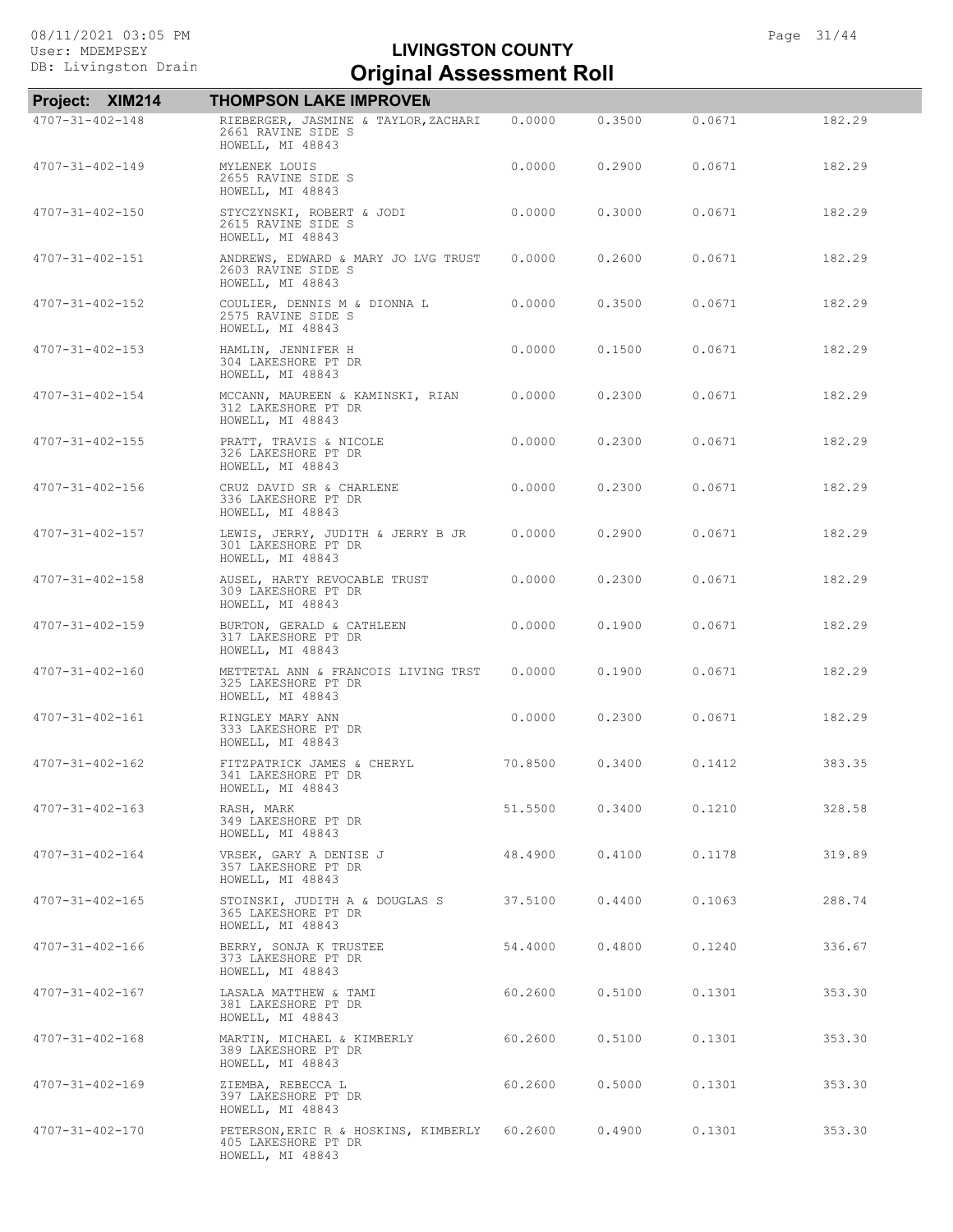# Exterior Drain **Criginal Assessment Roll LIVINGSTON COUNTY**

| Project: XIM214         | <b>THOMPSON LAKE IMPROVEN</b>                                                 |         |        |        |        |
|-------------------------|-------------------------------------------------------------------------------|---------|--------|--------|--------|
| $4707 - 31 - 402 - 171$ | GARDNER, JOHN R & SHARRON L TRUST<br>413 LAKESHORE PT DR<br>HOWELL, MI 48843  | 60.2600 | 0.4800 | 0.1301 | 353.30 |
| $4707 - 31 - 402 - 172$ | WATSON TRUST<br>421 LAKESHORE PT DR<br>HOWELL, MI 48843                       | 84.5300 | 0.6200 | 0.1555 | 422.17 |
| $4707 - 31 - 402 - 173$ | LOPER JAMES & JANIE<br>429 LAKESHORE PT DR<br>HOWELL, MI 48843                | 92.1800 | 0.6200 | 0.1635 | 443.88 |
| 4707-31-402-174         | MADALENO DOUGLAS & ELIZABETH<br>437 LAKESHORE PT DR<br>HOWELL, MI 48843       | 61.3400 | 0.4400 | 0.1313 | 356.36 |
| $4707 - 31 - 402 - 175$ | DEEGAN, RAYMOND & BONNIE<br>445 LAKESHORE PT DR<br>HOWELL, MI 48843           | 61.6900 | 0.4400 | 0.1316 | 357.35 |
| 4707-31-402-176         | GORETSKI, KYLE<br>453 LAKESHORE PT DR<br>HOWELL, MI 48843                     | 71,9600 | 0.5100 | 0.1424 | 386.50 |
| 4707-31-402-177         | GRIEWSKI, RICHARD & WRIGHT, MARSHA<br>461 LAKESHORE PT DR<br>HOWELL, MI 48843 | 72,7400 | 0.4400 | 0.1432 | 388.71 |
| $4707 - 31 - 402 - 178$ | COCHRAN, JOHN JR & KIMBERLY<br>469 LAKESHORE PT DR<br>HOWELL, MI 48843        | 84.5300 | 0.4600 | 0.1555 | 422.17 |
| 4707-31-402-179         | SCHMITTLING GARY & CHRISTINE<br>489 LAKESHORE PT DR<br>HOWELL, MI 48843       | 0.0000  | 0.2300 | 0.0671 | 182.29 |
| $4707 - 31 - 402 - 180$ | KUNICK, FRANK A & MARLENE H<br>500 LAKESHORE PT DR<br>HOWELL, MI 48843        | 0.0000  | 0.4400 | 0.0671 | 182.29 |
| 4707-31-402-181         | LEMANSKI EDWARD & LYNN<br>462 LAKESHORE PT DR<br>HOWELL, MI 48843             | 0.0000  | 0.2300 | 0.0671 | 182.29 |
| 4707-31-402-182         | SMITH MARTIN & BETH<br>456 LAKESHORE PT DR<br>HOWELL, MI 48843                | 0.0000  | 0.2300 | 0.0671 | 182.29 |
| 4707-31-402-183         | SAWTELLE, DARRIS<br>444 LAKESHORE PT DR<br>HOWELL, MI 48843                   | 0.0000  | 0.2500 | 0.0671 | 182.29 |
| 4707-31-402-184         | ANDERSON, JEFFREY & JENNIFER<br>430 LAKESHORE PT DR<br>HOWELL, MI 48843       | 0.0000  | 0.2900 | 0.0671 | 182.29 |
| $4707 - 31 - 402 - 185$ | NORTON, LISA M & DEAN P<br>420 LAKESHORE PT DR<br>HOWELL, MI 48843            | 0.0000  | 0.2200 | 0.0671 | 182.29 |
| 4707-31-402-186         | CLAFFEY DENNIS & VIRGINA<br>412 LAKESHORE PT DR<br>HOWELL, MI 48843           | 0.0000  | 0.2600 | 0.0671 | 182.29 |
| 4707-31-402-187         | LEBEAU, DOUGLAS A & TERRI L<br>404 LAKESHORE PT DR<br>HOWELL, MI 48843        | 0.0000  | 0.2500 | 0.0671 | 182.29 |
| 4707-31-402-188         | LADEMAN DOUGLAS & CINDY<br>396 LAKESHORE PT DR<br>HOWELL, MI 48843            | 0.0000  | 0.2900 | 0.0671 | 182.29 |
| 4707-31-402-189         | RAMIREZ, JULIAN & ALYSSA<br>388 LAKESHORE PT DR<br>HOWELL, MI 48843           | 0.0000  | 0.2700 | 0.0671 | 182.29 |
| $4707 - 31 - 402 - 190$ | PHELPS, DANIELLE M REV LVG TRUST<br>380 LAKESHORE PT DR<br>HOWELL, MI 48843   | 0.0000  | 0.2500 | 0.0671 | 182.29 |
| 4707-31-402-191         | SOMERS FRANK & KAREN<br>372 LAKESHORE PT DR<br>HOWELL, MI 48843               | 0.0000  | 0.2400 | 0.0671 | 182.29 |
| 4707-31-402-192         | BEGLEY, ERNEST W & SHERRY L<br>366 LAKESHORE PT DR<br>HOWELL, MI 48843        | 0.0000  | 0.2500 | 0.0671 | 182.29 |
| 4707-31-402-193         | BUCKINGHAM WILLIAM R<br>360 LAKESHORE PT DR<br>HOWELL, MI 48843               | 0.0000  | 0.3700 | 0.0671 | 182.29 |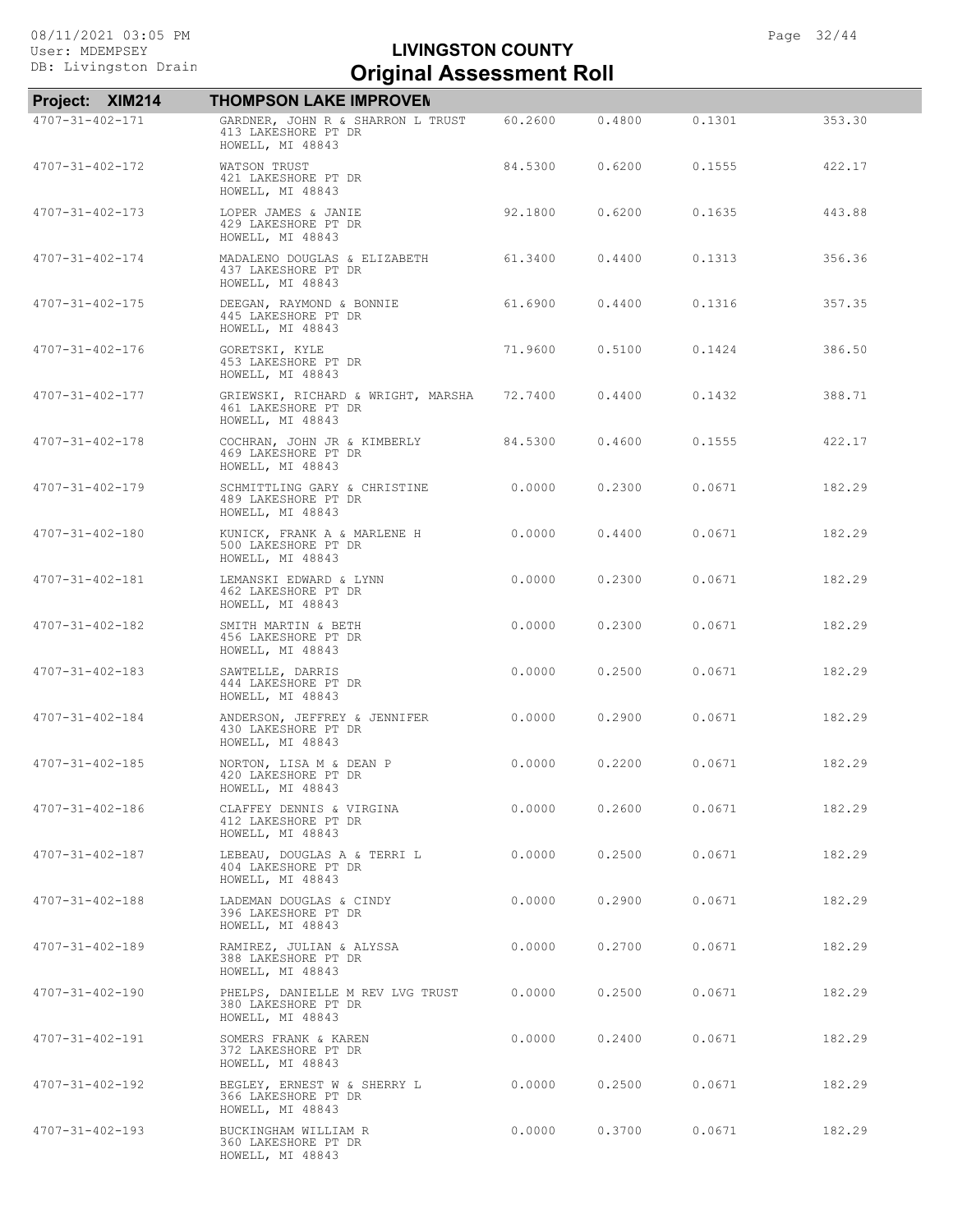| Project: XIM214         | <b>THOMPSON LAKE IMPROVEN</b>                                               |        |        |        |        |
|-------------------------|-----------------------------------------------------------------------------|--------|--------|--------|--------|
| 4707-31-402-194         | LAWRENCE CHRISTOPHER<br>2509 HILLTOP LN<br>HOWELL, MI 48843                 | 0.0000 | 0.2400 | 0.0671 | 182.29 |
| $4707 - 31 - 402 - 195$ | DAVIS, JOSEPH G & MARY LOU<br>2517 HILLTOP LN<br>HOWELL, MI 48843           | 0.0000 | 0.2100 | 0.0671 | 182.29 |
| $4707 - 31 - 402 - 196$ | BEWERSDORF, KURT P JR<br>2525 HILLTOP LN<br>HOWELL, MI 48843                | 0.0000 | 0.2600 | 0.0671 | 182.29 |
| $4707 - 31 - 402 - 197$ | AINSWORTH, HEATHER<br>2533 HILLTOP LN<br>HOWELL, MI 48843                   | 0.0000 | 0.3100 | 0.0671 | 182.29 |
| $4707 - 31 - 402 - 198$ | BROWN, RONALD<br>2541 HILLTOP LN<br>HOWELL, MI 48843                        | 0.0000 | 0.2700 | 0.0671 | 182.29 |
| $4707 - 31 - 402 - 199$ | VANDEBERG, BLAINE & OLANDER, VALERIE<br>2549 HILLTOP LN<br>HOWELL, MI 48843 | 0.0000 | 0.2500 | 0.0671 | 182.29 |
| $4707 - 31 - 402 - 200$ | HUNTLEY JASON C & HEATHER L<br>2557 HILLTOP LN<br>HOWELL, MI 48843          | 0.0000 | 0.1800 | 0.0671 | 182.29 |
| 4707-31-402-201         | ANDREWS, TANYA BIDOCZKA-<br>2565 HILLTOP LN<br>HOWELL, MI 48843             | 0.0000 | 0.1800 | 0.0671 | 182.29 |
| $4707 - 31 - 402 - 202$ | HUNTER, BRIAN<br>2573 HILLTOP LN<br>HOWELL, MI 48843                        | 0.0000 | 0.1800 | 0.0671 | 182.29 |
| $4707 - 31 - 402 - 203$ | HALICKI, ANTHONY & MELISSA<br>2581 HILLTOP LN<br>HOWELL, MI 48843           | 0.0000 | 0.1800 | 0.0671 | 182.29 |
| $4707 - 31 - 402 - 204$ | KANELOS, MATTHEW J & ASHLEY L<br>2589 HILLTOP LN<br>HOWELL, MI 48843        | 0.0000 | 0.1800 | 0.0671 | 182.29 |
| $4707 - 31 - 402 - 205$ | MITTER, DAVID SR & SANDRA ST ONGE-<br>2597 HILLTOP LN<br>HOWELL, MI 48843   | 0.0000 | 0.1800 | 0.0671 | 182.29 |
| $4707 - 31 - 402 - 206$ | JONASCU, GEORGE & ULIE<br>2605 HILLTOP LN<br>HOWELL, MI 48843               | 0.0000 | 0.1800 | 0.0671 | 182.29 |
| $4707 - 31 - 402 - 207$ | KELLY, BRENT S & ANN<br>2613 HILLTOP LN<br>HOWELL, MI 48843                 | 0.0000 | 0.1800 | 0.0671 | 182.29 |
| $4707 - 31 - 402 - 208$ | STOUT, ADAM M & KARA RAE MIZOKAMI-<br>2621 HILLTOP LN<br>HOWELL, MI 48843   | 0.0000 | 0.1800 | 0.0671 | 182.29 |
| $4707 - 31 - 402 - 209$ | KLEEFISCH, NATHAN & ASHLEIGH<br>2629 HILLTOP LN<br>HOWELL, MI 48843         | 0.0000 | 0.2600 | 0.0671 | 182.29 |
| $4707 - 31 - 402 - 210$ | BORDEAUX GERALD L & JEAN M<br>2637 HILLTOP LN<br>HOWELL, MI 48843           | 0.0000 | 0.2500 | 0.0671 | 182.29 |
| 4707-31-402-211         | FEHRENBACH, TIMOTHY<br>2653 RAVINE SIDE N<br>HOWELL, MI 48843               | 0.0000 | 0.2400 | 0.0671 | 182.29 |
| 4707-31-402-212         | BREY STEPHEN & BONNIE<br>2661 RAVINE SIDE N<br>HOWELL, MI 48843             | 0.0000 | 0.1900 | 0.0671 | 182.29 |
| 4707-31-402-213         | ARCHER JAMES & PEGGY<br>2669 RAVINE SIDE N<br>HOWELL, MI 48843              | 0.0000 | 0.1900 | 0.0671 | 182.29 |
| $4707 - 31 - 402 - 214$ | BOMAN, LISA<br>2677 RAVINE SIDE N<br>HOWELL, MI 48843                       | 0.0000 | 0.1900 | 0.0671 | 182.29 |
| 4707-31-402-215         | HARBAUGH ROBERT & JANELL<br>2685 RAVINE SIDE N<br>HOWELL, MI 48843          | 0.0000 | 0.2100 | 0.0671 | 182.29 |
| 4707-31-402-216         | GRABIJAS, LEONARD & LAURA L TRUST<br>2682 RAVINE SIDE N<br>HOWELL, MI 48843 | 0.0000 | 0.2200 | 0.0671 | 182.29 |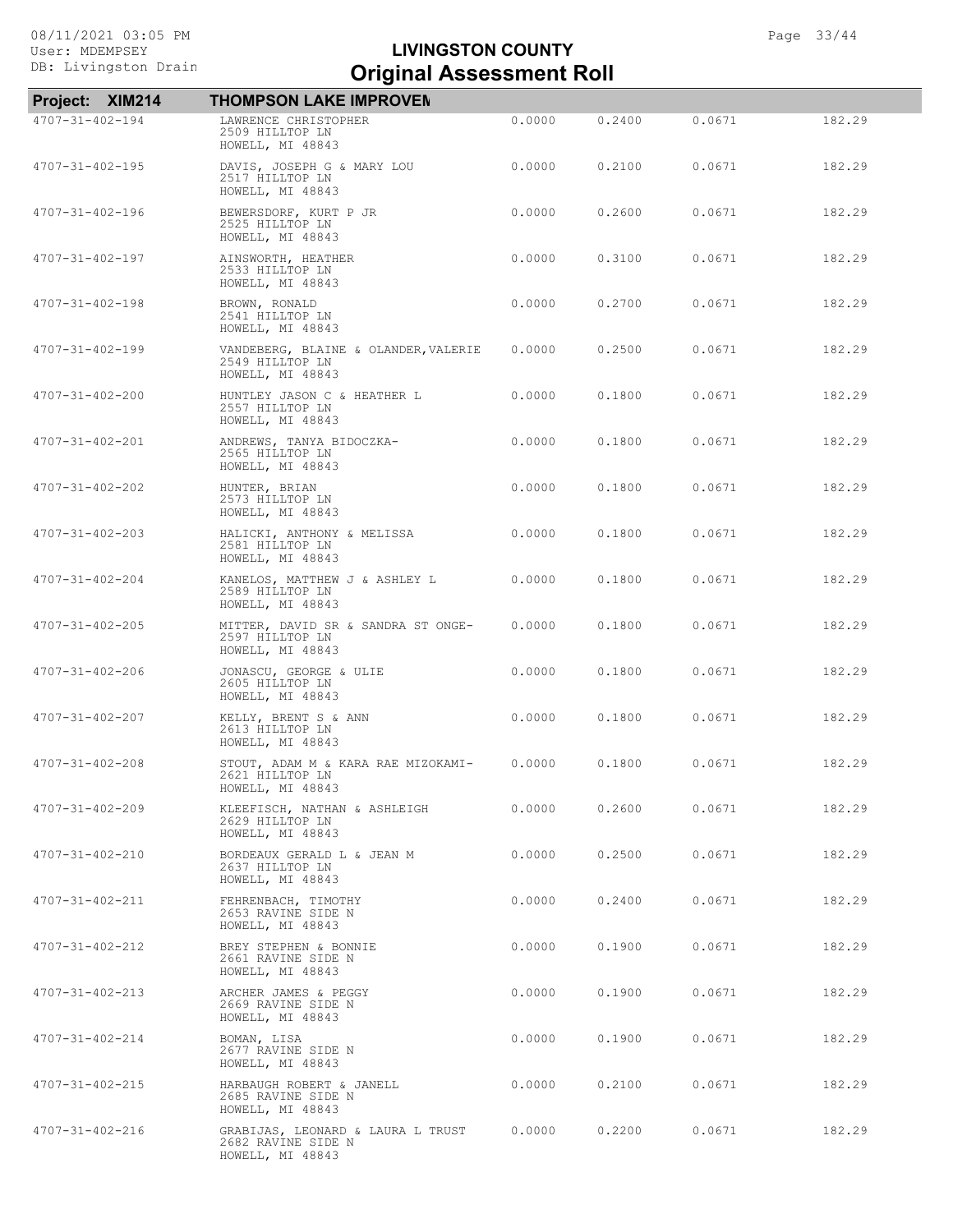| Project: XIM214         | <b>THOMPSON LAKE IMPROVEN</b>                                             |        |        |        |        |
|-------------------------|---------------------------------------------------------------------------|--------|--------|--------|--------|
| 4707-31-402-217         | TRUXAL THOMAS & MICHELLE<br>2670 RAVINE SIDE N<br>HOWELL, MI 48843        | 0.0000 | 0.2800 | 0.0671 | 182.29 |
| $4707 - 31 - 402 - 218$ | MOYER, LYNN CHARLES & EVELYN E<br>2630 HILLTOP LN<br>HOWELL, MI 48843     | 0.0000 | 0.3100 | 0.0671 | 182.29 |
| 4707-31-402-219         | GIBSON MARK & LUTZE TOMMY<br>2616 HILLTOP LN<br>HOWELL, MI 48843          | 0.0000 | 0.2200 | 0.0671 | 182.29 |
| $4707 - 31 - 402 - 220$ | PAGE MICHAEL & LAURA<br>2600 HILLTOP LN<br>HOWELL, MI 48843               | 0.0000 | 0.2200 | 0.0671 | 182.29 |
| 4707-31-402-221         | SCHULTZ MARK & LORI<br>2578 HILLTOP LN<br>HOWELL, MI 48843                | 0.0000 | 0.2300 | 0.0671 | 182.29 |
| 4707-31-402-222         | PARKS, JOHN P<br>2568 HILLTOP LN<br>HOWELL, MI 48843                      | 0.0000 | 0.1800 | 0.0671 | 182.29 |
| $4707 - 31 - 402 - 223$ | ELIAS, CHRISTOPHER T & KATHRYN A<br>2560 HILLTOP LN<br>HOWELL, MI 48843   | 0.0000 | 0.1800 | 0.0671 | 182.29 |
| $4707 - 31 - 402 - 224$ | MATTHIES, RYAN C & JULIE M<br>2540 HILLTOP LN<br>HOWELL, MI 48843         | 0.0000 | 0.2500 | 0.0671 | 182.29 |
| $4707 - 31 - 402 - 225$ | ROGOWSKI WALTER & ALICE<br>2518 HILLTOP LN<br>HOWELL, MI 48843            | 0.0000 | 0.2100 | 0.0671 | 182.29 |
| 4707-31-402-226         | PIKE, MASON<br>2510 HILLTOP LN<br>HOWELL, MI 48843                        | 0.0000 | 0.2000 | 0.0671 | 182.29 |
| 4707-31-402-227         | HAYWARD, GRANT D<br>2515 RAVINE SIDE N<br>HOWELL, MI 48843                | 0.0000 | 0.2600 | 0.0671 | 182.29 |
| 4707-31-402-228         | PLIS, RYAN & JAIME<br>2523 RAVINE SIDE N<br>HOWELL, MI 48843              | 0.0000 | 0.1800 | 0.0671 | 182.29 |
| 4707-31-402-229         | MELTON, RENEE D & MARC<br>2531 RAVINE SIDE N<br>HOWELL, MI 48843          | 0.0000 | 0.1900 | 0.0671 | 182.29 |
| $4707 - 31 - 402 - 230$ | JAROSH, JOHN & DIANE<br>2539 RAVINE SIDE N<br>HOWELL, MI 48843            | 0.0000 | 0.1900 | 0.0671 | 182.29 |
| $4707 - 31 - 402 - 231$ | UNRUE, RYAN R<br>2547 RAVINE SIDE N<br>HOWELL, MI 48843                   | 0.0000 | 0.1900 | 0.0671 | 182.29 |
| $4707 - 31 - 402 - 232$ | SLEDZ, CRAIG & JACKIE<br>2555 RAVINE SIDE N<br>HOWELL, MI 48843           | 0.0000 | 0.1900 | 0.0671 | 182.29 |
| $4707 - 31 - 402 - 233$ | REASON, REBECCA R & DAVID M<br>2563 RAVINE SIDE N<br>HOWELL, MI 48843     | 0.0000 | 0.1900 | 0.0671 | 182.29 |
| 4707-31-402-234         | HALONEN, KEITH & JENNA<br>2571 RAVINE SIDE N<br>HOWELL, MI 48843          | 0.0000 | 0.1900 | 0.0671 | 182.29 |
| $4707 - 31 - 402 - 235$ | KACHATERIAN, CHELSEA &<br>2579 RAVINE SIDE N<br>HOWELL, MI 48843          | 0.0000 | 0.2800 | 0.0671 | 182.29 |
| 4707-31-402-236         | ADAM, JOSEPH & HEATHER<br>2608 RAVINE SIDE N<br>HOWELL, MI 48843          | 0.0000 | 0.2800 | 0.0671 | 182.29 |
| $4707 - 31 - 402 - 237$ | MEDFORD, STEVEN<br>2600 RAVINE SIDE N<br>HOWELL, MI 48843                 | 0.0000 | 0.2400 | 0.0671 | 182.29 |
| $4707 - 31 - 402 - 238$ | ISOM, BARBARA<br>2592 RAVINE SIDE N<br>HOWELL, MI 48843                   | 0.0000 | 0.2800 | 0.0671 | 182.29 |
| $4707 - 31 - 402 - 239$ | STEFFORIA, JOHN M & CHRISTINE A<br>2584 RAVINE SIDE N<br>HOWELL, MI 48843 | 0.0000 | 0.2300 | 0.0671 | 182.29 |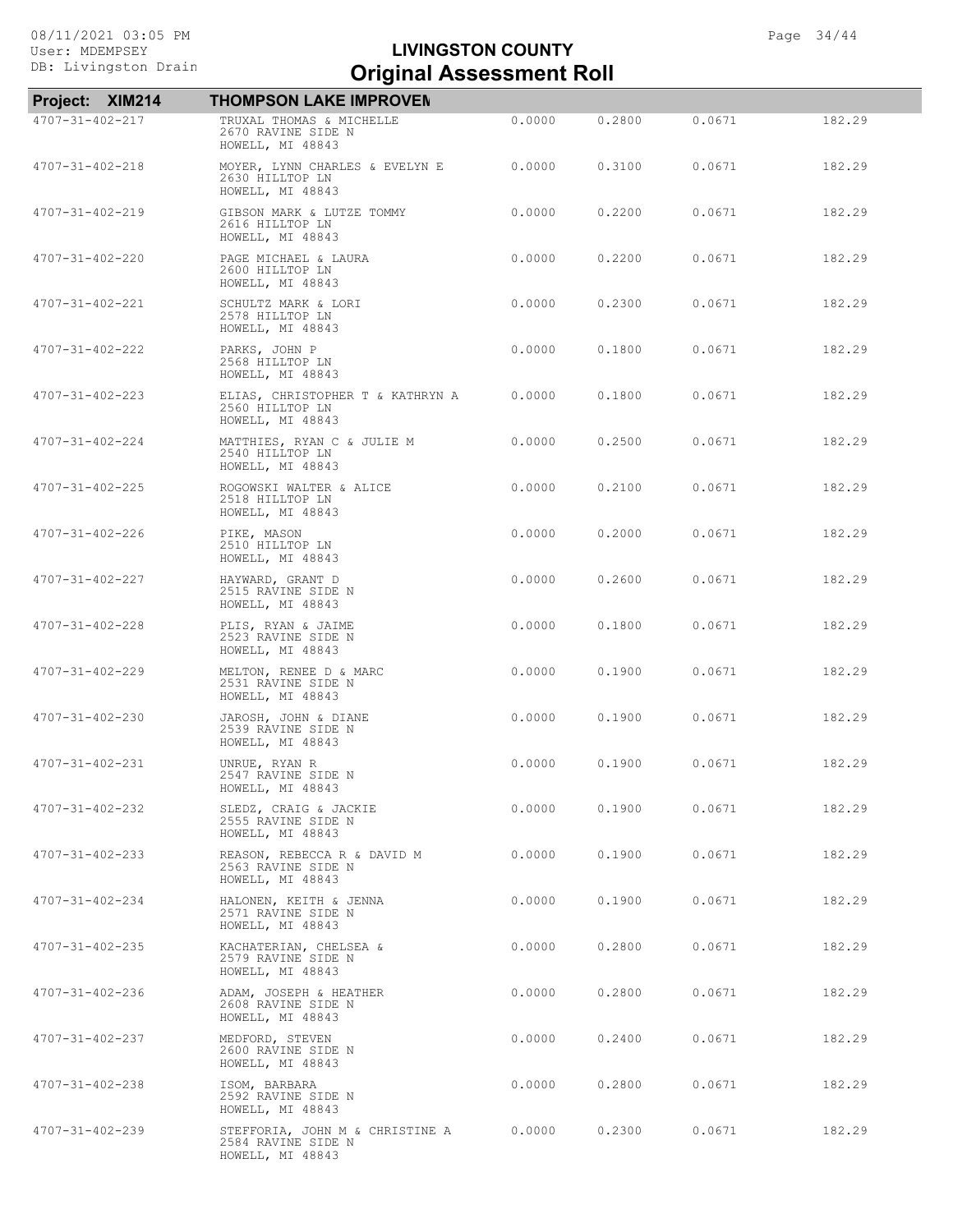| Project: XIM214         | <b>THOMPSON LAKE IMPROVEN</b>                                         |             |          |         |             |
|-------------------------|-----------------------------------------------------------------------|-------------|----------|---------|-------------|
| $4707 - 31 - 402 - 240$ | THUMSER, DEBORAH J<br>2576 RAVINE SIDE N<br>HOWELL, MI 48843          | 0.0000      | 0.2500   | 0.0671  | 182.29      |
| $4707 - 31 - 402 - 241$ | ZACHARY, NATHAN E<br>2568 RAVINE SIDE N<br>HOWELL, MI 48843           | 0.0000      | 0.2200   | 0.0671  | 182.29      |
| $4707 - 31 - 402 - 242$ | DZIADZIO, BRUCE & KATHY<br>2556 RAVINE SIDE N<br>HOWELL, MI 48843     | 0.0000      | 0.2500   | 0.0671  | 182.29      |
| $4707 - 31 - 402 - 243$ | O'CONNELL, DANIEL P<br>2544 RAVINE SIDE N<br>HOWELL, MI 48843         | 0.0000      | 0.2500   | 0.0671  | 182.29      |
| $4707 - 31 - 402 - 244$ | OAK JON & KELLIE<br>2536 RAVINE SIDE N<br>HOWELL, MI 48843            | 0.0000      | 0.2500   | 0.0671  | 182.29      |
| $4707 - 31 - 402 - 245$ | ESCH, RYAN & HEISER, LAUREN<br>2524 RAVINE SIDE N<br>HOWELL, MI 48843 | 0.0000      | 0.2800   | 0.0671  | 182.29      |
| $4707 - 31 - 402 - 246$ | CONFER, DANIEL & DEBRA<br>2516 RAVINE SIDE N<br>HOWELL, MI 48843      | 0.0000      | 0.2800   | 0.0671  | 182.29      |
| $4707 - 31 - 402 - 247$ | WILSON, BRENT & DAYNA<br>2508 RAVINE SIDE N<br>HOWELL, MI 48843       | 0.0000      | 0.2200   | 0.0671  | 182.29      |
| $4707 - 31 - 402 - 248$ | DIEGEL DONALD & NANCY<br>2500 RAVINE SIDE N<br>HOWELL, MI 48843       | 0.0000      | 0.2200   | 0.0671  | 182.29      |
| 4707<br>Section:        |                                                                       | 10,919.0700 | 311.2600 | 56.6928 | 153,921.93  |
| 4707<br>Township:       | TOWNSHIP OF OCEOLA                                                    | 10,919.0700 | 311.2600 | 56.6928 | 153, 921.93 |
|                         |                                                                       |             |          |         |             |

\*\*\* DRAIN SPECIAL ASSESSMENT ROLL CERTIFICATION \*\*\*

County: LIVINGSTON COUNTY Township: 4707 TOWNSHIP OF OCEOLA Drain: XIM214 THOMPSON LAKE IMPROVEMENT

I HEREBY CERTIFY, That the above and foregoing is the "Drain Special Assessment Roll" for the Drain referenced above in the applicable Township, City, Village or applicable entity, in the State of Michigan. I have entered herein a correct description of all the tracts, parcels and subdivisions of land benefited by said Drain, as provided by law. Furthermore, I have placed opposite each description the amount of the percent, heretofore determined upon by me, also the amount of the percent apportioned to the indicated Township, City, Village or entity at large, if applicable.

Given under my hand, on this date: 08/11/2021

County Drain Commissioner of LIVINGSTON COUNTY BRIAN V. JONCKHEERE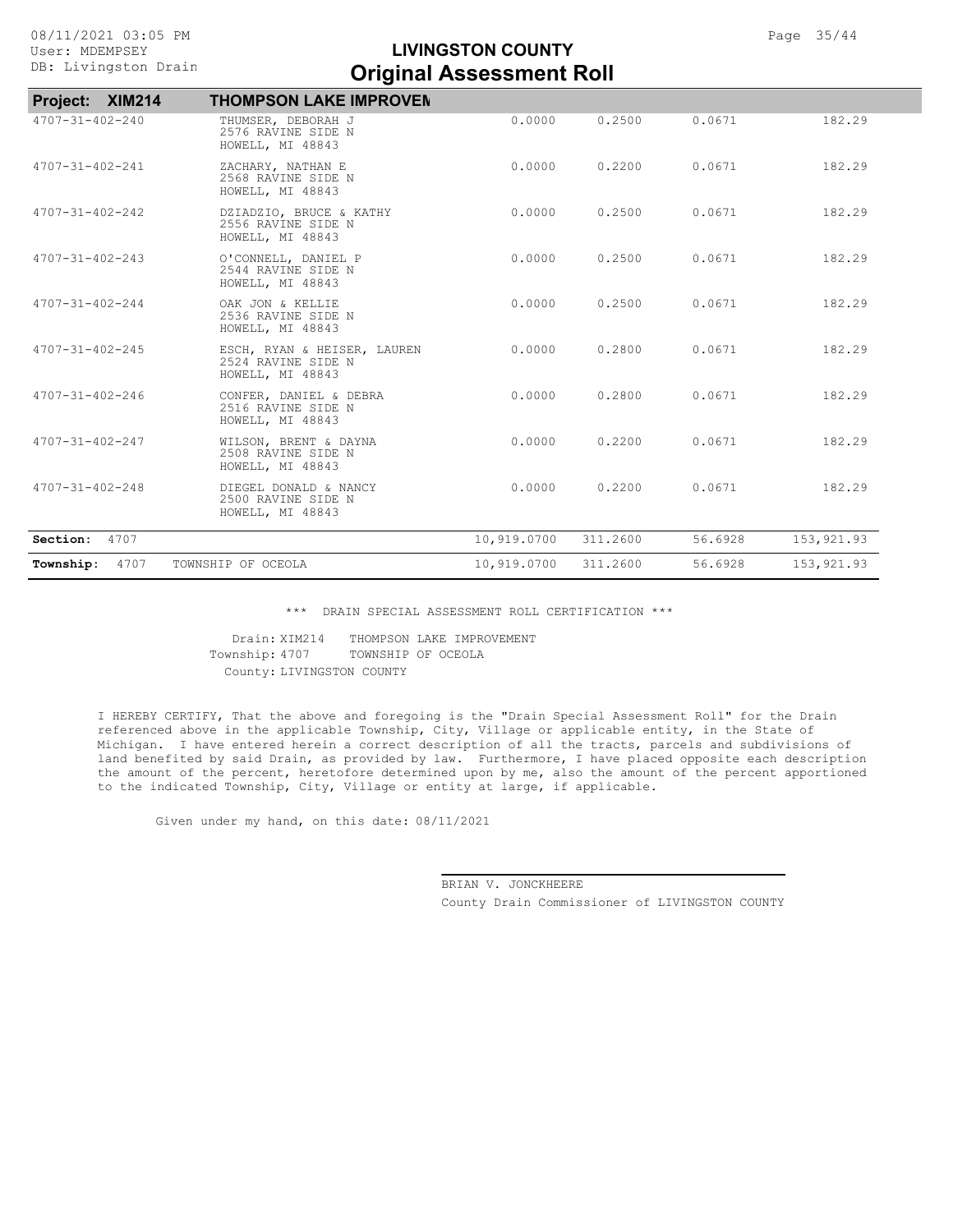# **Project: XIM214 THOMPSON LAKE IMPROVEN**

| Township:<br>4717                | CITY OF HOWELL                                                         | Assessed |            |         |                     |
|----------------------------------|------------------------------------------------------------------------|----------|------------|---------|---------------------|
| Parcel Number                    | Owner Name                                                             | Acres    | Desc Acres | Percent | <b>Assessment\$</b> |
| Section: 4717                    |                                                                        |          |            |         |                     |
| 4717-25-300-007<br><b>EXEMPT</b> | CITY OF HOWELL<br>1100 CITY PARK<br>HOWELL, MI 48843                   | 0.0000   | 12.0000    | 0.0000  | 0.00                |
| 4717-25-300-008                  | JEHLE, JAMES C & RAMONA J<br>206 LAKESIDE DR<br>HOWELL, MI 48843       | 84.0000  | 0.3900     | 0.1549  | 420.67              |
| 4717-25-300-020                  | COUNTY OF LIVINGSTON<br>THOMPSON LAKE DAM                              | 165.0000 | 2.4900     | 0.2396  | 650.53              |
| 4717-25-401-001                  | MOORE, JAMES W & SANDRA D<br>210 LAKESIDE DR<br>HOWELL, MI 48843       | 68.0000  | 0.2700     | 0.1382  | 375.26              |
| 4717-25-401-002                  | MATTSON, LEONARD & LAURA<br>220 LAKESIDE DR<br>HOWELL, MI 48843        | 104.0000 | 0.3100     | 0.1758  | 477.42              |
| 4717-25-401-003                  | BEEBE, MICHAEL & ISABELLE<br>230 LAKESIDE DR<br>HOWELL, MI 48843       | 151,0000 | 0.6900     | 0.2250  | 610.80              |
| 4717-25-401-004                  | MCCANN, NORMA J<br>234 LAKESIDE DR<br>HOWELL, MI 48843                 | 66.0000  | 0.4000     | 0.1361  | 369.58              |
| 4717-25-401-005                  | DIXON, MARGARET<br>238 LAKESIDE DR<br>HOWELL, MI 48843                 | 66.0000  | 0.3600     | 0.1361  | 369.58              |
| 4717-25-401-006                  | ALLGOOD, SANDRA L TRUST<br>240 LAKESIDE DR<br>HOWELL, MI 48843         | 66.0000  | 0.3200     | 0.1361  | 369.58              |
| 4717-25-401-008                  | FETNER, CONSTANCE & RICHARD<br>244 LAKESIDE DR<br>HOWELL, MI 48843     | 76.0000  | 0.3100     | 0.1466  | 397.96              |
| 4717-25-401-009                  | DAVIDSON, KENNETH W JR<br>246 LAKESIDE DR<br>HOWELL, MI 48843          | 76.0000  | 0.2600     | 0.1466  | 397.96              |
| 4717-25-401-010                  | O'DONNELL, THOMAS & JOYCE<br>250 LAKESIDE DR<br>HOWELL, MI 48843       | 108.0000 | 0.3500     | 0.1800  | 488.77              |
| 4717-25-401-030                  | SPRYTZER, LORRAINE & ROBERT<br>258 LAKESIDE DR<br>HOWELL, MI 48843     | 74.0000  | 0.2200     | 0.1445  | 392.29              |
| 4717-25-401-041                  | ALLGOOD, SANDRA L TRUST<br>LAKESIDE DR<br>HOWELL, MI 48843             | 10.0000  | 0.0500     | 0.0776  | 210.67              |
| 4717-25-401-042                  | FETNER, CONSTANCE & RICHARD<br>LAKESIDE DR<br>HOWELL, MI 48843         | 10.0000  | 0.0500     | 0.0776  | 210.67              |
| 4717-25-402-001                  | BELLINGER, TINA L<br>1452 LAKESIDE DR<br>HOWELL, MI 48843              | 0.0000   | 0.1800     | 0.0671  | 182.29              |
| 4717-25-402-002                  | ABBOTT, MARYN & MARC MANSFIELD<br>1444 LAKESIDE DR<br>HOWELL, MI 48843 | 0.0000   | 0.1800     | 0.0671  | 182.29              |
| 4717-25-402-003                  | PADUCH, JOHN<br>1531 FIRST AV<br>HOWELL, MI 48843                      | 0.0000   | 0.2100     | 0.0671  | 182.29              |
| 4717-25-402-004                  | PREUSS, MARK<br>1539 FIRST AV<br>HOWELL, MI 48843                      | 0.0000   | 0.1500     | 0.0671  | 182.29              |
| 4717-25-402-005                  | PRUESS, MARK & BRENDA TRUST<br>1545 FIRST AV<br>HOWELL, MI 48843       | 0.0000   | 0.4800     | 0.0671  | 182.29              |
| 4717-25-402-006                  | SLYFIELD, ERIC & CHERYL<br>320 E HIGHLAND<br>HOWELL, MI 48843          | 0.0000   | 0.2400     | 0.0671  | 182.29              |
| 4717-25-402-007                  | LOUNSBERRY, MARJORIE ET AL<br>1550 FIRST AV<br>HOWELL, MI 48843        | 0.0000   | 0.4900     | 0.0671  | 182.29              |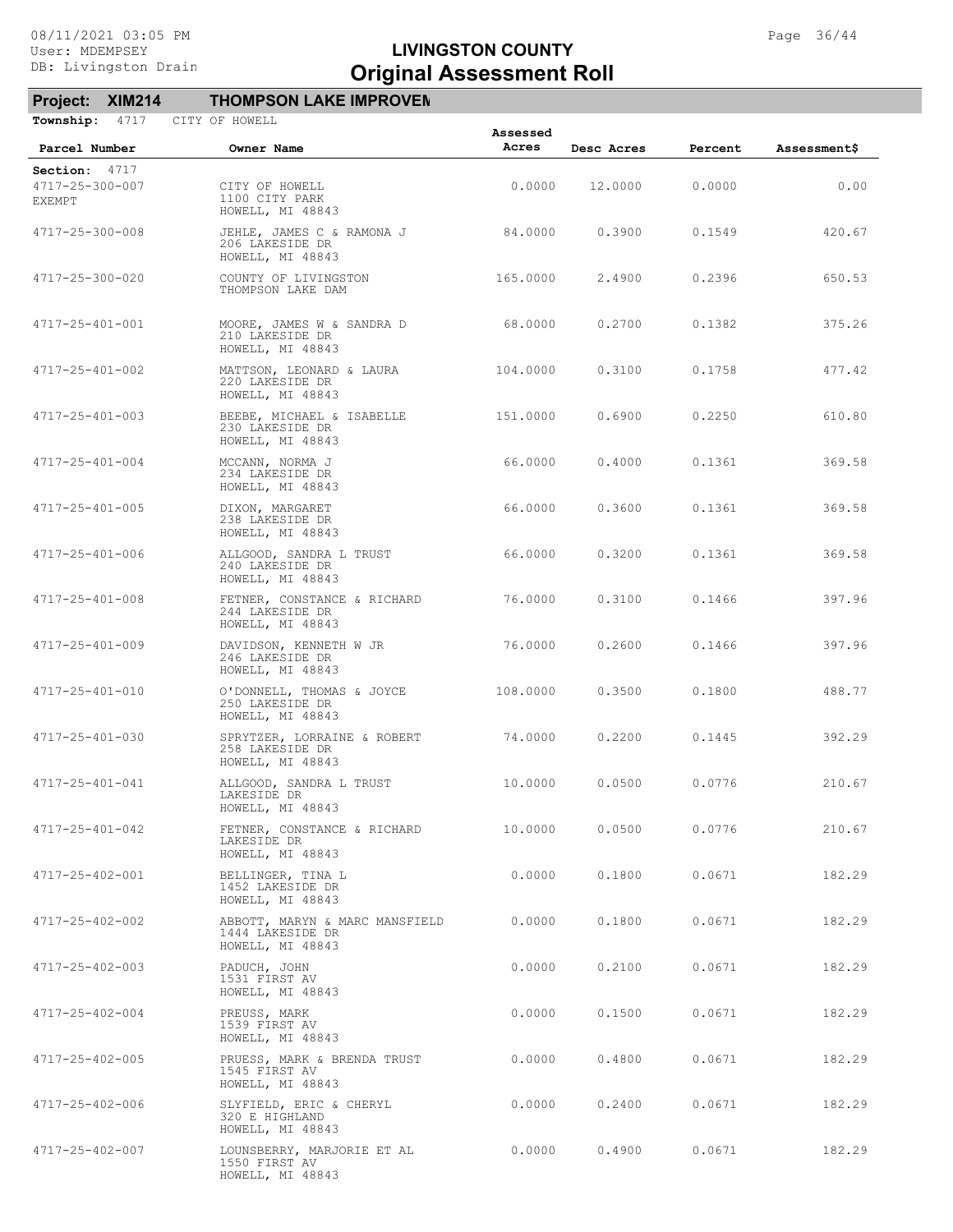| Project: XIM214 | <b>THOMPSON LAKE IMPROVEN</b>                                           |        |        |        |        |
|-----------------|-------------------------------------------------------------------------|--------|--------|--------|--------|
| 4717-25-402-008 | AWE, RYAN<br>1542 FIRST AV<br>HOWELL, MI 48843                          | 0.0000 | 0.2700 | 0.0671 | 182.29 |
| 4717-25-402-009 | RACHEL AMBER HOLDWICK<br>1536 FIRST AV<br>HOWELL, MI 48843              | 0.0000 | 0.2200 | 0.0671 | 182.29 |
| 4717-25-402-010 | SCHAUER, ROBERT C<br>1530 FIRST AV<br>HOWELL, MI 48843                  | 0.0000 | 0.2000 | 0.0671 | 182.29 |
| 4717-25-402-011 | RUFLI, DOROTHY & ROBERT<br>1450 FIRST AV<br>HOWELL, MI 48843            | 0.0000 | 0.1700 | 0.0671 | 182.29 |
| 4717-25-402-012 | HEIKKILA, CHRISTOPHER<br>1408 LAKESIDE DR<br>HOWELL, MI 48843           | 0.0000 | 0.3200 | 0.0671 | 182.29 |
| 4717-25-402-013 | HISSONG, ROBERT<br>1390 LAKESIDE DR<br>HOWELL, MI 48843                 | 0.0000 | 0.2300 | 0.0671 | 182.29 |
| 4717-25-402-015 | FODOR, ROSE<br>1360 LAKESIDE DR<br>HOWELL, MI 48843                     | 0.0000 | 0.1100 | 0.0671 | 182.29 |
| 4717-25-402-016 | ALLISON, COREY & RENO, TRISTA<br>1350 LAKESIDE DR<br>HOWELL, MI 48843   | 0.0000 | 0.2300 | 0.0671 | 182.29 |
| 4717-25-402-017 | NORTH, JUNE<br>1330 LAKESIDE DR<br>HOWELL, MI 48843                     | 0.0000 | 0.2300 | 0.0671 | 182.29 |
| 4717-25-402-018 | AROLD, KEVIN & BECKY<br>1308 LAKESIDE DR<br>HOWELL, MI 48843            | 0.0000 | 0.1100 | 0.0671 | 182.29 |
| 4717-25-402-019 | MICHALUK, NATHANIEL & ALEXENDRA<br>1304 LAKESIDE DR<br>HOWELL, MI 48843 | 0.0000 | 0.1400 | 0.0671 | 182.29 |
| 4717-25-402-020 | MINOCK, JOHN J & KRIS<br>525 THOMPSON LAKE AV<br>HOWELL, MI 48843       | 0.0000 | 0.1400 | 0.0671 | 182.29 |
| 4717-25-402-021 | PECHMAN, JOSHUA L AND TAYLOR<br>1315 CENTRAL<br>HOWELL, MI 48843        | 0.0000 | 0.2300 | 0.0671 | 182.29 |
| 4717-25-402-022 | SEVERS, MICHAEL<br>1335 CENTRAL<br>HOWELL, MI 48843                     | 0.0000 | 0.2300 | 0.0671 | 182.29 |
| 4717-25-402-023 | KOIVU, JOHN W<br>1357 CENTRAL<br>HOWELL, MI 48843                       | 0.0000 | 0.2300 | 0.0671 | 182.29 |
| 4717-25-402-025 | VERELLEN, CLINTON J.<br>1389 CENTRAL<br>HOWELL, MI 48843                | 0.0000 | 0.2300 | 0.0671 | 182.29 |
| 4717-25-402-026 | GOTTSCHALK, DARYL & ANGELA<br>529 PARK AV<br>HOWELL, MI 48843           | 0.0000 | 0.2000 | 0.0671 | 182.29 |
| 4717-25-402-027 | KEESLER, CLAYTON & VIRGINIA<br>1523 SECOND AV<br>HOWELL, MI 48843       | 0.0000 | 0.2500 | 0.0671 | 182.29 |
| 4717-25-402-028 | FRIEDLANDER, SAMANTHA<br>1535 SECOND AV<br>HOWELL, MI 48843             | 0.0000 | 0.3000 | 0.0671 | 182.29 |
| 4717-25-402-032 | PROWDLEY, ROBERTA<br>1584 SECOND AV<br>HOWELL, MI 48843                 | 0.0000 | 0.1300 | 0.0671 | 182.29 |
| 4717-25-402-033 | DAVIS, CHRISTINE & MICHELE KINNEY<br>1566 SECOND AV<br>HOWELL, MI 48843 | 0.0000 | 0.4300 | 0.0671 | 182.29 |
| 4717-25-402-034 | WARD, DANIEL & MICHELLE<br>1530 SECOND AV<br>HOWELL, MI 48843           | 0.0000 | 0.6600 | 0.0671 | 182.29 |
| 4717-25-402-035 | MCEVOY, WILLIAM B III & JANINE<br>1360 CENTRAL<br>HOWELL, MI 48843      | 0.0000 | 0.3700 | 0.0671 | 182.29 |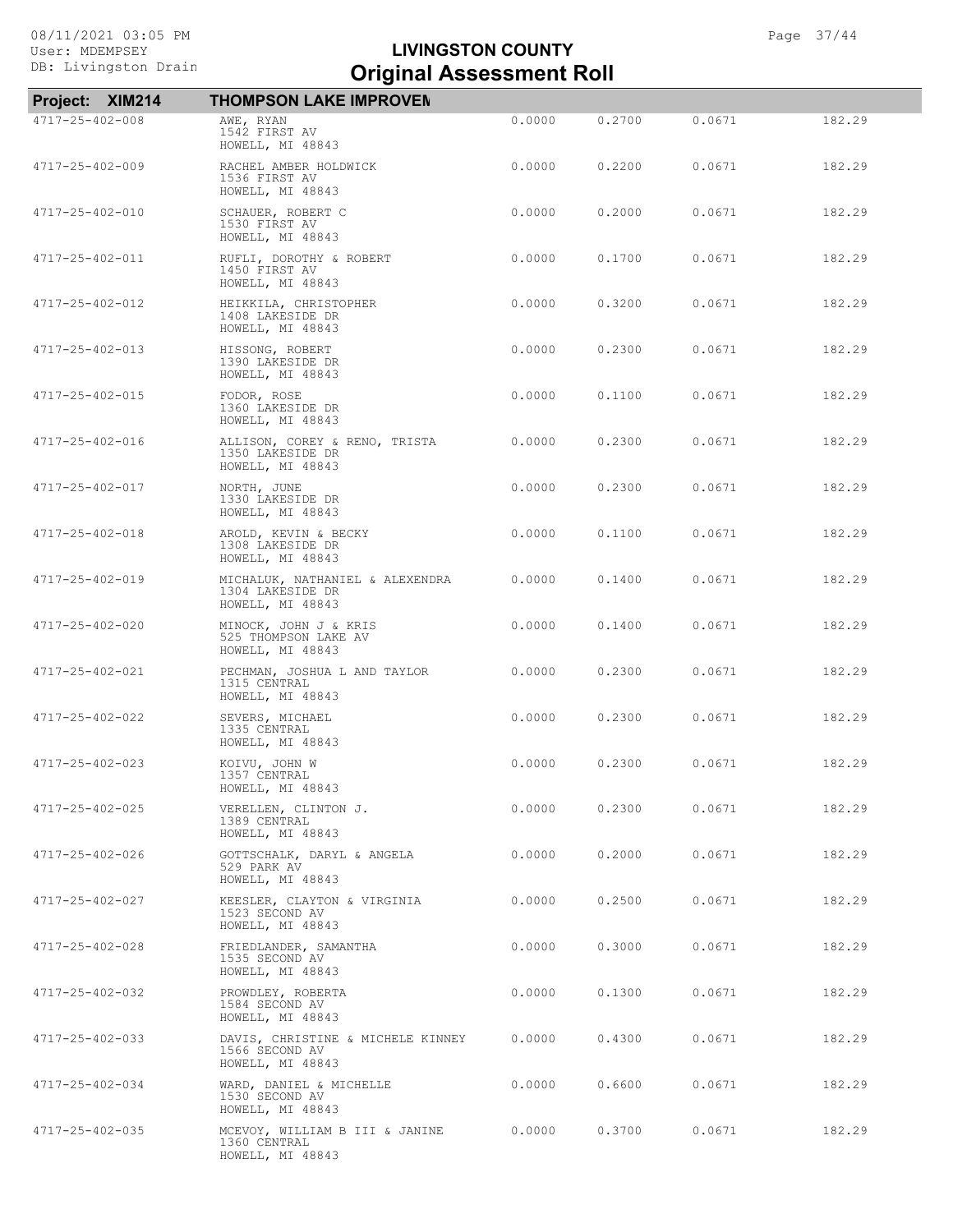| Project: XIM214 | <b>THOMPSON LAKE IMPROVEN</b>                                                |        |        |        |        |
|-----------------|------------------------------------------------------------------------------|--------|--------|--------|--------|
| 4717-25-402-036 | FRIEDLINE, LINDA SUE<br>1348 CENTRAL<br>HOWELL, MI 48843                     | 0.0000 | 0.2500 | 0.0671 | 182.29 |
| 4717-25-402-037 | MEDELIS, JANIS L<br>654 DETROIT AV<br>HOWELL, MI 48843                       | 0.0000 | 0.3800 | 0.0671 | 182.28 |
| 4717-25-402-038 | KAITNER, ATHENS<br>1334 CENTRAL<br>HOWELL, MI 48843                          | 0.0000 | 0.2400 | 0.0671 | 182.28 |
| 4717-25-402-039 | NOWOSAD, MICHAEL & CAROL<br>601 THOMPSON LAKE AV<br>HOWELL, MI 48843         | 0.0000 | 0.2500 | 0.0671 | 182.28 |
| 4717-25-402-042 | BROADBENT, ROBERT W & JENNIFER L<br>641 THOMPSON LAKE AV<br>HOWELL, MI 48843 | 0.0000 | 0.4100 | 0.0671 | 182.28 |
| 4717-25-402-043 | SCOTT, VICTORIA L<br>684 DETROIT AV<br>HOWELL, MI 48843                      | 0.0000 | 0.3200 | 0.0671 | 182.28 |
| 4717-25-402-044 | LEHTO, KARA & JEFFREY<br>664 DETROIT AV<br>HOWELL, MI 48843                  | 0.0000 | 0.3200 | 0.0671 | 182.28 |
| 4717-25-402-045 | DUNHAM, KATE L & NATHAN J<br>605 DETROIT AV<br>HOWELL, MI 48843              | 0.0000 | 0.3700 | 0.0671 | 182.28 |
| 4717-25-402-046 | KNOBLOCH, FAUSTYN<br>633 DETROIT AV<br>HOWELL, MI 48843                      | 0.0000 | 0.4000 | 0.0671 | 182.28 |
| 4717-25-402-047 | MOORE, EDWIN & LYN TRUSTEES<br>651 DETROIT AV<br>HOWELL, MI 48843            | 0.0000 | 0.3600 | 0.0671 | 182.28 |
| 4717-25-402-048 | SLAVIK, KYLE J<br>663 DETROIT AV<br>HOWELL, MI 48843                         | 0.0000 | 0.3600 | 0.0671 | 182.28 |
| 4717-25-402-049 | DEROSA, DAVID & LAURA<br>675 DETROIT AV<br>HOWELL, MI 48843                  | 0.0000 | 0.3200 | 0.0671 | 182.28 |
| 4717-25-402-050 | CARSWELL, DIRK<br>677 DETROIT AV<br>HOWELL, MI 48843                         | 0.0000 | 0.3200 | 0.0671 | 182.28 |
| 4717-25-402-051 | VAN ZWOLL, MARY BETH<br>1435 THIRD AV<br>HOWELL, MI 48843                    | 0.0000 | 0.1800 | 0.0671 | 182.28 |
| 4717-25-402-052 | RICE, SAMANTHA & ANTHONY PARADISE<br>1425 THIRD AV<br>HOWELL, MI 48843       | 0.0000 | 0.2400 | 0.0671 | 182.28 |
| 4717-25-402-053 | HUDGE, LANCE<br>664 E HIGHLAND RD<br>HOWELL, MI 48843                        | 0.0000 | 0.4400 | 0.0671 | 182.28 |
| 4717-25-402-054 | EDWARDS, EVAN & HORSTMAN, LATRICIA<br>663 PRIVATE DR<br>HOWELL, MI 48843     | 0.0000 | 0.2700 | 0.0671 | 182.28 |
| 4717-25-402-055 | GOLDFISH PROPERTIES, INC<br>645 PRIVATE DR<br>HOWELL, MI 48843               | 0.0000 | 0.2700 | 0.0671 | 182.28 |
| 4717-25-402-057 | SPENCER, JAMES & LINDA<br>600 E HIGHLAND<br>HOWELL, MI 48843                 | 0.0000 | 0.5700 | 0.0671 | 182.28 |
| 4717-25-402-058 | OTT, BRITON HERMAN<br>594 E HIGHLAND<br>HOWELL, MI 48843                     | 0.0000 | 0.2400 | 0.0671 | 182.28 |
| 4717-25-402-059 | DAVIS, EARL E & DRAGUN, PHYLLIS M.<br>603 PRIVATE DR<br>HOWELL, MI 48843     | 0.0000 | 0.1100 | 0.0671 | 182.28 |
| 4717-25-402-060 | CULVER, CHARLES W & CARMEN M<br>605 PRIVATE DR<br>HOWELL, MI 48843           | 0.0000 | 0.2100 | 0.0671 | 182.28 |
| 4717-25-402-061 | RILEY, WILLIAM & SHANNON<br>1430 THIRD AVE<br>HOWELL, MI 48843               | 0.0000 | 0.4100 | 0.0671 | 182.28 |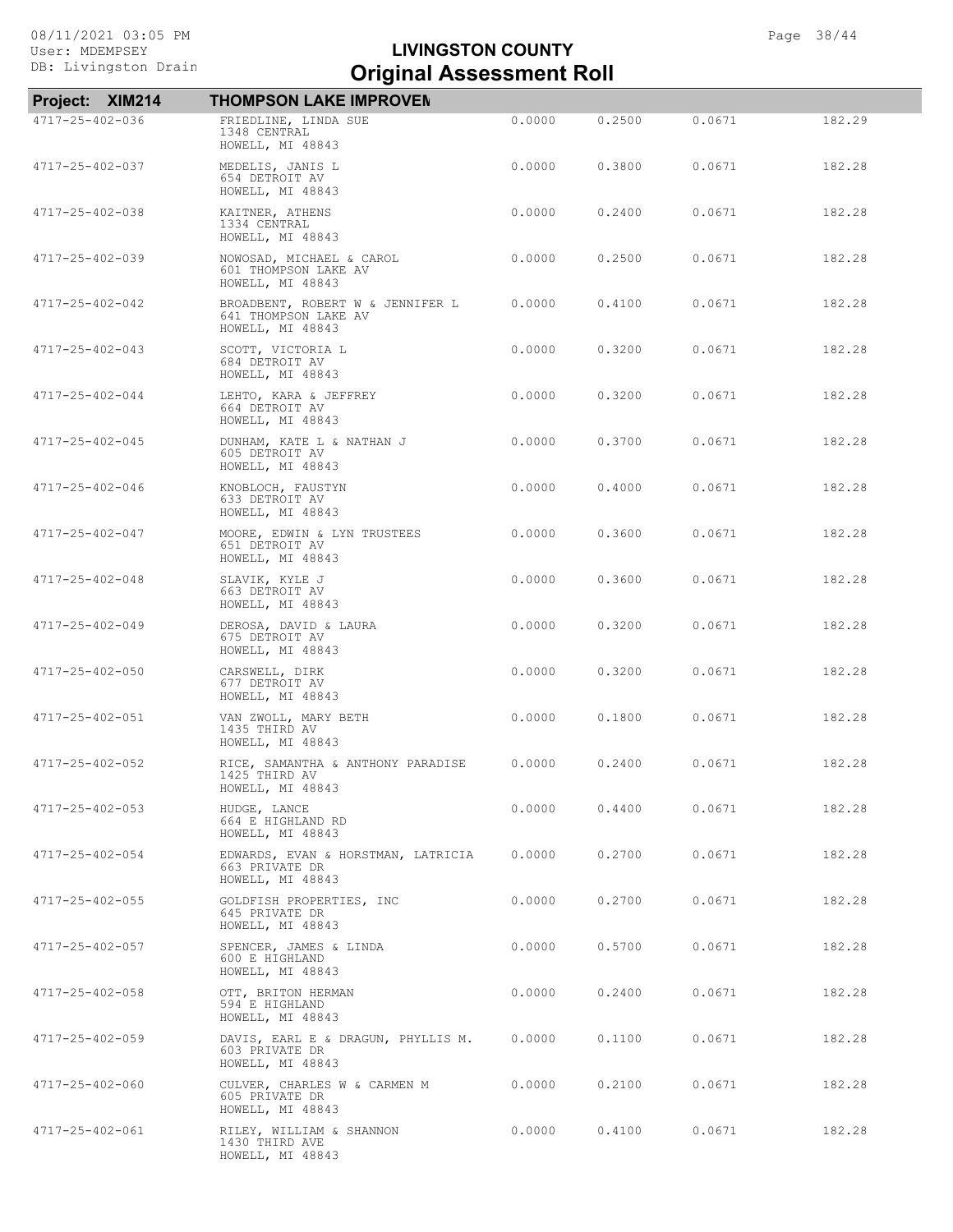| Project: XIM214 | <b>THOMPSON LAKE IMPROVEN</b>                                            |          |        |        |        |
|-----------------|--------------------------------------------------------------------------|----------|--------|--------|--------|
| 4717-25-402-062 | MICHELSON, REBECCA A<br>1420 THIRD AV<br>HOWELL, MI 48843                | 0.0000   | 0.2500 | 0.0671 | 182.28 |
| 4717-25-402-063 | GOW, JAMES M. & SHANNAN M.<br>1410 THIRD AV<br>HOWELL, MI 48843          | 0.0000   | 0.2000 | 0.0671 | 182.28 |
| 4717-25-402-064 | CASSELMAN, CHRISTOPHER<br>1404 THIRD AV<br>HOWELL, MI 48843              | 0.0000   | 0.3000 | 0.0671 | 182.28 |
| 4717-25-402-065 | ITSELL, DENNIS<br>1380 THIRD AV<br>HOWELL, MI 48843                      | 0.0000   | 0.3000 | 0.0671 | 182.28 |
| 4717-25-402-066 | LLOYD, WM JR & GERHRINGER, JANE<br>1330 THIRD AV<br>HOWELL, MI 48843     | 0.0000   | 0.3300 | 0.0671 | 182.28 |
| 4717-25-402-067 | CROWE, CATHERINE<br>1310 THIRD AV<br>HOWELL, MI 48843                    | 0.0000   | 0.1300 | 0.0671 | 182.28 |
| 4717-25-402-068 | DROWN, SANDRA<br>1380 LAKESIDE DR<br>HOWELL, MI 48843                    | 0.0000   | 0.2300 | 0.0671 | 182.28 |
| 4717-25-402-070 | CALDWELL, EDWARD II<br>1571 SECOND AV<br>HOWELL, MI 48843                | 0.0000   | 0.2800 | 0.0671 | 182.28 |
| 4717-25-402-071 | FLYNN, VINCENT & MEGAN<br>1561 SECOND AV<br>HOWELL, MI 48843             | 0.0000   | 0.3300 | 0.0671 | 182.28 |
| 4717-25-402-072 | SCHOECH, DOUGLAS & SHARI<br>E HIGHLAND<br>HOWELL, MI 48843               | 0.0000   | 0.2200 | 0.0671 | 182.28 |
| 4717-25-402-073 | SCHOECH, DOUGLAS K & SHARI L DAVIS<br>650 E HIGHLAND<br>HOWELL, MI 48843 | 0.0000   | 0.6900 | 0.0671 | 182.28 |
| 4717-25-402-074 | GOLPHIN, STEVEN & BETHANY<br>674 DETROIT AV<br>HOWELL, MI 48843          | 0.0000   | 0.3200 | 0.0671 | 182.28 |
| 4717-25-402-076 | LANE, TARA & BRIAN<br>1379 CENTRAL<br>HOWELL, MI 48843                   | 0.0000   | 0.2300 | 0.0671 | 182.28 |
| 4717-25-402-077 | GRIFFIN, WILLIAM & JILL<br>625 THOMPSON LAKE AV<br>HOWELL, MI 48843      | 0.0000   | 0.3400 | 0.0671 | 182.28 |
| 4717-25-403-001 | TRENDLE, DARLENE C TRUST<br>1095 LAKESIDE DR<br>HOWELL, MI 48843         | 211,0000 | 0.3300 | 0.2877 | 781.06 |
| 4717-25-403-002 | LETARTE, DANA & LARYSSA<br>1113 LAKESIDE DR<br>HOWELL, MI 48843          | 115,0000 | 0.1600 | 0.1873 | 508.63 |
| 4717-25-403-003 | MAJEWSKI, ALAN J & RHONDA<br>1131 LAKESIDE DR<br>HOWELL, MI 48843        | 107.0000 | 0.2000 | 0.1790 | 485.93 |
| 4717-25-403-004 | MITCHELL, DOUGLAS & DEBRA<br>1145 LAKESIDE DR<br>HOWELL, MI 48843        | 120.0000 | 0.4900 | 0.1926 | 522.82 |
| 4717-25-403-005 | DINOFF, MICHAEL D & LINDA L<br>1167 LAKESIDE DR<br>HOWELL, MI 48843      | 120,0000 | 0.1900 | 0.1926 | 522.82 |
| 4717-25-403-006 | SZAKAL, DANIEL & TAMMY<br>1173 LAKESIDE DR<br>HOWELL, MI 48843           | 77.0000  | 0.1100 | 0.1476 | 400.79 |
| 4717-25-403-007 | DALTUVA, JUDITH & MARY<br>1201 LAKESIDE DR<br>HOWELL, MI 48843           | 112.0000 | 0.1300 | 0.1842 | 500.11 |
| 4717-25-403-008 | SPRINGER, NICOL & RONALD<br>1215 LAKESIDE DR<br>HOWELL, MI 48843         | 76.0000  | 0.1800 | 0.1466 | 397.95 |
| 4717-25-403-009 | SOCHACKI, THOMAS C & KIMBERLY A<br>1225 LAKESIDE DR<br>HOWELL, MI 48843  | 76.0000  | 0.1000 | 0.1466 | 397.95 |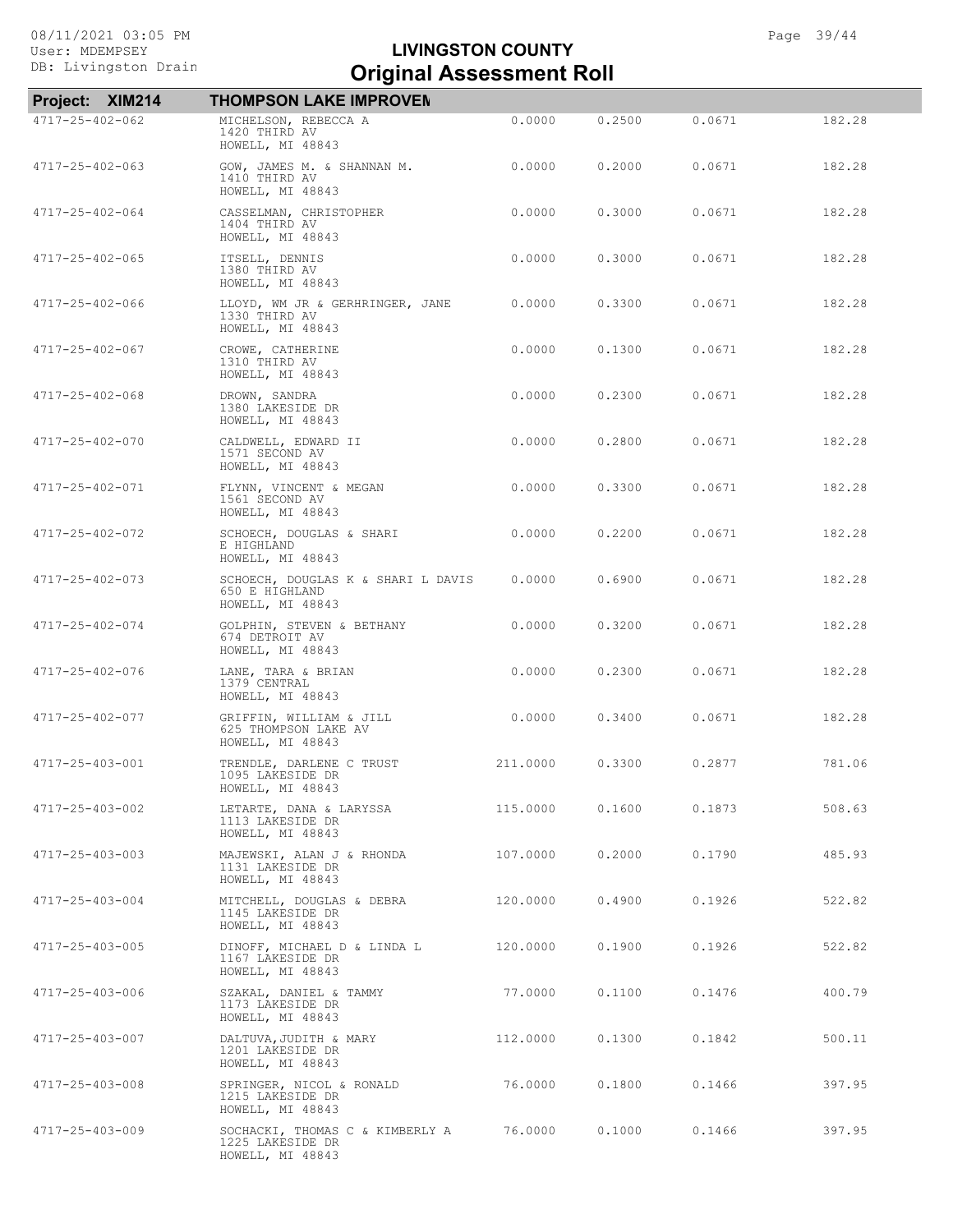| Project: XIM214           | <b>THOMPSON LAKE IMPROVEN</b>                                                        |          |        |        |        |
|---------------------------|--------------------------------------------------------------------------------------|----------|--------|--------|--------|
| 4717-25-403-010           | HUBER, GAIL & JACOBS, LEE<br>1245 LAKESIDE DR<br>HOWELL, MI 48843                    | 80.0000  | 0.1000 | 0.1508 | 409.30 |
| 4717-25-403-011           | REINIG, CAROL M & GEOFFREY A<br>1255 LAKESIDE DR<br>HOWELL, MI 48843                 | 80,0000  | 0.1200 | 0.1508 | 409.30 |
| 4717-25-403-012           | SCOTT, FRED & DOREEN<br>1269 LAKESIDE DR<br>HOWELL, MI 48843                         | 120,0000 | 0.4800 | 0.1926 | 522.82 |
| 4717-25-403-013           | FREITAG, RICHARD & DENISE<br>1275 LAKESIDE DR<br>HOWELL, MI 48843                    | 80,0000  | 0.1700 | 0.1508 | 409.30 |
| 4717-25-403-014<br>EXEMPT | CITY OF HOWELL<br>LAKESIDE DR<br>HOWELL, MI 48843                                    | 0.0000   | 0.1900 | 0.0000 | 0.00   |
| 4717-25-403-015           | BLIGHT, RONALD & CATHY<br>1319 LAKESIDE DR<br>HOWELL, MI 48843                       | 80,0000  | 0.2400 | 0.1508 | 409.30 |
| 4717-25-403-016           | WOOD, JEFFREY J & SUSAN M<br>1325 LAKESIDE DR<br>HOWELL, MI 48843                    | 56.0000  | 0.1700 | 0.1257 | 341.20 |
| 4717-25-403-017           | HANLEY, MARGARET & THOMAS<br>1335 LAKESIDE DR<br>HOWELL, MI 48843                    | 56.0000  | 0.1600 | 0.1257 | 341.20 |
| 4717-25-403-018           | DOUGLASS, JACQUELINE & JEREL<br>1345 LAKESIDE DR<br>HOWELL, MI 48843                 | 78,0000  | 0.2200 | 0.1487 | 403.63 |
| 4717-25-403-019           | FODOR, ROSE & DUMA, ROSALIND ESTHER 141.0000<br>1363 LAKESIDE DR<br>HOWELL, MI 48843 |          | 0.4800 | 0.2145 | 582.41 |
| 4717-25-403-020           | FRAZER, WARNER E & DIXIE L<br>1375 LAKESIDE DR<br>HOWELL, MI 48843                   | 58,0000  | 0.2400 | 0.1278 | 346.87 |
| 4717-25-403-021           | KUHLMAN, MATTHEW<br>1381 LAKESIDE DR<br>HOWELL, MI 48843                             | 40,0000  | 0.1600 | 0.1090 | 295.79 |
| 4717-25-403-022<br>EXEMPT | CITY OF HOWELL<br>LAKESIDE DR<br>HOWELL, MI 48843                                    | 0.0000   | 0.3300 | 0.0000 | 0.00   |
| 4717-25-403-023           | MELENDEZ, CARLOS A & BONNIE L<br>1409 LAKESIDE DR<br>HOWELL, MI 48843                | 32,0000  | 0.1500 | 0.1006 | 273.09 |
| 4717-25-403-024           | HAMEL, JUSTIN<br>1441 LAKESIDE DR<br>HOWELL, MI 48843                                | 142,0000 | 0.5700 | 0.2156 | 585.25 |
| 4717-25-403-025           | WEST, MICHAEL & LYNN<br>704 THOMPSON LAKE AV<br>HOWELL, MI 48843                     | 156.0000 | 0.6200 | 0.2302 | 624.98 |
| 4717-25-403-026           | GROTH, ANN V<br>654 THOMPSON LAKE AV<br>HOWELL, MI 48843                             | 34,0000  | 0.1200 | 0.1027 | 278.76 |
| 4717-25-403-027           | DARE, THEODORE<br>644 THOMPSON LAKE AV<br>HOWELL, MI 48843                           | 39.0000  | 0.1200 | 0.1079 | 292.95 |
| 4717-25-403-028           | SUTIKA, RILEY M<br>636 THOMPSON LAKE AV<br>HOWELL, MI 48843                          | 61,0000  | 0.2800 | 0.1309 | 355.39 |
| 4717-25-403-029<br>EXEMPT | CITY OF HOWELL<br>THOMPSON LAKE AV<br>HOWELL, MI 48843                               | 0.0000   | 0.1800 | 0.0000 | 0.00   |
| 4717-25-403-030           | POTERACKI, DAVID & JULIE<br>530 THOMPSON LAKE AV<br>HOWELL, MI 48843                 | 40.0000  | 0,1700 | 0.1090 | 295.79 |
| 4717-25-403-031           | POTERACKI, DAVID & JULIE<br>522 THOMPSON LAKE AV<br>HOWELL, MI 48843                 | 46.0000  | 0.1900 | 0.1152 | 312.82 |
| 4717-25-403-032           | PATTISON, GRANT T. & SARAH M.<br>THOMPSON LAKE AV<br>HOWELL, MI 48843                | 41.0000  | 0.1400 | 0.1100 | 298.63 |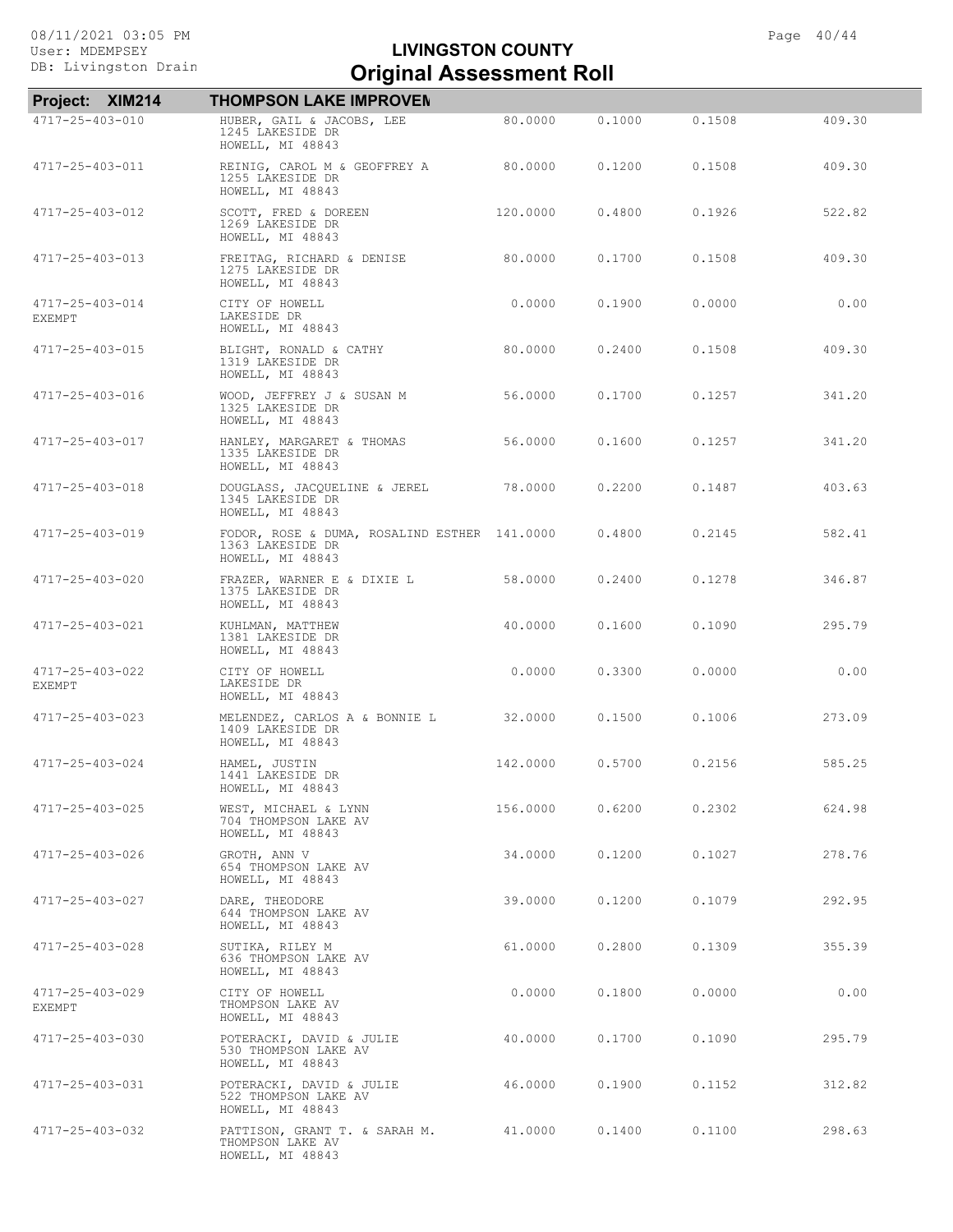| Project: XIM214         | <b>THOMPSON LAKE IMPROVEN</b>                                              |          |        |        |        |
|-------------------------|----------------------------------------------------------------------------|----------|--------|--------|--------|
| 4717-25-403-033         | PATTISON, GRANT T. & SARAH M.<br>514 THOMPSON LAKE AV<br>HOWELL, MI 48843  | 29,0000  | 0.2500 | 0.0975 | 264.58 |
| 4717-25-403-034         | DIACONO, MARIE A & DENNIS<br>1280 LAKESIDE DR<br>HOWELL, MI 48843          | 48,0000  | 0.4600 | 0.1173 | 318.49 |
| 4717-25-403-035         | LYNCH, DONALD P & RUTH A<br>1270 LAKESIDE DR<br>HOWELL, MI 48843           | 121,0000 | 0.1900 | 0.1936 | 525.66 |
| 4717-25-403-037         | REICH, CHARLES G & JAN L<br>1254 LAKESIDE DR<br>HOWELL, MI 48843           | 93.0000  | 0.1100 | 0.1643 | 446.20 |
| 4717-25-403-038         | MCCRAY, MICHAEL D & MARY A<br>LAKESIDE DR<br>HOWELL, MI 48843              | 112,0000 | 0.1800 | 0.1842 | 500.11 |
| 4717-25-403-039         | LEZELL, LEE JASON<br>1224 LAKESIDE DR<br>HOWELL, MI 48843                  | 83,0000  | 0.1500 | 0.1539 | 417.82 |
| 4717-25-403-044         | MITCHELL, DOUGLAS & DEBRA<br>LAKESIDE DR<br>HOWELL, MI 48843               | 37.0000  | 0.0700 | 0.1058 | 287.28 |
| 4717-25-403-045         | HOCKING, MICHAEL P & DENISE H<br>1146 LAKESIDE DR<br>HOWELL, MI 48843      | 81,0000  | 0.1200 | 0.1518 | 412.14 |
| $4717 - 25 - 403 - 046$ | WORRALL, KATHI<br>1136 LAKESIDE DR<br>HOWELL, MI 48843                     | 82,0000  | 0.1400 | 0.1529 | 414.98 |
| 4717-25-403-047         | MAJEKSHI, ALAN J & RHONDA<br>1131 LAKESIDE DR<br>HOWELL, MI 48843          | 42.0000  | 0.0700 | 0.1110 | 301.47 |
| 4717-25-403-048         | O'NEIL, ROSE<br>1120 LAKESIDE DR<br>HOWELL, MI 48843                       | 59.0000  | 0.1000 | 0.1288 | 349.71 |
| 4717-25-403-049         | O'BRIEN, GREGORY<br>1114 LAKESIDE DR<br>HOWELL, MI 48843                   | 50.0000  | 0.1100 | 0.1194 | 324.17 |
| 4717-25-403-050         | MCEVOY, WM III & JANINE<br>1212 LAKESIDE DR<br>HOWELL, MI 48843            | 150.0000 | 0.2300 | 0.2239 | 607.95 |
| 4717-25-403-051         | WILLIAM G CARLSON REV LIVING TRUST<br>1176 LAKESIDE DR<br>HOWELL, MI 48843 | 118,0000 | 0.1600 | 0.1905 | 517.14 |
| 4717-25-405-009         | BEACHUM, JIMMY & KRISTINE<br>1205 THURBER DR<br>HOWELL, MI 48843           | 66.0000  | 0.6800 | 0.1361 | 369.57 |
| 4717-25-405-010         | SOBON FAMILY TRUST<br>1207 THURBER DR<br>HOWELL, MI 48843                  | 66.0000  | 0.5000 | 0.1361 | 369.57 |
| 4717-25-405-011         | PFAU, ALAN R & BARBARA A<br>1217 THURBER DR<br>HOWELL, MI 48843            | 88.0000  | 0.6300 | 0.1591 | 432.01 |
| 4717-25-405-012         | SNELGROVE, DANA & HELEN<br>1223 THURBER DR<br>HOWELL, MI 48843             | 99.0000  | 0.7300 | 0.1706 | 463.22 |
| 4717-25-405-013         | SHARP, BRIAN<br>1235 THURBER DR<br>HOWELL, MI 48843                        | 77.0000  | 0.4700 | 0.1476 | 400.79 |
| 4717-25-405-014         | VANBRUNT, JENNIFER A<br>1241 THURBER DR<br>HOWELL, MI 48843                | 66.0000  | 0.4000 | 0.1361 | 369.57 |
| 4717-25-405-015         | WITT, SALLY FAMILY TRUST<br>1249 THURBER DR<br>HOWELL, MI 48843            | 82.0000  | 0.5200 | 0.1529 | 414.98 |
| 4717-25-405-019         | CALDER, ALAN & KORTH, BRENDA<br>1257 THURBER DR<br>HOWELL, MI 48843        | 50,0000  | 0.5600 | 0.1194 | 324.17 |
| 4717-25-405-020         | ROE, GARY & LINDA TRUST<br>1265 THURBER DR<br>HOWELL, MI 48843             | 50.0000  | 0.7100 | 0.1194 | 324.17 |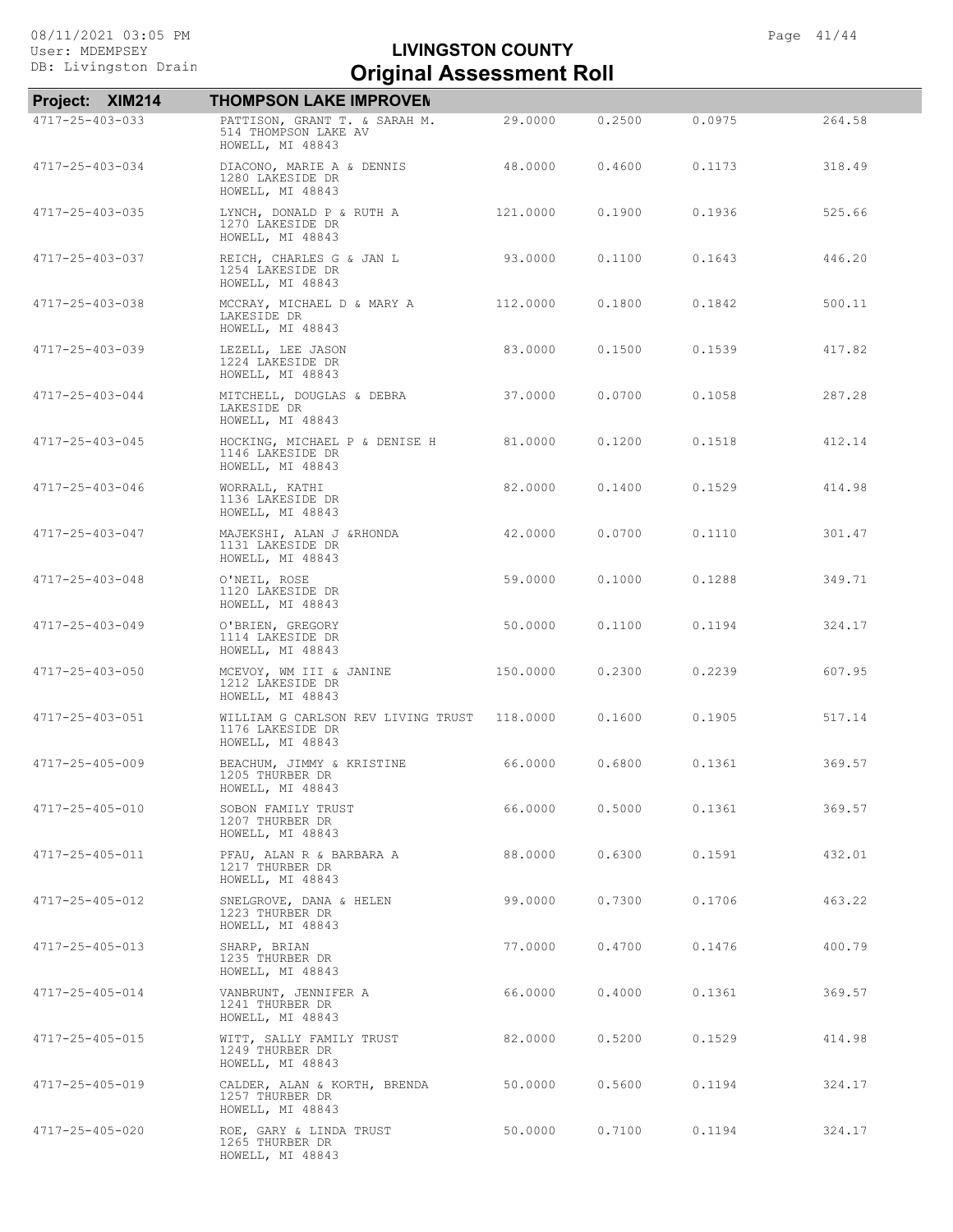| Project: XIM214                  | <b>THOMPSON LAKE IMPROVEN</b>                                             |          |        |        |        |
|----------------------------------|---------------------------------------------------------------------------|----------|--------|--------|--------|
| 4717-25-405-022                  | LEDFORD, CYNTHIA J<br>1273 THURBER DR<br>HOWELL, MI 48843                 | 32,0000  | 0.4900 | 0.1006 | 273.09 |
| 4717-25-405-023                  | PEARCH, CLYDE & REBECCA<br>1307 N MICHIGAN AV<br>HOWELL, MI 48843         | 22.0000  | 2.1600 | 0.0901 | 244.71 |
| 4717-36-200-007                  | MUNSELL, FRANK<br>ISLAND THOMPSON LK<br>HOWELL, MI 48843                  | 11,0000  | 0.2700 | 0.0786 | 213.49 |
| 4717-36-200-011                  | ST JOSEPH PARISH HOWELL<br>ROOSEVELT                                      | 234,0000 | 0.0000 | 0.3117 | 846.33 |
| 4717-36-201-097<br><b>EXEMPT</b> | CITY OF HOWELL<br>ROOSEVELT<br>HOWELL, MI 48843                           | 0.0000   | 0.2200 | 0.0000 | 0.00   |
| 4717-36-201-098                  | LINAHAN, FRED F. & JULIE<br>619 ROOSEVELT<br>HOWELL, MI 48843             | 75.0000  | 0.2100 | 0.1455 | 395.12 |
| 4717-36-201-099<br><b>EXEMPT</b> | CITY OF HOWELL<br>ROOSEVELT<br>HOWELL, MI 48843                           | 0.0000   | 3.0000 | 0.0000 | 0.00   |
| 4717-36-202-001                  | DEAN, CAROL ANN & STEPHEN<br>524 ROSELANE DR<br>HOWELL, MI 48843          | 0.0000   | 0.2900 | 0.0671 | 182.28 |
| 4717-36-202-002                  | HOENIG, MARK T & STEPHANIE E<br>538 ROSELANE DR<br>HOWELL, MI 48843       | 0.0000   | 0.4500 | 0.0671 | 182.28 |
| 4717-36-202-003                  | JEFFERS, HUBERT, JR & CAROL<br>522 ROSELANE CT<br>HOWELL, MI 48843        | 0.0000   | 0.2200 | 0.0671 | 182.28 |
| 4717-36-202-005                  | LINDEMANN, CRISTY<br>536 ROSELANE CT<br>HOWELL, MI 48843                  | 0.0000   | 0.2400 | 0.0671 | 182.28 |
| 4717-36-202-006                  | CAMPBELL, IAN & SUSAN<br>540 ROSELANE CT<br>HOWELL, MI 48843              | 0.0000   | 0.2400 | 0.0671 | 182.28 |
| 4717-36-202-007                  | VOLZ, ANDREW DANIEL<br>542 ROSELANE DR<br>HOWELL, MI 48843                | 0.0000   | 0.2200 | 0.0671 | 182.28 |
| 4717-36-202-008                  | JENNINGS, GARY<br>550 ROSELANE DR<br>HOWELL, MI 48843                     | 0.0000   | 0.3400 | 0.0671 | 182.28 |
| 4717-36-202-009                  | SEKULICH, BRADLEY<br>558 ROSELANE DR<br>HOWELL, MI 48843                  | 0.0000   | 0.2600 | 0.0671 | 182.28 |
| 4717-36-202-010                  | MOWERY, MICHELE<br>566 ROSELANE DR<br>HOWELL, MI 48843                    | 0.0000   | 0.2600 | 0.0671 | 182.28 |
| 4717-36-202-011                  | HORVATH, MICHAEL A<br>578 ROSELANE DR<br>HOWELL, MI 48843                 | 0.0000   | 0.2500 | 0.0671 | 182.28 |
| 4717-36-202-012                  | MILLER, THERESA A<br>699 INDIANA<br>HOWELL, MI 48843                      | 0.0000   | 0.2100 | 0.0671 | 182.28 |
| $4717 - 36 - 202 - 013$          | NEWMAN, MICHAEL & MARY B<br>704 INDIANA<br>HOWELL, MI 48843               | 144.0000 | 0.4100 | 0.2177 | 590.93 |
| 4717-36-202-016                  | SMITH, GARY A & CHERYL L<br>601 ROSELANE DR<br>HOWELL, MI 48843           | 78.0000  | 0.2000 | 0.1487 | 403.63 |
| 4717-36-202-017                  | EHLERT, GEORGE R & GEORGANNE D TRU<br>585 ROSELANE DR<br>HOWELL, MI 48843 | 79.0000  | 0.2000 | 0.1497 | 406.47 |
| 4717-36-202-018                  | CARTER, MICHAEL & PAMELA<br>577 ROSELANE DR<br>HOWELL, MI 48843           | 91,0000  | 0.2400 | 0.1623 | 440.53 |
| 4717-36-202-019                  | BANFIELD, AMY<br>567 ROSELANE DR<br>HOWELL, MI 48843                      | 80.0000  | 0.2600 | 0.1508 | 409.31 |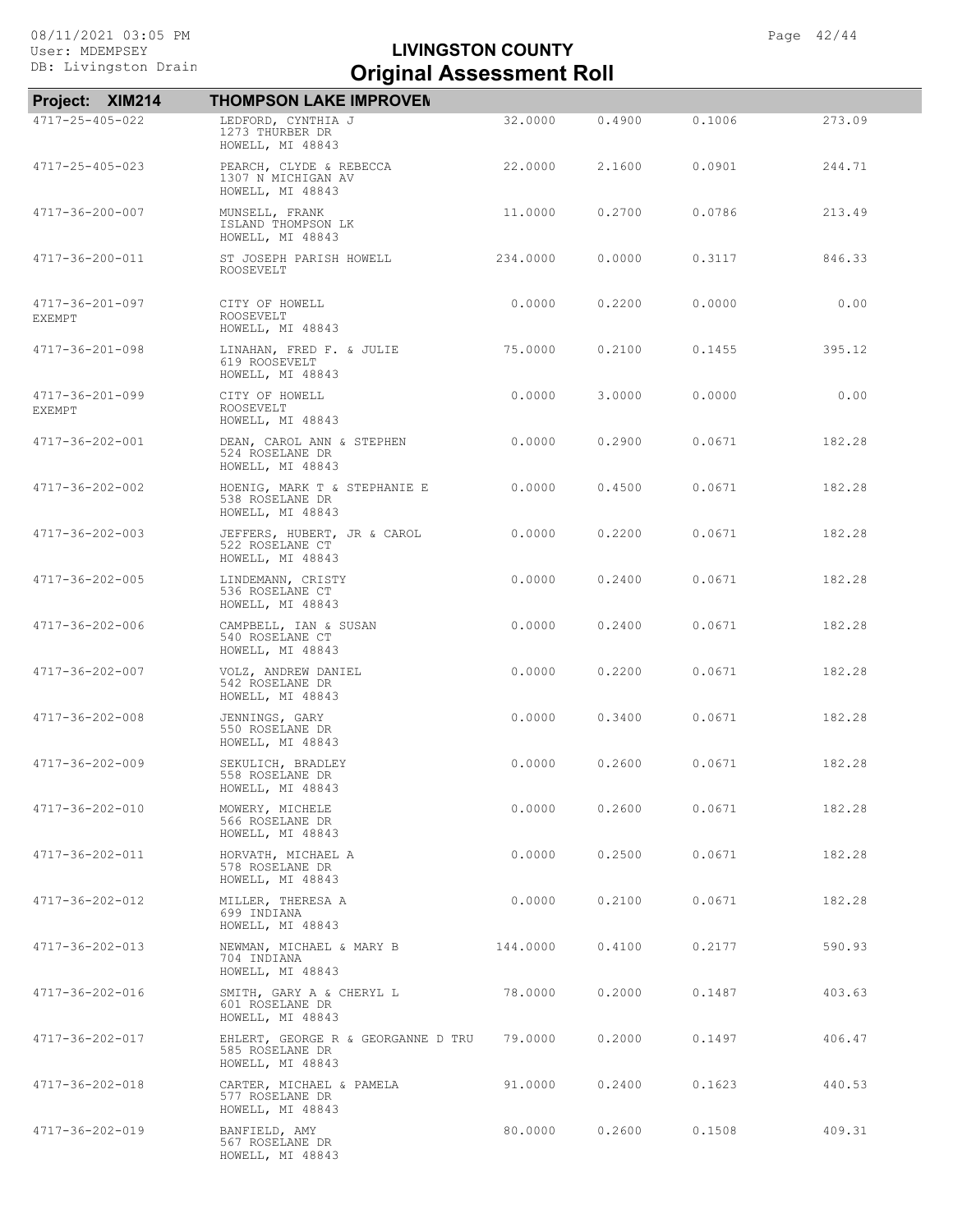| Project: XIM214         | <b>THOMPSON LAKE IMPROVEN</b>                                           |            |         |         |           |
|-------------------------|-------------------------------------------------------------------------|------------|---------|---------|-----------|
| $4717 - 36 - 202 - 020$ | FRANSWAY, ISABELL M & MICHELLE M<br>561 ROSELANE DR<br>HOWELL, MI 48843 | 75.0000    | 0.2600  | 0.1455  | 395.13    |
| 4717-36-202-021         | LEECH, DONALD & BEVERLY<br>549 ROSELANE DR<br>HOWELL, MI 48843          | 56,0000    | 0.2600  | 0.1257  | 341.21    |
| 4717-36-202-022         | GUNNING, KIRK & JULIE<br>555 ROSELANE DR<br>HOWELL, MI 48843            | 46.0000    | 0.2200  | 0.1152  | 312.83    |
| 4717-36-202-023         | GILMER, CAROLE<br>543 ROSELANE DR<br>HOWELL, MI 48843                   | 66,0000    | 0.2300  | 0.1361  | 369.58    |
| 4717-36-202-024         | SIBEL, RANDY & LOUANN<br>537 ROSELANE DR<br>HOWELL, MI 48843            | 66.0000    | 0.2300  | 0.1361  | 369.58    |
| 4717-36-202-025         | ST CHARLES, RONALD SR & JUDITH<br>531 ROSELANE DR<br>HOWELL, MI 48843   | 66,0000    | 0.2300  | 0.1361  | 369.58    |
| 4717-36-202-026         | PERSHA, SEAN & EVA<br>525 ROSELANE DR<br>HOWELL, MI 48843               | 66.0000    | 0.2300  | 0.1361  | 369.58    |
| 4717-36-202-027         | BONKOWSKI, LORRAINE & KEVIN<br>515 ROSELANE DR<br>HOWELL, MI 48843      | 63.0000    | 0.3200  | 0.1330  | 361.07    |
| 4717-36-202-028         | MUNSELL, KELLY<br>ROSELANE DR<br>HOWELL, MI 48843                       | 115,0000   | 0.2900  | 0.1873  | 508.64    |
| 4717-36-202-030         | CLAFFEY, JAMES & PATRICIA<br>605 ROSELANE DR<br>HOWELL, MI 48843        | 176.0000   | 0.3600  | 0.2511  | 681.75    |
| 4717-36-202-031         | HABLE, BRENT<br>526 ROSELANE CT<br>HOWELL, MI 48843                     | 0.0000     | 0.3500  | 0.0671  | 182.29    |
| 4717-36-202-032         | CLARK, CAITLIN & NELSON, SEAN<br>530 ROSELANE CT<br>HOWELL, MI 48843    | 0.0000     | 0.3500  | 0.0671  | 182.29    |
| 4717-36-402-074         | AMBROSE, STEVEN & JEANNETTE<br>425 N NATIONAL<br>HOWELL, MI 48843       | 249.2100   | 0.1900  | 0.3276  | 889.50    |
| 4717<br>Section:        |                                                                         | 7,237.2100 | 66.6100 | 18.7772 | 50,979.12 |
| 4717<br>Township:       | CITY OF HOWELL                                                          | 7,237.2100 | 66.6100 | 18.7772 | 50,979.12 |

\*\*\* DRAIN SPECIAL ASSESSMENT ROLL CERTIFICATION \*\*\*

County: LIVINGSTON COUNTY Township: 4717 CITY OF HOWELL Drain: XIM214 THOMPSON LAKE IMPROVEMENT

I HEREBY CERTIFY, That the above and foregoing is the "Drain Special Assessment Roll" for the Drain referenced above in the applicable Township, City, Village or applicable entity, in the State of Michigan. I have entered herein a correct description of all the tracts, parcels and subdivisions of land benefited by said Drain, as provided by law. Furthermore, I have placed opposite each description the amount of the percent, heretofore determined upon by me, also the amount of the percent apportioned to the indicated Township, City, Village or entity at large, if applicable.

Given under my hand, on this date: 08/11/2021

County Drain Commissioner of LIVINGSTON COUNTY BRIAN V. JONCKHEERE